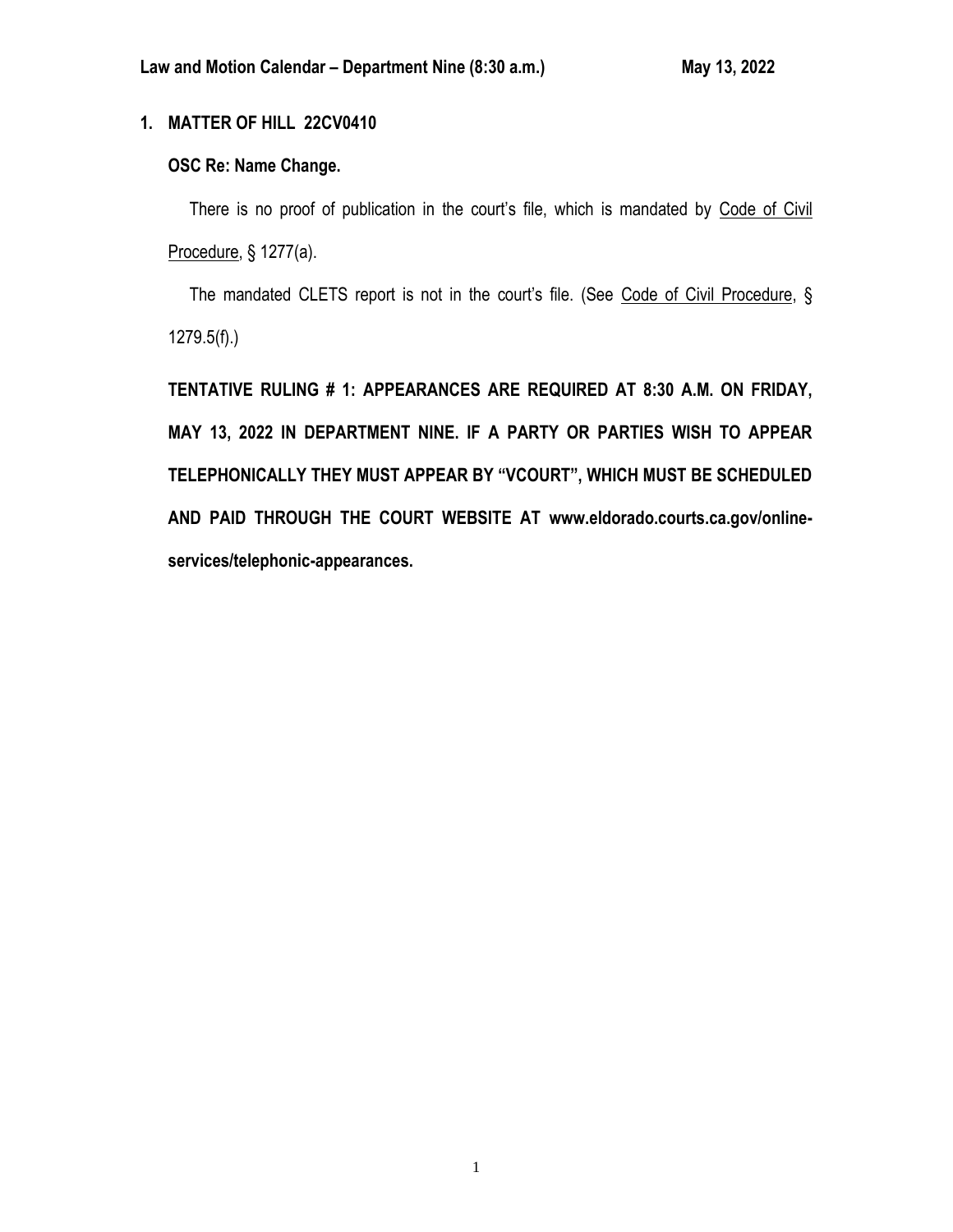# **2. MATTER OF MARKUM 22CV0038**

## **OSC Re: Name Change.**

 The petition seeks to change the name of a minor; the minor's father has not joined in the petition; there is no proof of personal service of notice of the hearing or the order to show cause on the minor's father in the court's file; and there is no explanation provided in the verified petition to establish that notice of the hearing cannot reasonably be accomplished pursuant to Code of Civil Procedure, §§ 415.10 or 415.40. (Code of Civil Procedure, § 1277(a).) The court can not rule on the merits until proof of adequate service on the father has been filed.

 There is no proof of publication in the court's file, which is mandated by Code of Civil Procedure, § 1277(a).

**TENTATIVE RULING # 2: APPEARANCES ARE REQUIRED AT 8:30 A.M. ON FRIDAY, MAY 13, 2022 IN DEPARTMENT NINE. IF A PARTY OR PARTIES WISH TO APPEAR TELEPHONICALLY THEY MUST APPEAR BY "VCOURT", WHICH MUST BE SCHEDULED AND PAID THROUGH THE COURT WEBSITE AT www.eldorado.courts.ca.gov/onlineservices/telephonic-appearances.**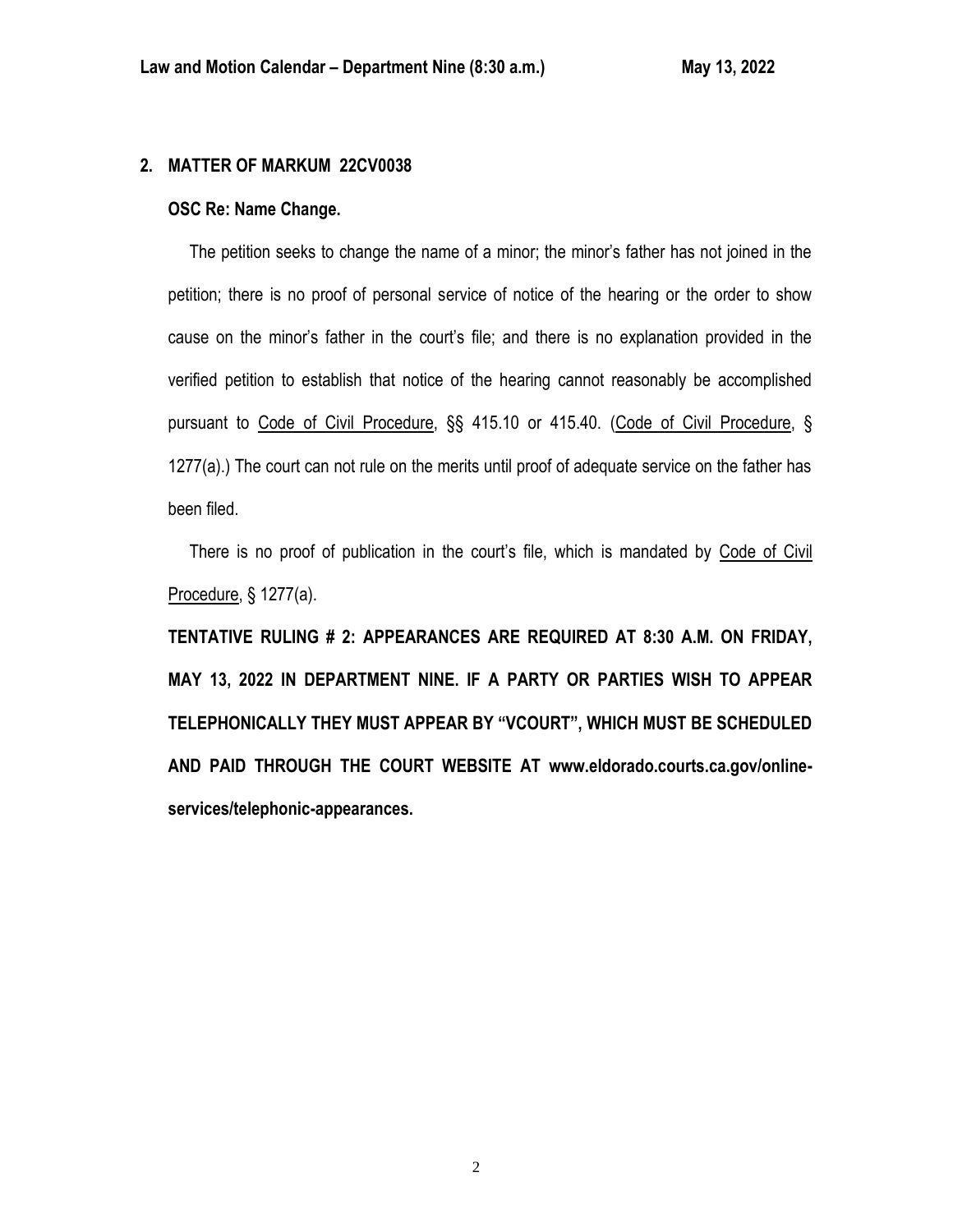## **3. PEOPLE v. RODRIGUEZ PCL-20190512**

#### **Petition for Forfeiture.**

 The People filed a petition for forfeiture of certain funds seized pursuant to the provisions of Health and Safety Code, §§ 11469, et seq. The unverified petition contends: the sum of \$2,775 in U.S. Currency was seized by the El Dorado County Sheriff's Office on or about March 28, 2019; such funds are currently in the hands of the El Dorado County District Attorney's Office; the property became subject to forfeiture pursuant to Health and Safety Code, § 11470(f), because that money was a thing of value furnished or intended to be furnished by a person in exchange for a controlled substance, the proceeds was traceable to such an exchange, and the money was used or intended to be used to facilitate a violation of Health and Safety Code, § 11358; the claimant/respondent filed a claim opposing forfeiture in which he contends the funds are his; a criminal case pertaining to the property and related allegations of violations of Health and Safety Code, §§ 11351, 11366, 11352(a), and 11379(a) has been filed under case number P19CRF0095; and claimant was arraigned on May 21, 2019. The People pray for a judgment declaring that the money is forfeited to the State of California.

 The People state that they do not waive their right to a jury trial, they intend to try the asset forfeiture case in conjunction with the related criminal trial pursuant to Health and Safety Code, §§ 11488.4(i)(3) and 11488.4(i)(5), and the People intend to conduct civil discovery pursuant to Health and Safety Code, § 11488.5(c)(3).

 Claimant/Respondent Rodriguez filed a response to the petition denying the allegations of the unverified petition.

"The following are subject to forfeiture:  $\P$  \* \* \* (f) All moneys, negotiable instruments, securities, or other things of value furnished or intended to be furnished by any person in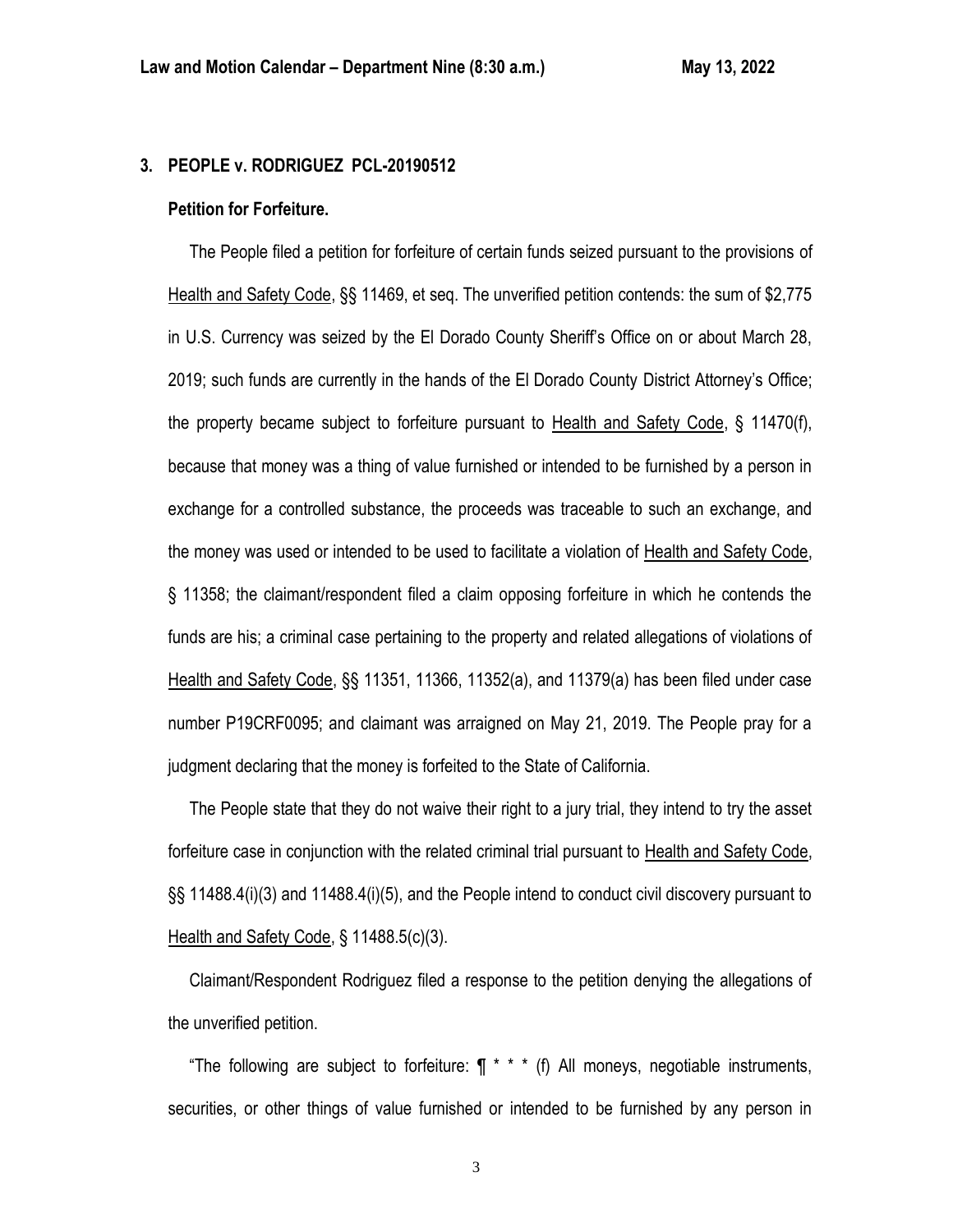## **Law and Motion Calendar – Department Nine (8:30 a.m.) May 13, 2022**

exchange for a controlled substance, all proceeds traceable to such an exchange, and all moneys, negotiable instruments, or securities used or intended to be used to facilitate any violation of Section 11351, 11351.5, 11352, 11355, 11359, 11360, 11378, 11378.5, 11379, 11379.5, 11379.6, 11380, 11382, or 11383 of this code, or Section 182 of the Penal Code, or a felony violation of Section 11366.8 of this code, insofar as the offense involves manufacture, sale, possession for sale, offer for sale, or offer to manufacture, or conspiracy to commit at least one of those offenses, if the exchange, violation, or other conduct which is the basis for the forfeiture occurred within five years of the seizure of the property, or the filing of a petition under this chapter, or the issuance of an order of forfeiture of the property, whichever comes first." (Health and Safety Code, § 11470(f).)

 "(5) If there is an underlying or related criminal action, and a criminal conviction is required before a judgment of forfeiture may be entered, the issue of forfeiture shall be tried in conjunction therewith. Trial shall be by jury unless waived by all parties. If there is no underlying or related criminal action, the presiding judge of the superior court shall assign the action brought pursuant to this chapter for trial." (Health and Safety Code, § 11488.4(i)(5).)

 Upon the request of the People, the court continued the hearing from February 18, 2022 to May 13, 2022.

**TENTATIVE RULING # 3: APPEARANCES ARE REQUIRED AT 8:30 A.M. ON FRIDAY, MAY 13, 2022 IN DEPARTMENT NINE. IF A PARTY OR PARTIES WISH TO APPEAR TELEPHONICALLY THEY MUST APPEAR BY "VCOURT", WHICH MUST BE SCHEDULED AND PAID THROUGH THE COURT WEBSITE AT www.eldorado.courts.ca.gov/onlineservices/telephonic-appearances.**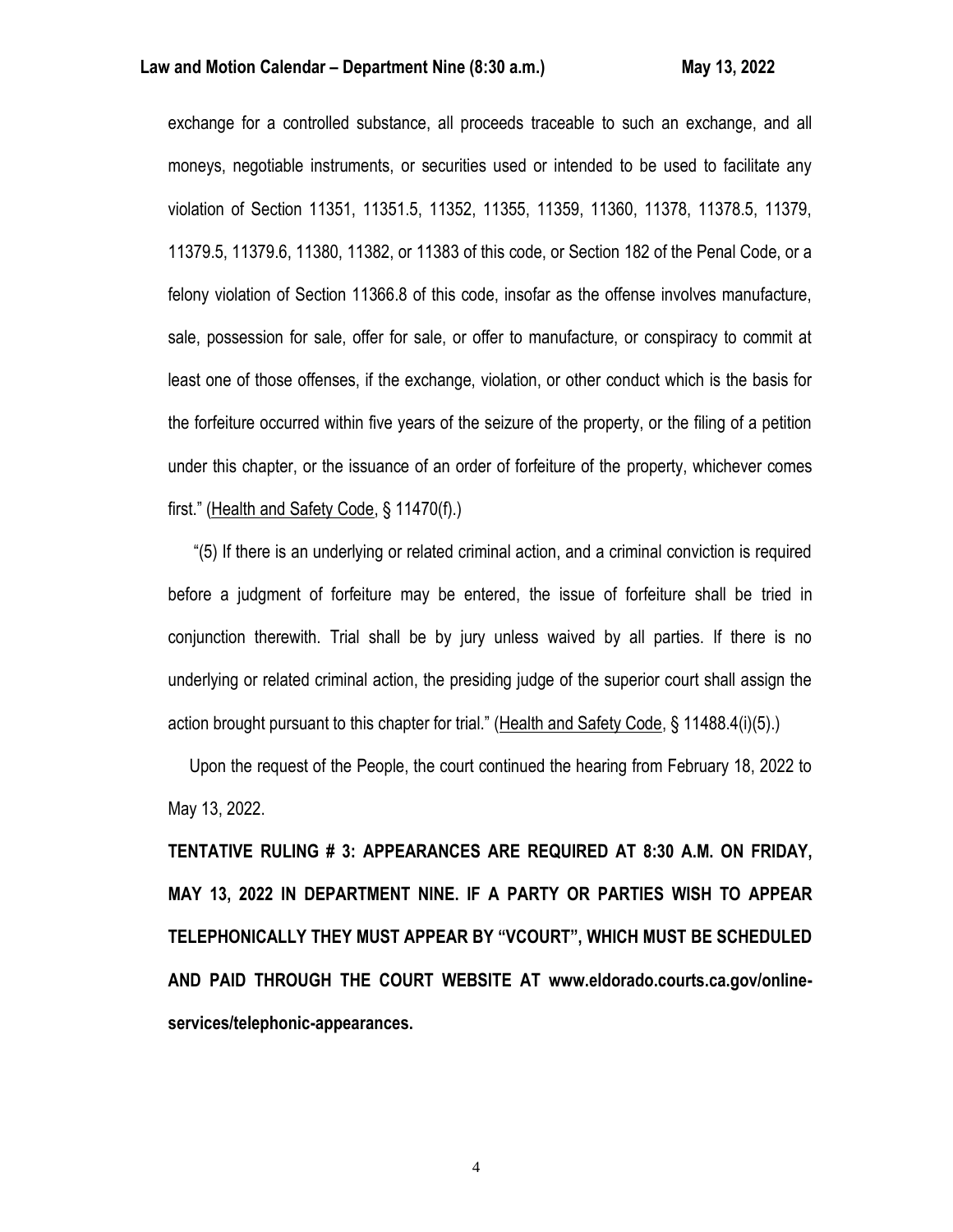## **4. PEOPLE v ESQUIVEL PC-20200526**

#### **Petition for Forfeiture.**

 The People filed a petition for forfeiture of cash. The unverified petition contends: \$32,370 in U.S. Currency was seized by the El Dorado County Sheriff's Office; such funds are currently in the hands of the El Dorado County District Attorney's Office; and the defendant's property became subject to forfeiture pursuant to Health and Safety Code, § 11470(f), because that money was a thing of value furnished or intended to be furnished by a person in exchange for a controlled substance, the proceeds was traceable to such an exchange, and the money was used or intended to be used to facilitate a violation of various provisions of the Penal Code and Health and Safety Code. The People pray for judgment declaring that the money is forfeited to the State of California.

 On November 23, 2020 respondent Esquivel filed a verified claim opposing the People's request for forfeiture.

"The following are subject to forfeiture:  $\P$  \* \* \* (f) All moneys, negotiable instruments, securities, or other things of value furnished or intended to be furnished by any person in exchange for a controlled substance, all proceeds traceable to such an exchange, and all moneys, negotiable instruments, or securities used or intended to be used to facilitate any violation of Section 11351, 11351.5, 11352, 11355, 11359, 11360, 11378, 11378.5, 11379, 11379.5, 11379.6, 11380, 11382, or 11383 of this code, or Section 182 of the Penal Code, or a felony violation of Section 11366.8 of this code, insofar as the offense involves manufacture, sale, possession for sale, offer for sale, or offer to manufacture, or conspiracy to commit at least one of those offenses, if the exchange, violation, or other conduct which is the basis for the forfeiture occurred within five years of the seizure of the property, or the filing of a petition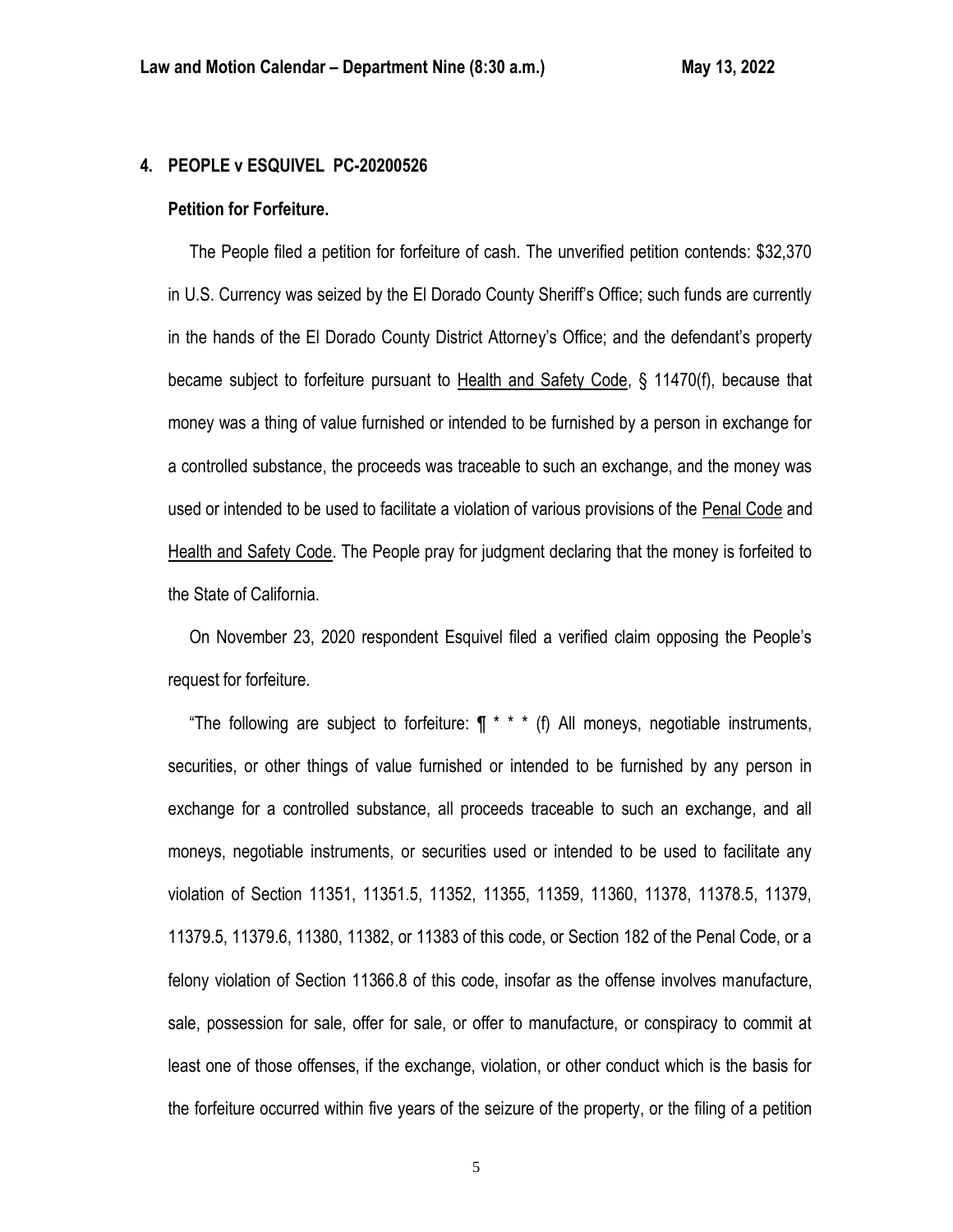under this chapter, or the issuance of an order of forfeiture of the property, whichever comes first." (Health and Safety Code, § 11470(f).)

 "(a) Except as provided in subdivision (j), if the Department of Justice or the local governmental entity determines that the factual circumstances do warrant that the moneys, negotiable instruments, securities, or other things of value seized or subject to forfeiture come within the provisions of subdivisions (a) to (g), inclusive, of Section 11470, and are not automatically made forfeitable or subject to court order of forfeiture or destruction by another provision of this chapter, the Attorney General or district attorney shall file a petition of forfeiture with the superior court of the county in which the defendant has been charged with the underlying criminal offense or in which the property subject to forfeiture has been seized or, if no seizure has occurred, in the county in which the property subject to forfeiture is located. If the petition alleges that real property is forfeitable, the prosecuting attorney shall cause a lis pendens to be recorded in the office of the county recorder of each county in which the real property is located. ¶ A petition of forfeiture under this subdivision shall be filed as soon as practicable, but in any case within one year of the seizure of the property which is subject to forfeiture, or as soon as practicable, but in any case within one year of the filing by the Attorney General or district attorney of a lis pendens or other process against the property, whichever is earlier." (Emphasis added.) (Health and Safety Code, § 11488.4(a).)

 "(a)(1) Any person claiming an interest in the property seized pursuant to Section 11488 may, unless for good cause shown the court extends the time for filing, at any time within 30 days from the date of the first publication of the notice of seizure, if that person was not personally served or served by mail, or within 30 days after receipt of actual notice, file with the superior court of the county in which the defendant has been charged with the underlying or related criminal offense or in which the property was seized or, if there was no seizure, in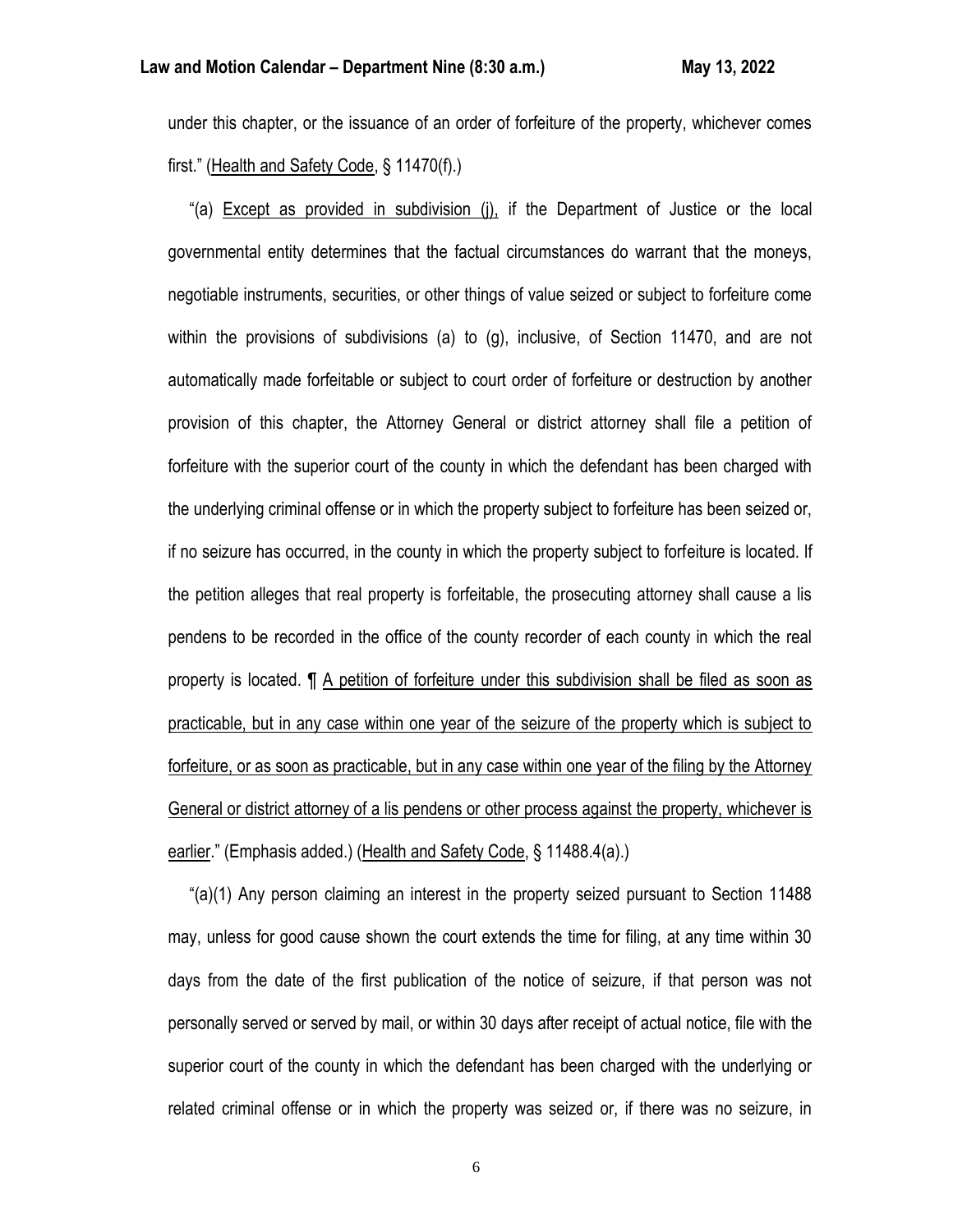which the property is located, a claim, verified in accordance with Section 446 of the Code of Civil Procedure, stating his or her interest in the property. An endorsed copy of the claim shall be served by the claimant on the Attorney General or district attorney, as appropriate, within 30 days of the filing of the claim…" (Health and Safety Code, § 11488.5(a)(1).)

 "In the case of property described in subdivision (f) of Section 11470 that is cash or negotiable instruments of a value of not less than twenty-five thousand dollars (\$25,000), the state or local governmental entity shall have the burden of proving by clear and convincing evidence that the property for which forfeiture is sought is such as is described in subdivision (f) of Section 11470. There is no requirement for forfeiture thereof that a criminal conviction be obtained in an underlying or related criminal offense." (Health and Safety Code, § 11488.4(i)(4).)

" $(c)(1)$  If a verified claim is filed, the forfeiture proceeding shall be set for hearing on a day not less than 30 days therefrom, and the proceeding shall have priority over other civil cases. Notice of the hearing shall be given in the same manner as provided in Section 11488.4. Such a verified claim or a claim filed pursuant to subdivision (j) of Section 11488.4 shall not be admissible in the proceedings regarding the underlying or related criminal offense set forth in subdivision (a) of Section 11488. ¶ (2) The hearing shall be by jury, unless waived by consent of all parties. ¶ (3) The provisions of the Code of Civil Procedure shall apply to proceedings under this chapter unless otherwise inconsistent with the provisions or procedures set forth in this chapter. However, in proceedings under this chapter, there shall be no joinder of actions, coordination of actions, except for forfeiture proceedings, or cross-complaints, and the issues shall be limited strictly to the questions related to this chapter." (Health and Safety Code, § 11488.5(c).)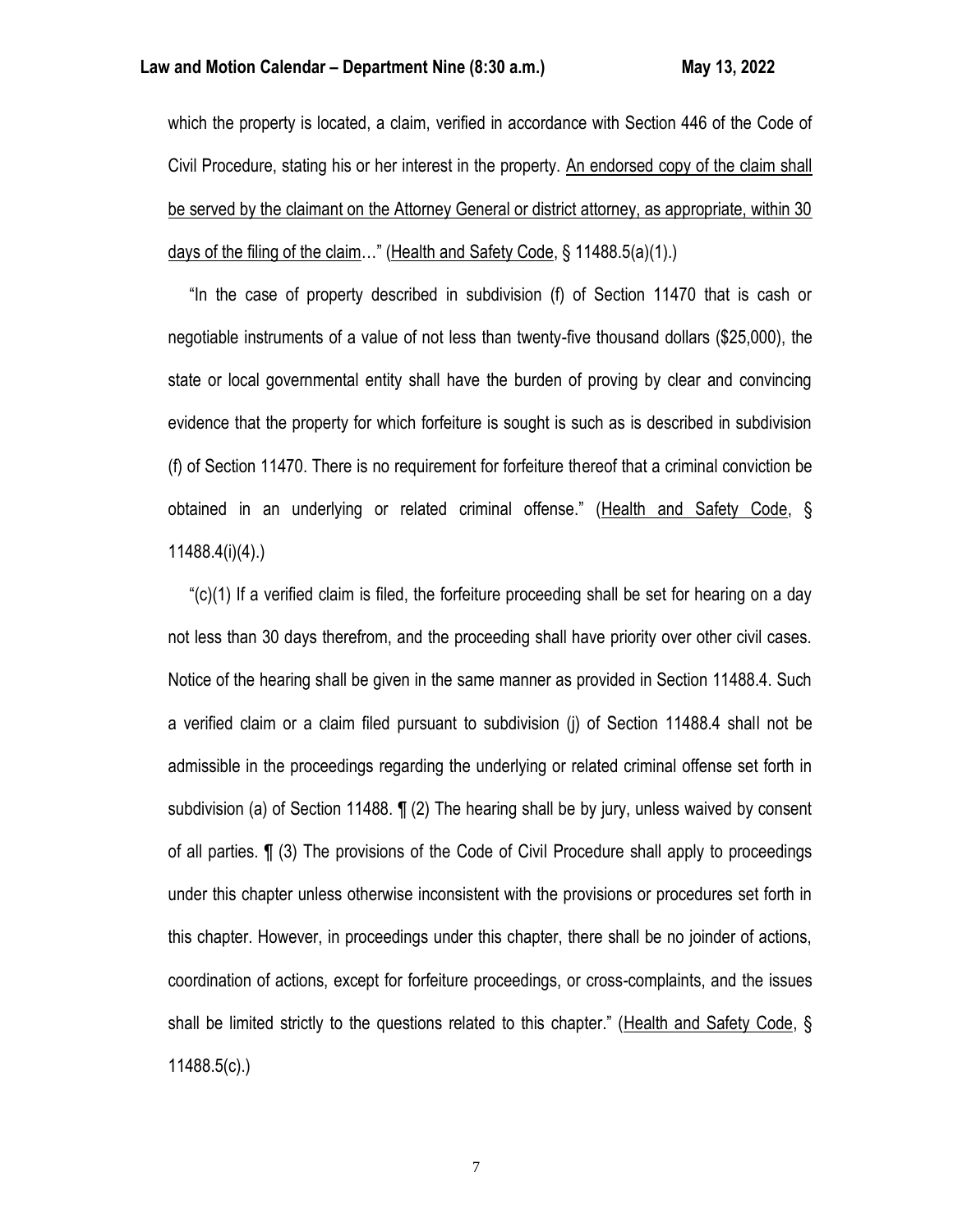" $(d)(1)$  At the hearing, the state or local governmental entity shall have the burden of establishing, pursuant to subdivision (i) of Section 11488.4, that the owner of any interest in the seized property consented to the use of the property with knowledge that it would be or was used for a purpose for which forfeiture is permitted, in accordance with the burden of proof set forth in subdivision (i) of Section 11488.4. ¶ (2) No interest in the seized property shall be affected by a forfeiture decree under this section unless the state or local governmental entity has proven that the owner of that interest consented to the use of the property with knowledge that it would be or was used for the purpose charged. Forfeiture shall be ordered when, at the hearing, the state or local governmental entity has shown that the assets in question are subject to forfeiture pursuant to Section 11470, in accordance with the burden of proof set forth in subdivision (i) of Section 11488.4." (Health and Safety Code, § 11488.5(d).)

 "(e) The forfeiture hearing shall be continued upon motion of the prosecution or the defendant until after a verdict of guilty on any criminal charges specified in this chapter and pending against the defendant have been decided. The forfeiture hearing shall be conducted in accordance with Sections 190 to 222.5, inclusive, Sections 224 to 234, inclusive, Section 237, and Sections 607 to 630 of the Code of Civil Procedure if trial by jury, and by Sections 631 to 636, inclusive, of the Code of Civil Procedure, if by the court. Unless the court or jury finds that the seized property was used for a purpose for which forfeiture is permitted, the court shall order the seized property released to the person it determines is entitled thereto. ¶ If the court or jury finds that the seized property was used for a purpose for which forfeiture is permitted, but does not find that a person claiming an interest therein, to which the court has determined he or she is entitled, had actual knowledge that the seized property would be or was used for a purpose for which forfeiture is permitted and consented to that use, the court shall order the seized property released to the claimant." (Health and Safety Code, § 11488.5(e).)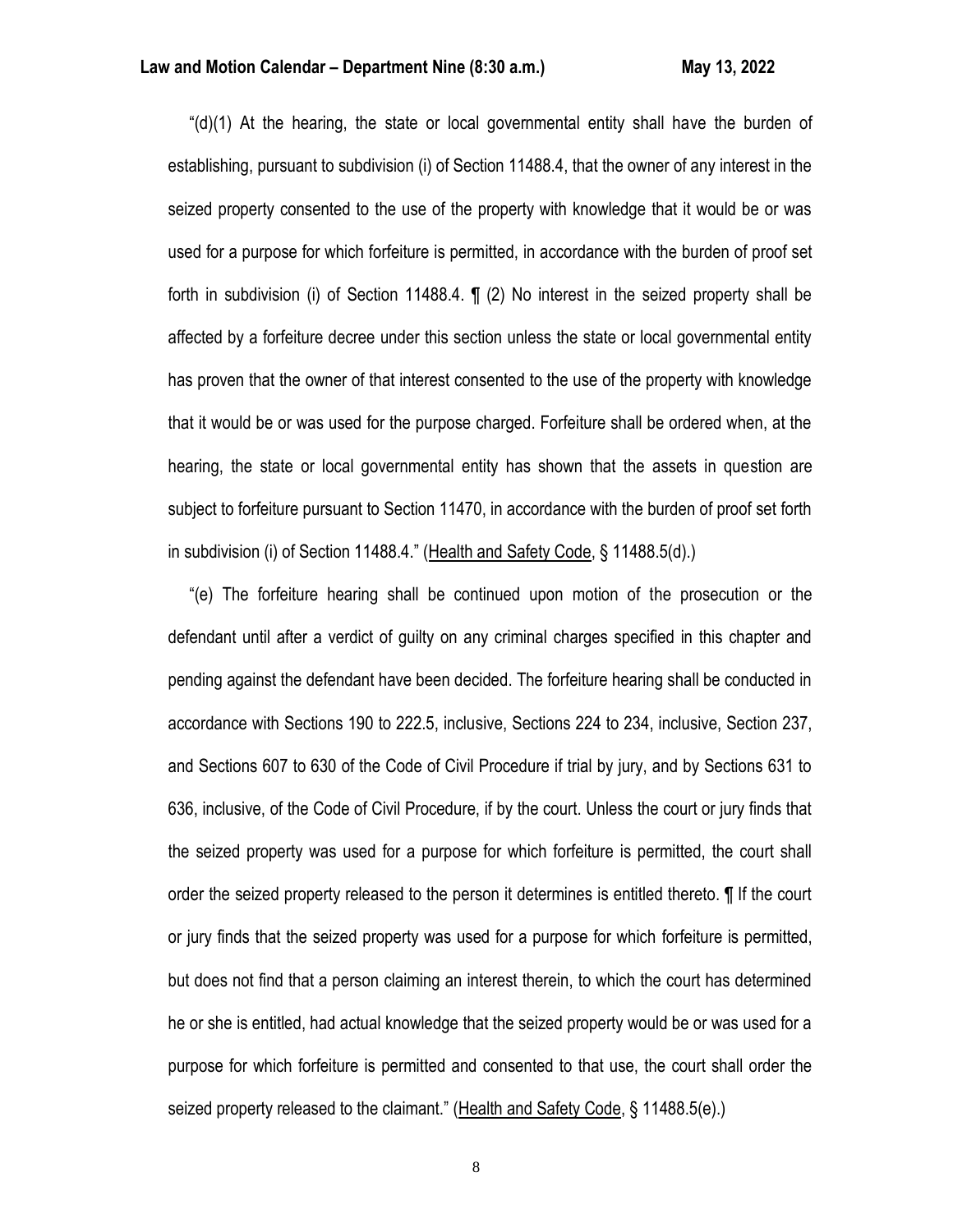At the February 18, 2022 hearing counsels for both parties stipulated to continue the matter due to the status of a related case. The hearing was continued to May 13, 2022.

**TENTATIVE RULING # 4: APPEARANCES ARE REQUIRED AT 8:30 A.M. ON FRIDAY, MAY 13, 2022 IN DEPARTMENT NINE. IF A PARTY OR PARTIES WISH TO APPEAR TELEPHONICALLY THEY MUST APPEAR BY "VCOURT", WHICH MUST BE SCHEDULED AND PAID THROUGH THE COURT WEBSITE AT www.eldorado.courts.ca.gov/onlineservices/telephonic-appearances.**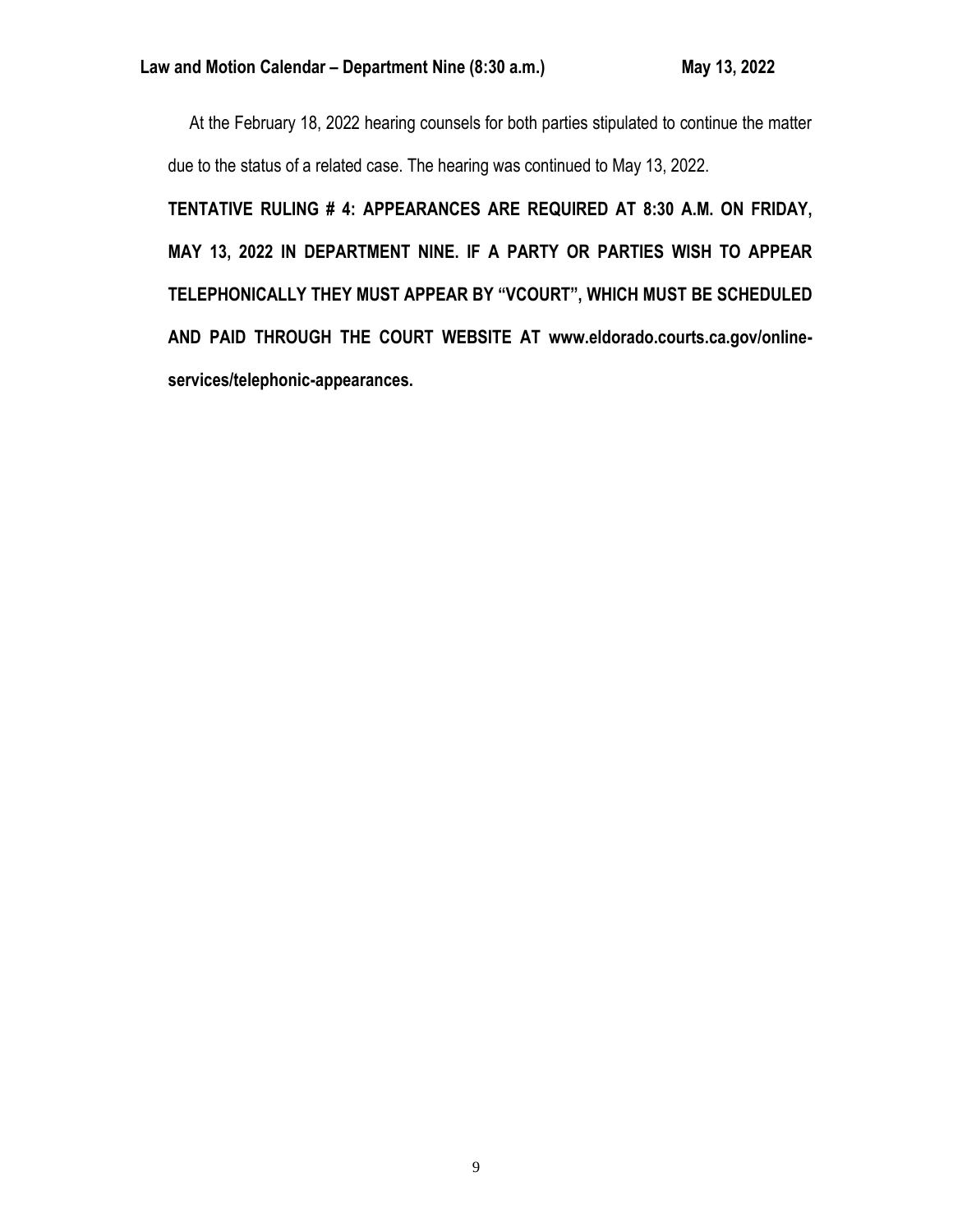## **5. PEOPLE v. BETAMEN 21CV0088**

## **Claim Opposing Forfeiture.**

 Claimant Betamen filed a claim opposing forfeiture in response to a notice of administrative proceedings to determine that certain funds are forfeited. The verified claim contends the claimant is the owner of all of the currency and requests that the claimed property not be ordered forfeited.

"The following are subject to forfeiture:  $\P$  \* \* \* (f) All moneys, negotiable instruments, securities, or other things of value furnished or intended to be furnished by any person in exchange for a controlled substance, all proceeds traceable to such an exchange, and all moneys, negotiable instruments, or securities used or intended to be used to facilitate any violation of Section 11351, 11351.5, 11352, 11355, 11359, 11360, 11378, 11378.5, 11379, 11379.5, 11379.6, 11380, 11382, or 11383 of this code, or Section 182 of the Penal Code, or a felony violation of Section 11366.8 of this code, insofar as the offense involves manufacture, sale, possession for sale, offer for sale, or offer to manufacture, or conspiracy to commit at least one of those offenses, if the exchange, violation, or other conduct which is the basis for the forfeiture occurred within five years of the seizure of the property, or the filing of a petition under this chapter, or the issuance of an order of forfeiture of the property, whichever comes first." (Health and Safety Code, § 11470(f).)

 "(a) Except as provided in subdivision (j), if the Department of Justice or the local governmental entity determines that the factual circumstances do warrant that the moneys, negotiable instruments, securities, or other things of value seized or subject to forfeiture come within the provisions of subdivisions (a) to (g), inclusive, of Section 11470, and are not automatically made forfeitable or subject to court order of forfeiture or destruction by another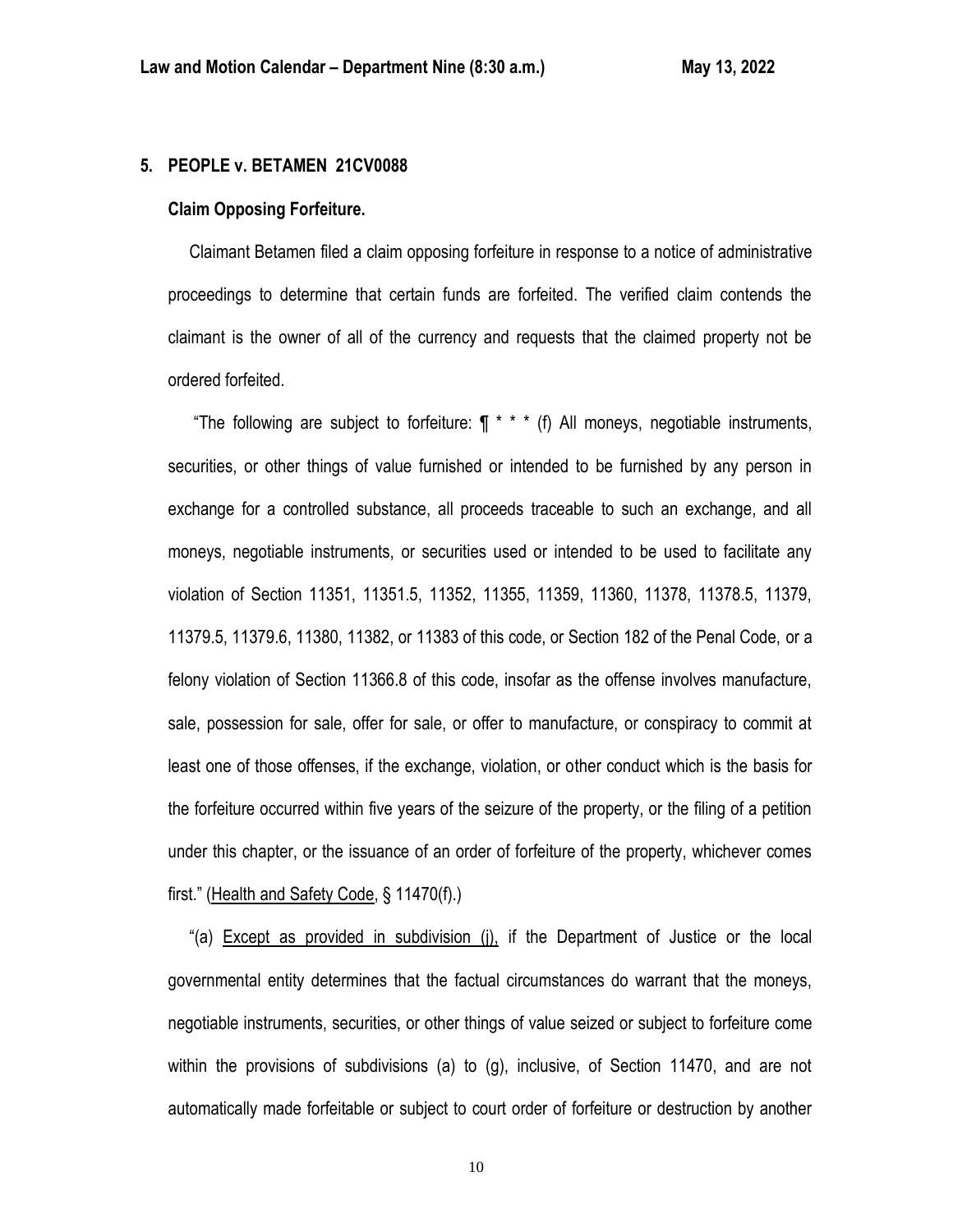## **Law and Motion Calendar – Department Nine (8:30 a.m.) May 13, 2022**

provision of this chapter, the Attorney General or district attorney shall file a petition of forfeiture with the superior court of the county in which the defendant has been charged with the underlying criminal offense or in which the property subject to forfeiture has been seized or, if no seizure has occurred, in the county in which the property subject to forfeiture is located. If the petition alleges that real property is forfeitable, the prosecuting attorney shall cause a lis pendens to be recorded in the office of the county recorder of each county in which the real property is located. ¶ A petition of forfeiture under this subdivision shall be filed as soon as practicable, but in any case within one year of the seizure of the property which is subject to forfeiture, or as soon as practicable, but in any case within one year of the filing by the Attorney General or district attorney of a lis pendens or other process against the property, whichever is earlier." (Emphasis added.) (Health and Safety Code, § 11488.4(a).)

 "(a)(1) Any person claiming an interest in the property seized pursuant to Section 11488 may, unless for good cause shown the court extends the time for filing, at any time within 30 days from the date of the first publication of the notice of seizure, if that person was not personally served or served by mail, or within 30 days after receipt of actual notice, file with the superior court of the county in which the defendant has been charged with the underlying or related criminal offense or in which the property was seized or, if there was no seizure, in which the property is located, a claim, verified in accordance with Section 446 of the Code of Civil Procedure, stating his or her interest in the property. An endorsed copy of the claim shall be served by the claimant on the Attorney General or district attorney, as appropriate, within 30 days of the filing of the claim…" (Health and Safety Code, § 11488.5(a)(1).)

 "(j) The Attorney General or the district attorney of the county in which property is subject to forfeiture under Section 11470 may, pursuant to this subdivision, order forfeiture of personal property not exceeding twenty-five thousand dollars (\$25,000) in value. The Attorney General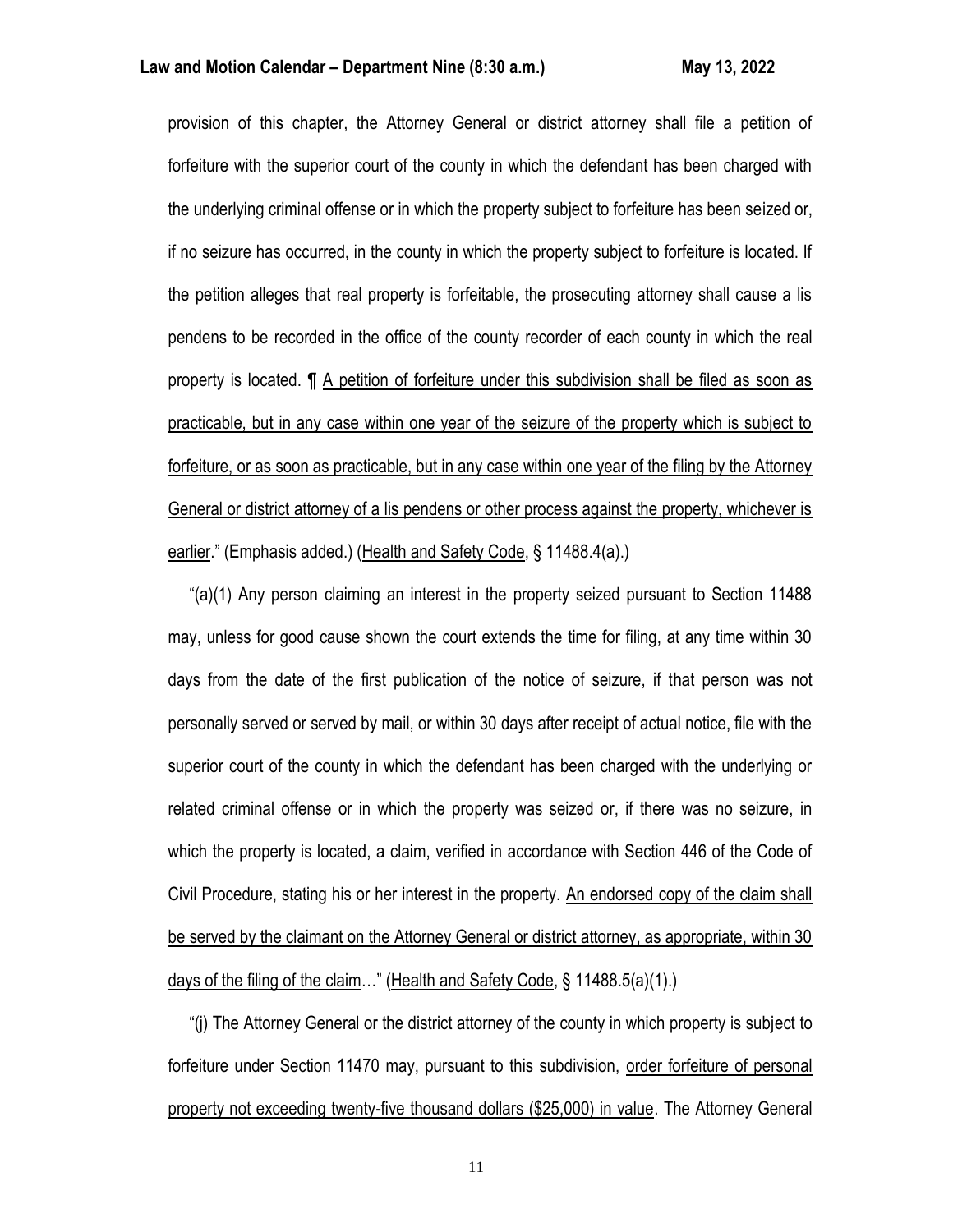or district attorney shall provide notice of proceedings under this subdivision pursuant to subdivisions (c), (d), (e), and (f), including:  $\P$  (1) A description of the property.  $\P$  (2) The appraised value of the property. ¶ (3) The date and place of seizure or location of any property not seized but subject to forfeiture. ¶ (4) The violation of law alleged with respect to forfeiture of the property. ¶ (5) The instructions for filing and serving a claim with the Attorney General or the district attorney pursuant to Section 11488.5 and time limits for filing a claim and claim form. ¶ If no claims are timely filed, the Attorney General or the district attorney shall prepare a written declaration of forfeiture of the subject property to the state and dispose of the property in accordance with Section 11489. A written declaration of forfeiture signed by the Attorney General or district attorney under this subdivision shall be deemed to provide good and sufficient title to the forfeited property. The prosecuting agency ordering forfeiture pursuant to this subdivision shall provide a copy of the declaration of forfeiture to any person listed in the receipt given at the time of seizure and to any person personally served notice of the forfeiture proceedings. ¶ If a claim is timely filed, then the Attorney General or district attorney shall file a petition of forfeiture pursuant to this section within 30 days of the receipt of the claim. The petition of forfeiture shall then proceed pursuant to other provisions of this chapter, except that no additional notice need be given and no additional claim need be filed." (Emphasis added.) (Health and Safety Code, § 11488.4(j).)

 "(c)(1) If a verified claim is filed, the forfeiture proceeding shall be set for hearing on a day not less than 30 days therefrom, and the proceeding shall have priority over other civil cases. Notice of the hearing shall be given in the same manner as provided in Section 11488.4. Such a verified claim or a claim filed pursuant to subdivision (j) of Section 11488.4 shall not be admissible in the proceedings regarding the underlying or related criminal offense set forth in subdivision (a) of Section 11488. ¶ (2) The hearing shall be by jury, unless waived by consent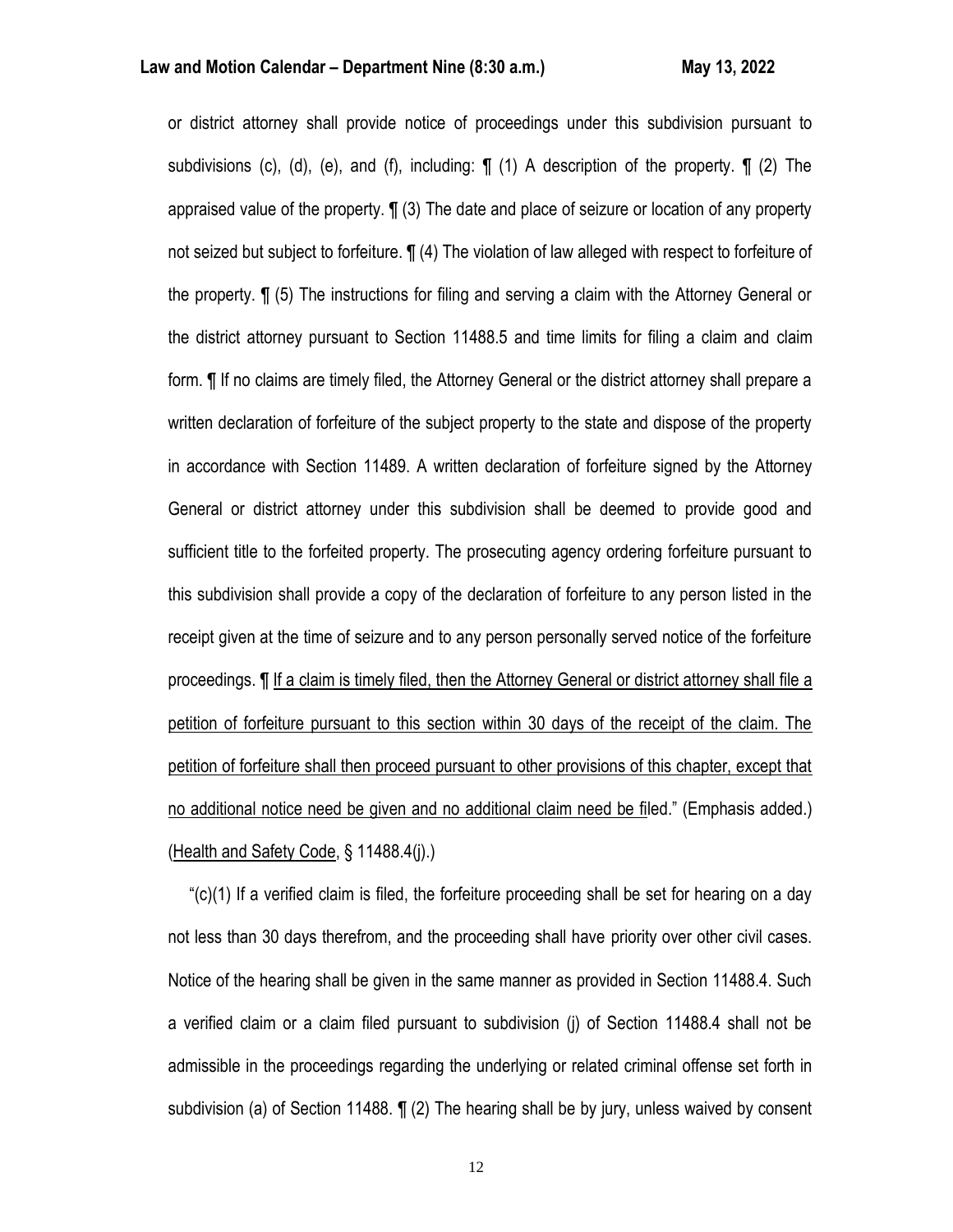of all parties. ¶ (3) The provisions of the Code of Civil Procedure shall apply to proceedings under this chapter unless otherwise inconsistent with the provisions or procedures set forth in this chapter. However, in proceedings under this chapter, there shall be no joinder of actions, coordination of actions, except for forfeiture proceedings, or cross-complaints, and the issues shall be limited strictly to the questions related to this chapter." (Health and Safety Code, § 11488.5(c).)

 "(d)(1) At the hearing, the state or local governmental entity shall have the burden of establishing, pursuant to subdivision (i) of Section 11488.4, that the owner of any interest in the seized property consented to the use of the property with knowledge that it would be or was used for a purpose for which forfeiture is permitted, in accordance with the burden of proof set forth in subdivision (i) of Section 11488.4. ¶ (2) No interest in the seized property shall be affected by a forfeiture decree under this section unless the state or local governmental entity has proven that the owner of that interest consented to the use of the property with knowledge that it would be or was used for the purpose charged. Forfeiture shall be ordered when, at the hearing, the state or local governmental entity has shown that the assets in question are subject to forfeiture pursuant to Section 11470, in accordance with the burden of proof set forth in subdivision (i) of Section 11488.4." (Health and Safety Code, § 11488.5(d).)

 "(e) The forfeiture hearing shall be continued upon motion of the prosecution or the defendant until after a verdict of guilty on any criminal charges specified in this chapter and pending against the defendant have been decided. The forfeiture hearing shall be conducted in accordance with Sections 190 to 222.5, inclusive, Sections 224 to 234, inclusive, Section 237, and Sections 607 to 630 of the Code of Civil Procedure if trial by jury, and by Sections 631 to 636, inclusive, of the Code of Civil Procedure, if by the court. Unless the court or jury finds that the seized property was used for a purpose for which forfeiture is permitted, the court shall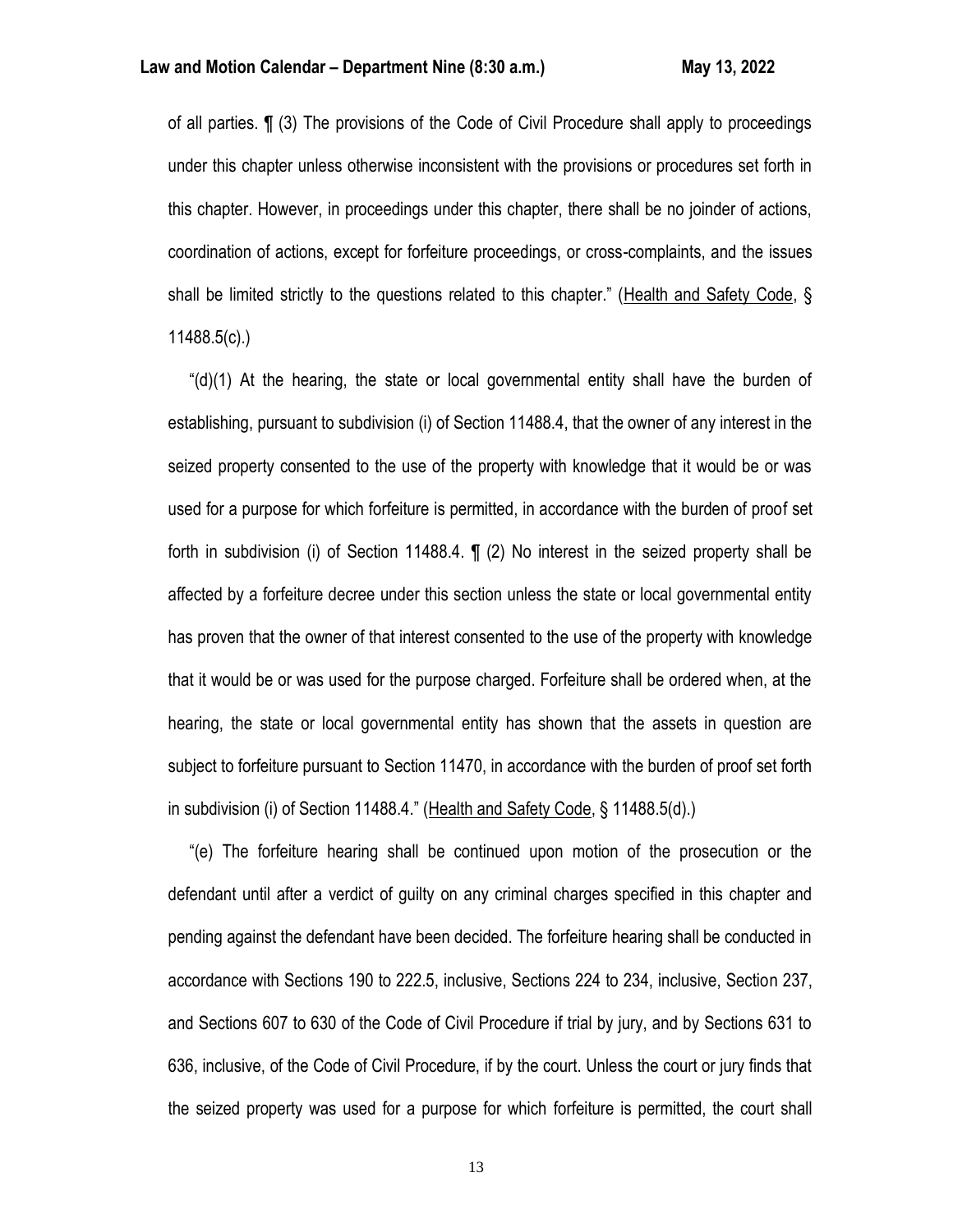order the seized property released to the person it determines is entitled thereto. ¶ If the court or jury finds that the seized property was used for a purpose for which forfeiture is permitted, but does not find that a person claiming an interest therein, to which the court has determined he or she is entitled, had actual knowledge that the seized property would be or was used for a purpose for which forfeiture is permitted and consented to that use, the court shall order the seized property released to the claimant." (Health and Safety Code, § 11488.5(e).)

 "(3) In the case of property described in paragraphs (1) and (2), a judgment of forfeiture requires as a condition precedent thereto, that a defendant be convicted in an underlying or related criminal action of an offense specified in subdivision (f) or (g) of Section 11470 which offense occurred within five years of the seizure of the property subject to forfeiture or within five years of the notification of intention to seek forfeiture. If the defendant is found guilty of the underlying or related criminal offense, the issue of forfeiture shall be tried before the same jury, if the trial was by jury, or tried before the same court, if trial was by court, unless waived by all parties. The issue of forfeiture shall be bifurcated from the criminal trial and tried after conviction unless waived by all the parties." (Health and Safety Code, § 11488.4(i)(3).)

 "(5) If there is an underlying or related criminal action, and a criminal conviction is required before a judgment of forfeiture may be entered, the issue of forfeiture shall be tried in conjunction therewith. Trial shall be by jury unless waived by all parties. If there is no underlying or related criminal action, the presiding judge of the superior court shall assign the action brought pursuant to this chapter for trial." (Health and Safety Code, § 11488.4(i)(5).)

 The people and counsel for the claimant appeared at the February 4, 2022 hearing. The People stated that the criminal case remained pending and requested a continuance of the hearing. The hearing was continued to May 13, 2022.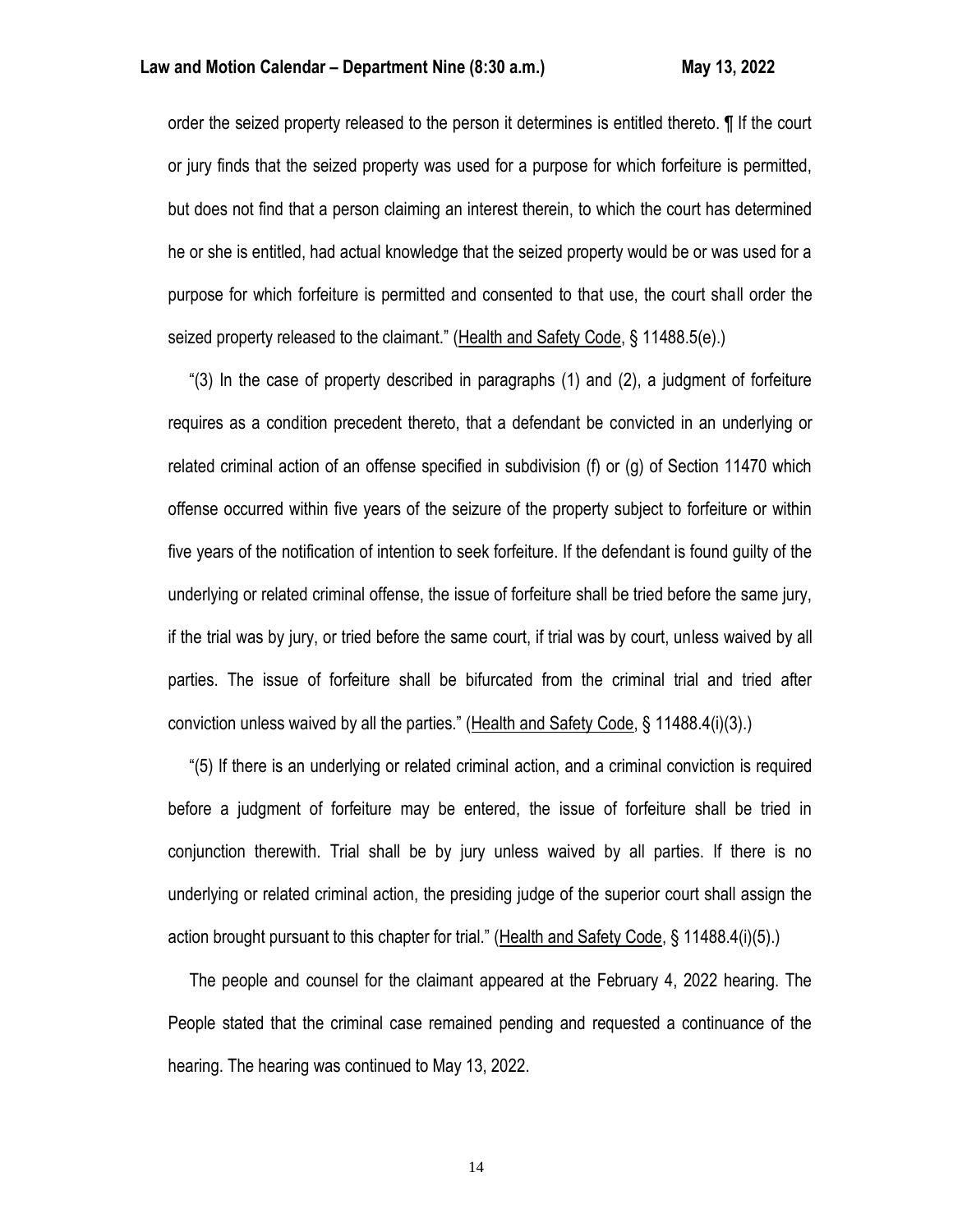**TENTATIVE RULING # 5: APPEARANCES ARE REQUIRED AT 8:30 A.M. ON FRIDAY, MAY 13, 2022 IN DEPARTMENT NINE. IF A PARTY OR PARTIES WISH TO APPEAR TELEPHONICALLY THEY MUST APPEAR BY "VCOURT", WHICH MUST BE SCHEDULED AND PAID THROUGH THE COURT WEBSITE AT www.eldorado.courts.ca.gov/onlineservices/telephonic-appearances.**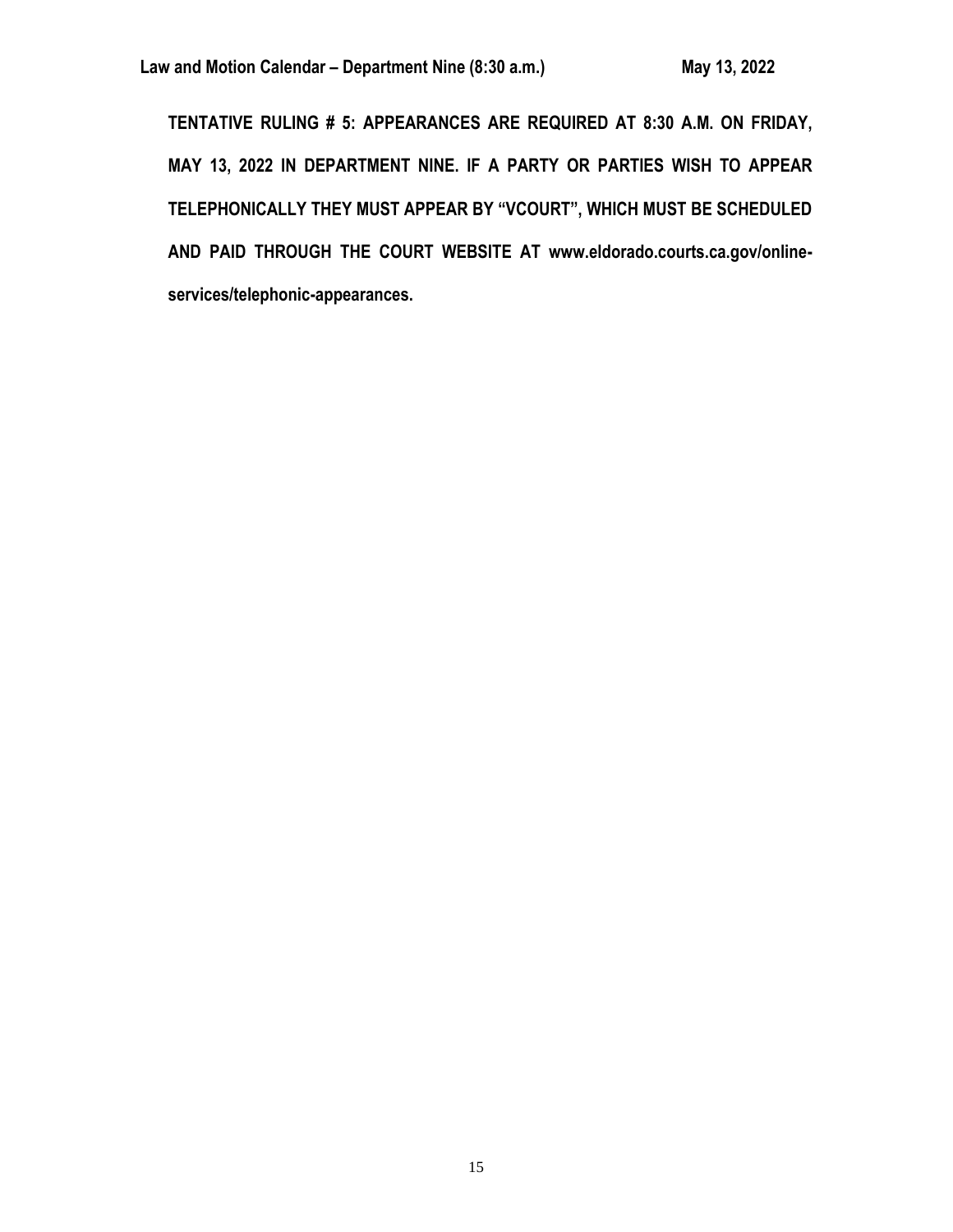## **6. PEOPLE v. ANDERSON PCL-20210122**

## **Claim Opposing Forfeiture.**

 On February 19, 2021 claimant Anderson filed a verified Judicial Council Form MC-200 claim opposing forfeiture of \$4,646.52 in response to a notice of administrative proceedings. The proof of service declares that the endorsed claim opposing forfeiture was served by mail on the El Dorado County District Attorney on March 1, 2021.

"The following are subject to forfeiture:  $\P$  \* \* \* (f) All moneys, negotiable instruments, securities, or other things of value furnished or intended to be furnished by any person in exchange for a controlled substance, all proceeds traceable to such an exchange, and all moneys, negotiable instruments, or securities used or intended to be used to facilitate any violation of Section 11351, 11351.5, 11352, 11355, 11359, 11360, 11378, 11378.5, 11379, 11379.5, 11379.6, 11380, 11382, or 11383 of this code, or Section 182 of the Penal Code, or a felony violation of Section 11366.8 of this code, insofar as the offense involves manufacture, sale, possession for sale, offer for sale, or offer to manufacture, or conspiracy to commit at least one of those offenses, if the exchange, violation, or other conduct which is the basis for the forfeiture occurred within five years of the seizure of the property, or the filing of a petition under this chapter, or the issuance of an order of forfeiture of the property, whichever comes first." (Health and Safety Code, § 11470(f).)

 "(a) Except as provided in subdivision (j), if the Department of Justice or the local governmental entity determines that the factual circumstances do warrant that the moneys, negotiable instruments, securities, or other things of value seized or subject to forfeiture come within the provisions of subdivisions (a) to (g), inclusive, of Section 11470, and are not automatically made forfeitable or subject to court order of forfeiture or destruction by another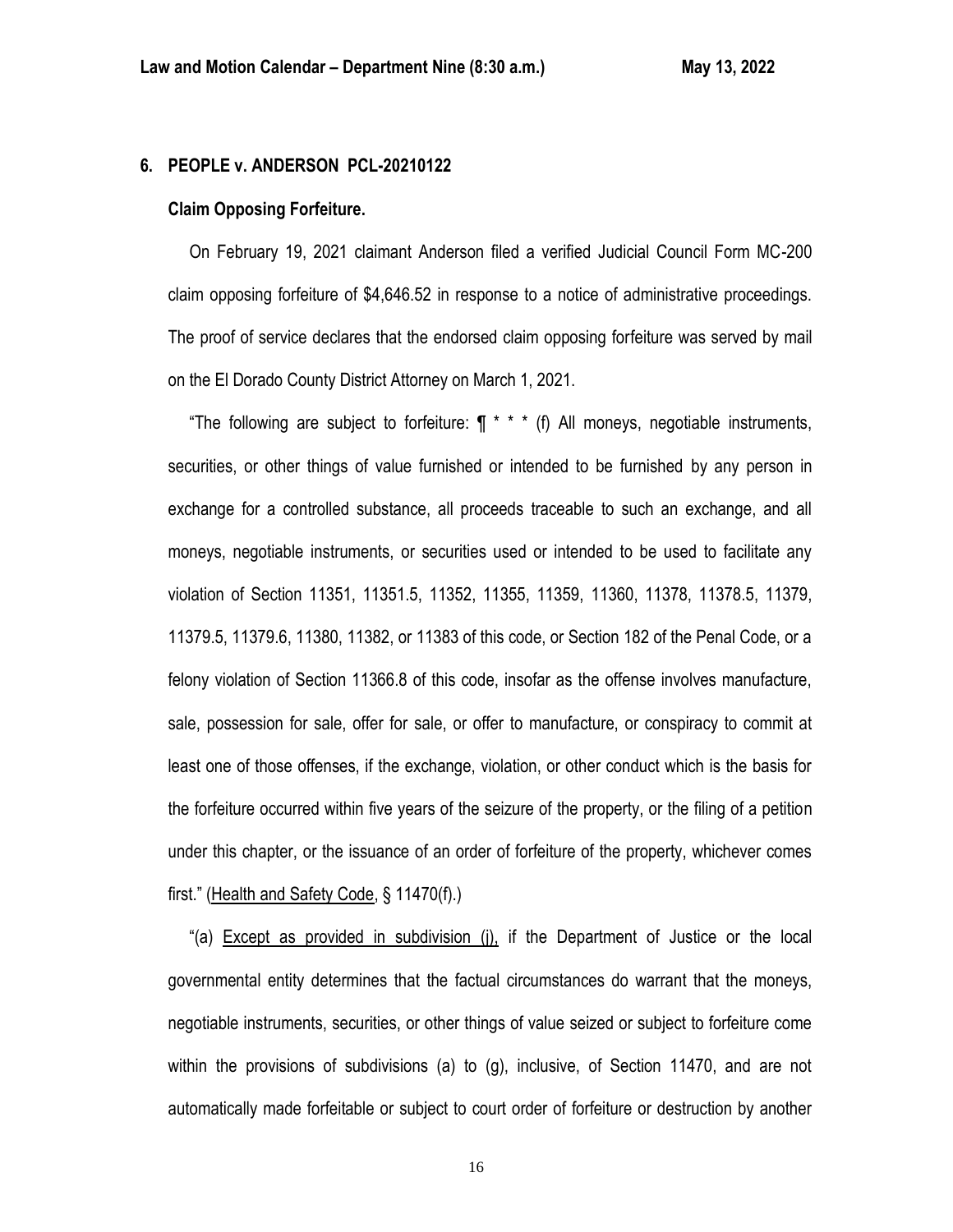## **Law and Motion Calendar – Department Nine (8:30 a.m.) May 13, 2022**

provision of this chapter, the Attorney General or district attorney shall file a petition of forfeiture with the superior court of the county in which the defendant has been charged with the underlying criminal offense or in which the property subject to forfeiture has been seized or, if no seizure has occurred, in the county in which the property subject to forfeiture is located. If the petition alleges that real property is forfeitable, the prosecuting attorney shall cause a lis pendens to be recorded in the office of the county recorder of each county in which the real property is located. ¶ A petition of forfeiture under this subdivision shall be filed as soon as practicable, but in any case within one year of the seizure of the property which is subject to forfeiture, or as soon as practicable, but in any case within one year of the filing by the Attorney General or district attorney of a lis pendens or other process against the property, whichever is earlier." (Emphasis added.) (Health and Safety Code, § 11488.4(a).)

 "(a)(1) Any person claiming an interest in the property seized pursuant to Section 11488 may, unless for good cause shown the court extends the time for filing, at any time within 30 days from the date of the first publication of the notice of seizure, if that person was not personally served or served by mail, or within 30 days after receipt of actual notice, file with the superior court of the county in which the defendant has been charged with the underlying or related criminal offense or in which the property was seized or, if there was no seizure, in which the property is located, a claim, verified in accordance with Section 446 of the Code of Civil Procedure, stating his or her interest in the property. An endorsed copy of the claim shall be served by the claimant on the Attorney General or district attorney, as appropriate, within 30 days of the filing of the claim…" (Health and Safety Code, § 11488.5(a)(1).)

 "(c)(1) If a verified claim is filed, the forfeiture proceeding shall be set for hearing on a day not less than 30 days therefrom, and the proceeding shall have priority over other civil cases. Notice of the hearing shall be given in the same manner as provided in Section 11488.4. Such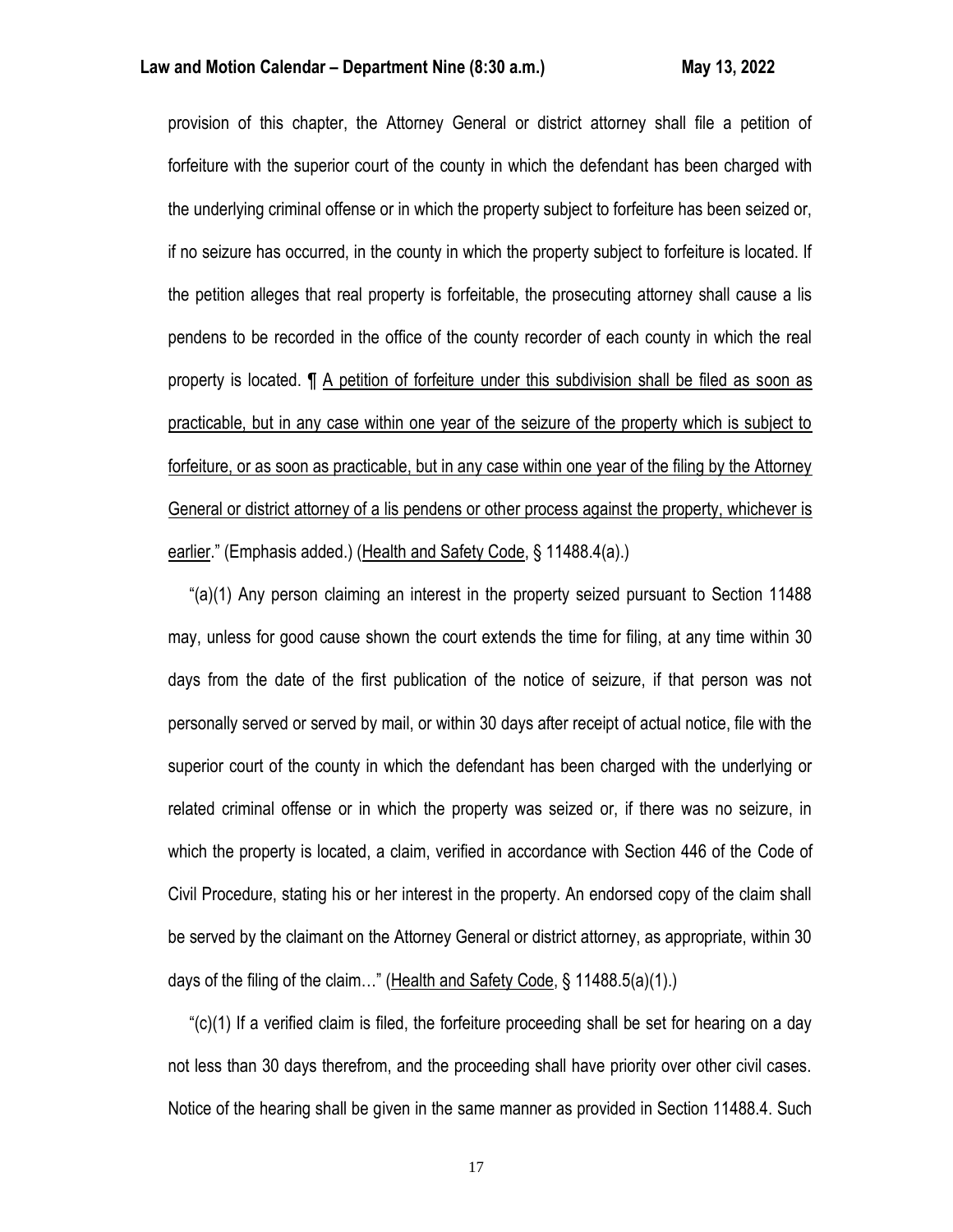a verified claim or a claim filed pursuant to subdivision (j) of Section 11488.4 shall not be admissible in the proceedings regarding the underlying or related criminal offense set forth in subdivision (a) of Section 11488. ¶ (2) The hearing shall be by jury, unless waived by consent of all parties. ¶ (3) The provisions of the Code of Civil Procedure shall apply to proceedings under this chapter unless otherwise inconsistent with the provisions or procedures set forth in this chapter. However, in proceedings under this chapter, there shall be no joinder of actions, coordination of actions, except for forfeiture proceedings, or cross-complaints, and the issues shall be limited strictly to the questions related to this chapter." (Emphasis added.) (Health and Safety Code, § 11488.5(c).)

 "(d)(1) At the hearing, the state or local governmental entity shall have the burden of establishing, pursuant to subdivision (i) of Section 11488.4, that the owner of any interest in the seized property consented to the use of the property with knowledge that it would be or was used for a purpose for which forfeiture is permitted, in accordance with the burden of proof set forth in subdivision (i) of Section 11488.4. ¶ (2) No interest in the seized property shall be affected by a forfeiture decree under this section unless the state or local governmental entity has proven that the owner of that interest consented to the use of the property with knowledge that it would be or was used for the purpose charged. Forfeiture shall be ordered when, at the hearing, the state or local governmental entity has shown that the assets in question are subject to forfeiture pursuant to Section 11470, in accordance with the burden of proof set forth in subdivision (i) of Section 11488.4." (Health and Safety Code, § 11488.5(d).)

 "(e) The forfeiture hearing shall be continued upon motion of the prosecution or the defendant until after a verdict of guilty on any criminal charges specified in this chapter and pending against the defendant have been decided. The forfeiture hearing shall be conducted in accordance with Sections 190 to 222.5, inclusive, Sections 224 to 234, inclusive, Section 237,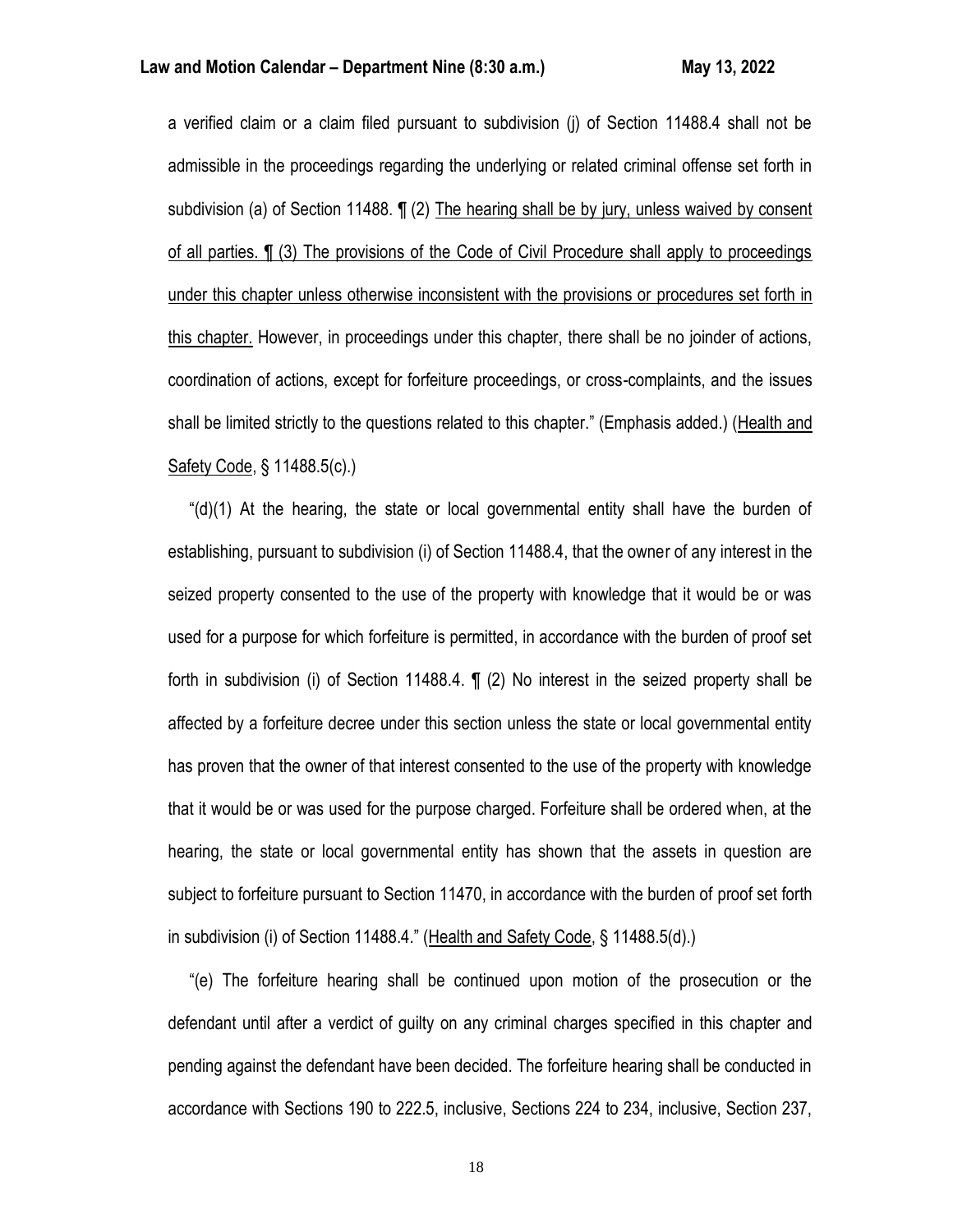and Sections 607 to 630 of the Code of Civil Procedure if trial by jury, and by Sections 631 to 636, inclusive, of the Code of Civil Procedure, if by the court. Unless the court or jury finds that the seized property was used for a purpose for which forfeiture is permitted, the court shall order the seized property released to the person it determines is entitled thereto. ¶ If the court or jury finds that the seized property was used for a purpose for which forfeiture is permitted, but does not find that a person claiming an interest therein, to which the court has determined he or she is entitled, had actual knowledge that the seized property would be or was used for a purpose for which forfeiture is permitted and consented to that use, the court shall order the seized property released to the claimant." (Health and Safety Code, § 11488.5(e).)

"(i)(1) With respect to property described in subdivisions (e) and (g) of Section 11470 for which forfeiture is sought and as to which forfeiture is contested, the state or local governmental entity shall have the burden of proving beyond a reasonable doubt that the property for which forfeiture is sought was used, or intended to be used, to facilitate a violation of one of the offenses enumerated in subdivision (f) or (g) of Section 11470." (Health and Safety Code, § 11488.4(i)(1).)

 "(2) In the case of property described in subdivision (f) of Section 11470, except cash, negotiable instruments, or other cash equivalents of a value of not less than twenty-five thousand dollars (\$25,000), for which forfeiture is sought and as to which forfeiture is contested, the state or local governmental entity shall have the burden of proving beyond a reasonable doubt that the property for which forfeiture is sought meets the criteria for forfeiture described in subdivision (f) of Section 11470." (Health and Safety Code, § 11488.4(i)(2).)

 "(3) In the case of property described in paragraphs (1) and (2), a judgment of forfeiture requires as a condition precedent thereto, that a defendant be convicted in an underlying or related criminal action of an offense specified in subdivision (f) or (g) of Section 11470 which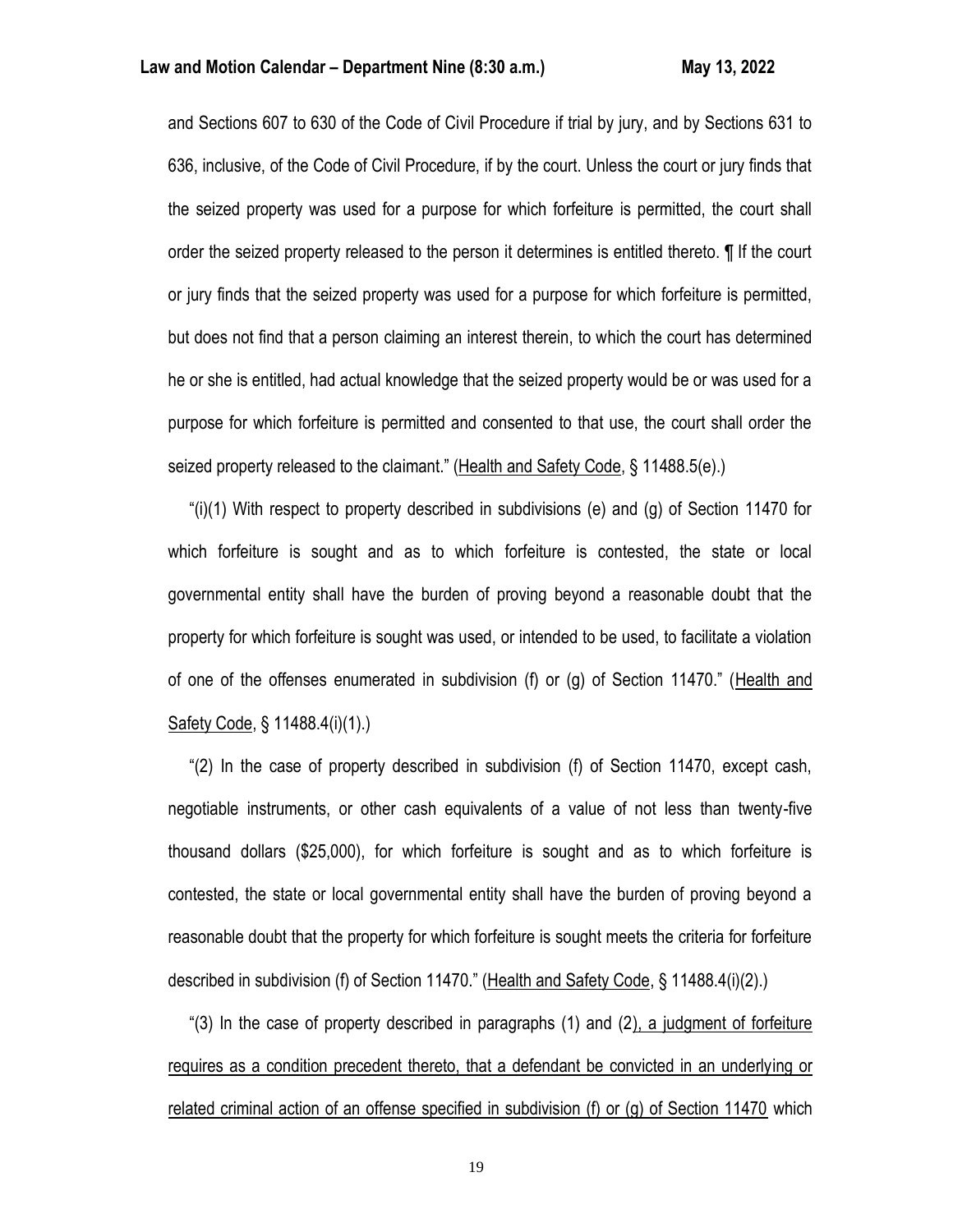offense occurred within five years of the seizure of the property subject to forfeiture or within five years of the notification of intention to seek forfeiture. If the defendant is found guilty of the underlying or related criminal offense, the issue of forfeiture shall be tried before the same jury, if the trial was by jury, or tried before the same court, if trial was by court, unless waived by all parties. The issue of forfeiture shall be bifurcated from the criminal trial and tried after conviction unless waived by all the parties." (Health and Safety Code, § 11488.4(i)(3).)

 "In the case of property described in subdivision (f) of Section 11470 that is cash or negotiable instruments of a value of not less than twenty-five thousand dollars (\$25,000), the state or local governmental entity shall have the burden of proving by clear and convincing evidence that the property for which forfeiture is sought is such as is described in subdivision (f) of Section 11470. There is no requirement for forfeiture thereof that a criminal conviction be obtained in an underlying or related criminal offense." (Emphasis added.) (Health and Safety Code, § 11488.4(i)(4).)

 "(5) If there is an underlying or related criminal action, and a criminal conviction is required before a judgment of forfeiture may be entered, the issue of forfeiture shall be tried in conjunction therewith. Trial shall be by jury unless waived by all parties. If there is no underlying or related criminal action, the presiding judge of the superior court shall assign the action brought pursuant to this chapter for trial." (Health and Safety Code, § 11488.4(i)(5).)

 At the hearing on April 16, 2021 the People stated that a response would be filed. The claimant's counsel was not present at the April 16, 2021 hearing. The April 16, 2021 minute order was served by mail on the District Attorney and claimant's counsel on April 19, 2021.

 On May 10, 2021 the People filed a petition for forfeiture. The proof of service filed on May 14, 2021 declares that claimant's counsel was served the petition for forfeiture by fax on May 11, 2021.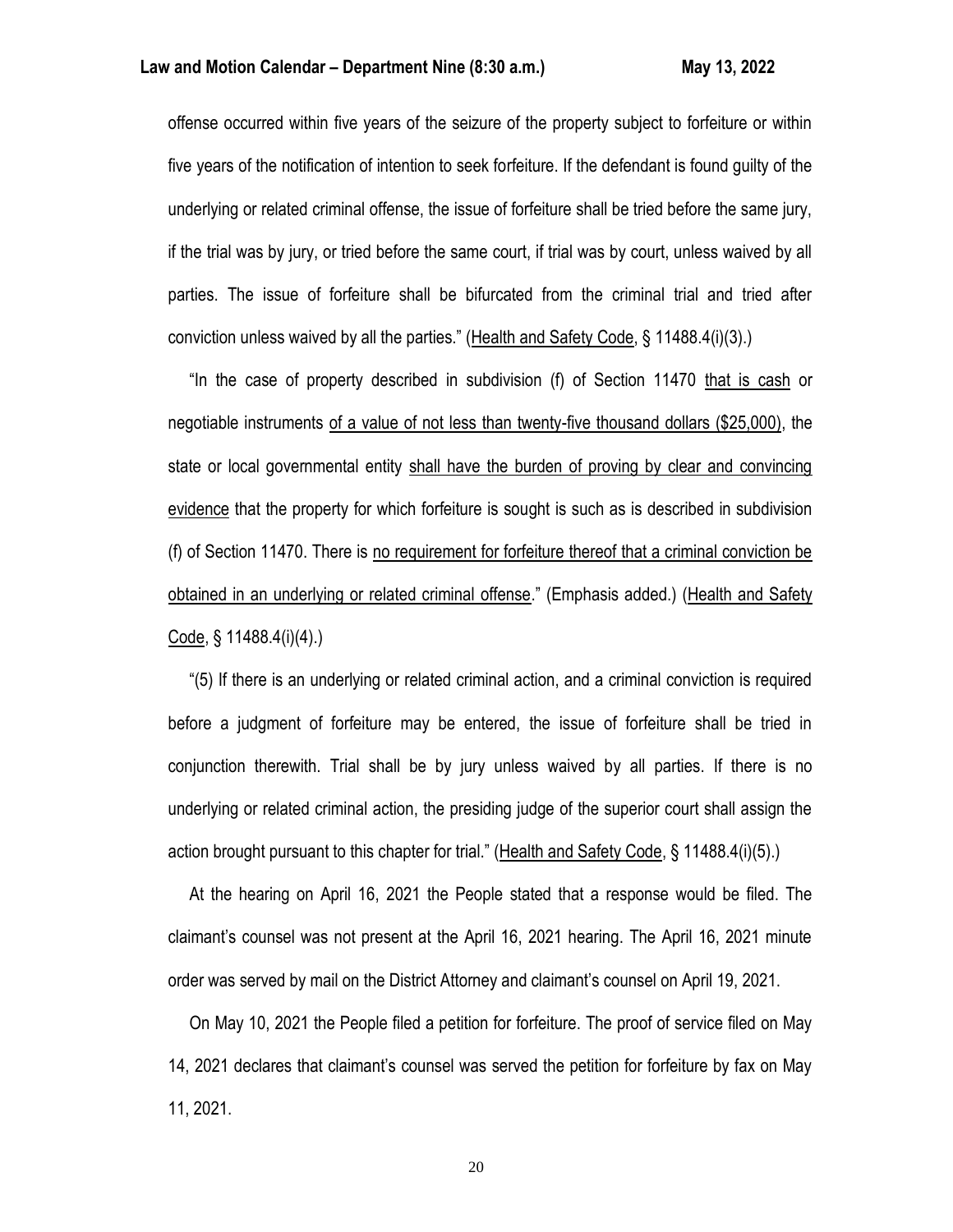At the February 18, 2022 hearing counsels for both parties stipulated to continue the matter due to the status of a related case. The hearing was continued to May 13, 2022.

**TENTATIVE RULING # 6: APPEARANCES ARE REQUIRED AT 8:30 A.M. ON FRIDAY, MAY 13, 2022 IN DEPARTMENT NINE. IF A PARTY OR PARTIES WISH TO APPEAR TELEPHONICALLY THEY MUST APPEAR BY "VCOURT", WHICH MUST BE SCHEDULED AND PAID THROUGH THE COURT WEBSITE AT www.eldorado.courts.ca.gov/onlineservices/telephonic-appearances.**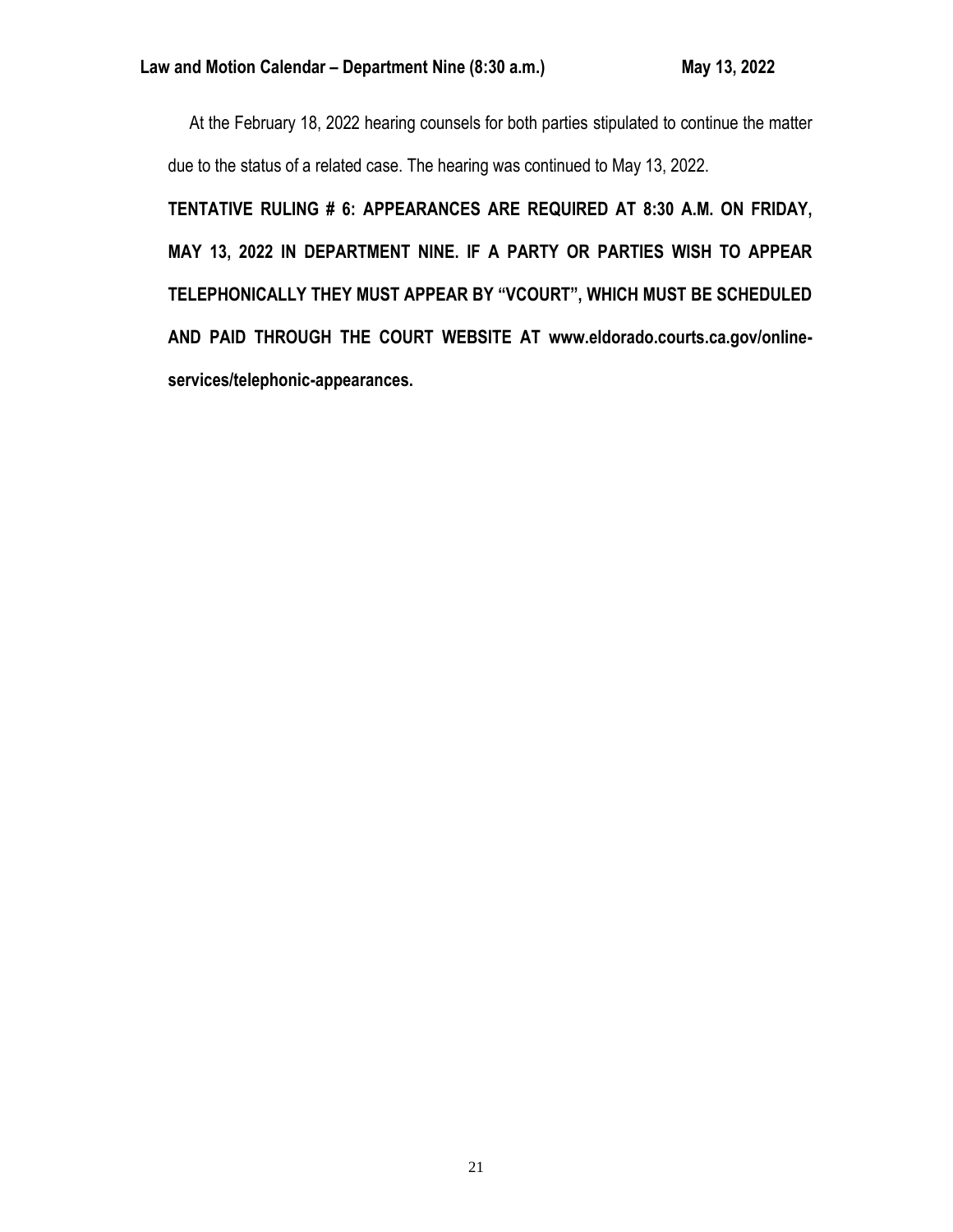# **7. PEOPLE v. \$33,700 IN U.S. CURRENCY PC-20210071**

#### **Petition for Forfeiture.**

 On February 16, 2021 the People filed a petition for forfeiture of cash in the amount of \$36,000 seized by the El Dorado County Sheriff's Department. The petition states: the funds are currently in the hands of the El Dorado County District Attorney's Office; the property became subject to forfeiture pursuant to Health and Safety Code, § 11470(f), because that money was a thing of value furnished or intended to be furnished by a person in exchange for a controlled substance, the proceeds was traceable to such an exchange, and the money was used or intended to be used to facilitate a violation of various provisions of the Health and Safety Code; and that a criminal case alleging violations of Health and Safety Code, §§ 11360 and 11366 was filed on January 31, 2020. The People pray for judgment declaring that the money is forfeited to the State of California.

"The following are subject to forfeiture:  $\P$  \* \* \* (f) All moneys, negotiable instruments, securities, or other things of value furnished or intended to be furnished by any person in exchange for a controlled substance, all proceeds traceable to such an exchange, and all moneys, negotiable instruments, or securities used or intended to be used to facilitate any violation of Section 11351, 11351.5, 11352, 11355, 11359, 11360, 11378, 11378.5, 11379, 11379.5, 11379.6, 11380, 11382, or 11383 of this code, or Section 182 of the Penal Code, or a felony violation of Section 11366.8 of this code, insofar as the offense involves manufacture, sale, possession for sale, offer for sale, or offer to manufacture, or conspiracy to commit at least one of those offenses, if the exchange, violation, or other conduct which is the basis for the forfeiture occurred within five years of the seizure of the property, or the filing of a petition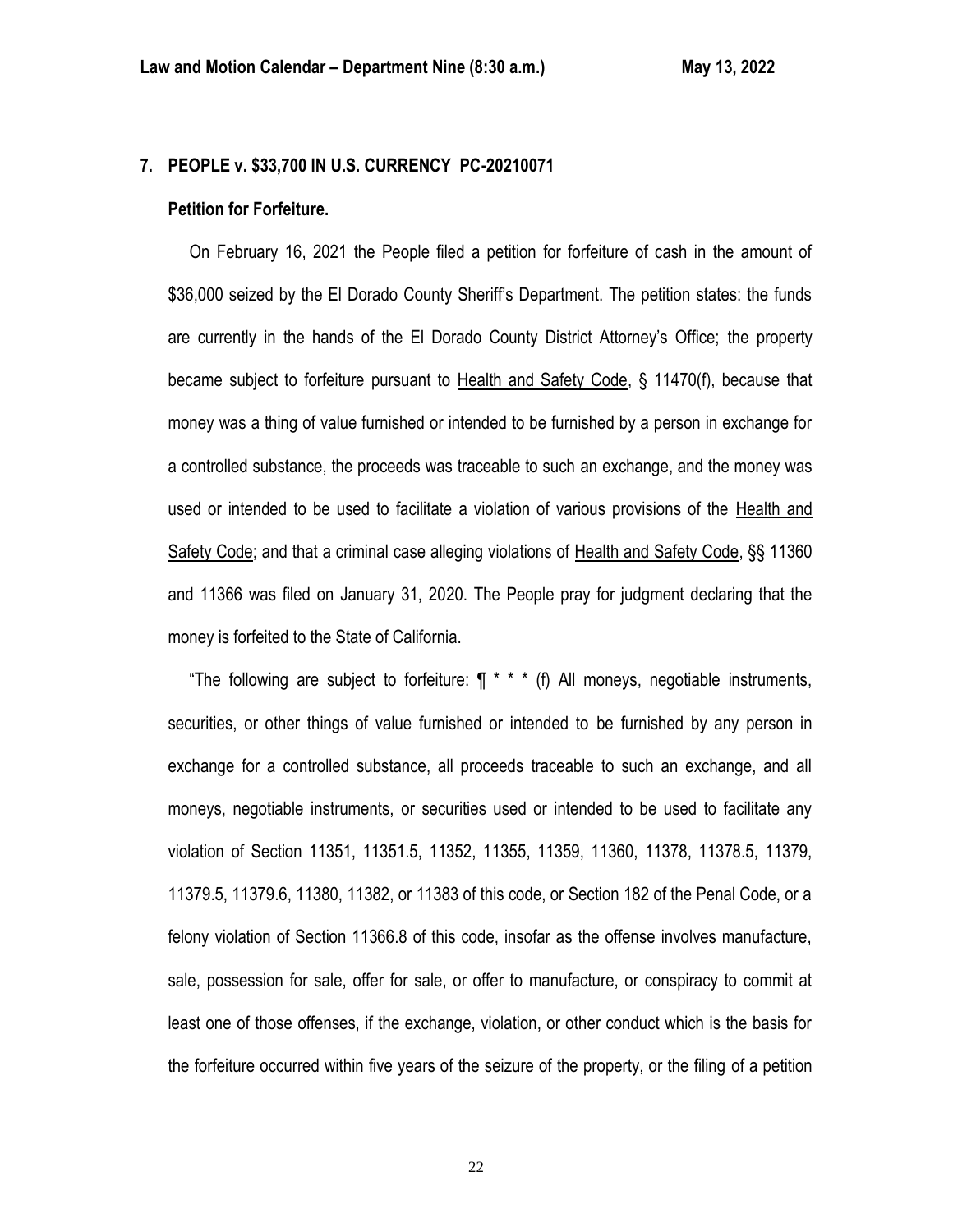under this chapter, or the issuance of an order of forfeiture of the property, whichever comes first." (Health and Safety Code, § 11470(f).)

 "(a) Except as provided in subdivision (j), if the Department of Justice or the local governmental entity determines that the factual circumstances do warrant that the moneys, negotiable instruments, securities, or other things of value seized or subject to forfeiture come within the provisions of subdivisions (a) to (g), inclusive, of Section 11470, and are not automatically made forfeitable or subject to court order of forfeiture or destruction by another provision of this chapter, the Attorney General or district attorney shall file a petition of forfeiture with the superior court of the county in which the defendant has been charged with the underlying criminal offense or in which the property subject to forfeiture has been seized or, if no seizure has occurred, in the county in which the property subject to forfeiture is located. If the petition alleges that real property is forfeitable, the prosecuting attorney shall cause a lis pendens to be recorded in the office of the county recorder of each county in which the real property is located. ¶ A petition of forfeiture under this subdivision shall be filed as soon as practicable, but in any case within one year of the seizure of the property which is subject to forfeiture, or as soon as practicable, but in any case within one year of the filing by the Attorney General or district attorney of a lis pendens or other process against the property, whichever is earlier." (Emphasis added.) (Health and Safety Code, § 11488.4(a).)

 "(a)(1) Any person claiming an interest in the property seized pursuant to Section 11488 may, unless for good cause shown the court extends the time for filing, at any time within 30 days from the date of the first publication of the notice of seizure, if that person was not personally served or served by mail, or within 30 days after receipt of actual notice, file with the superior court of the county in which the defendant has been charged with the underlying or related criminal offense or in which the property was seized or, if there was no seizure, in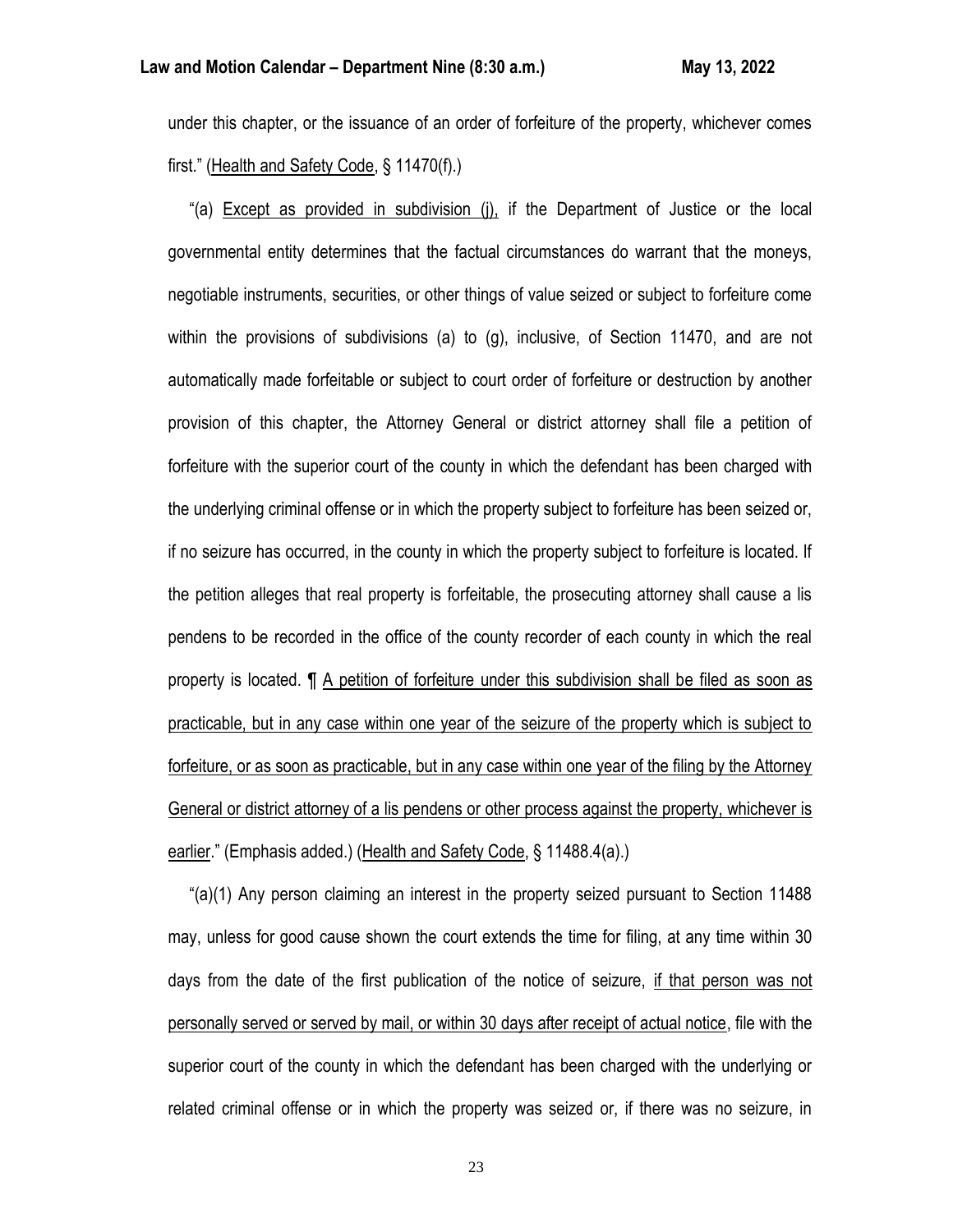which the property is located, a claim, verified in accordance with Section 446 of the Code of Civil Procedure, stating his or her interest in the property. An endorsed copy of the claim shall be served by the claimant on the Attorney General or district attorney, as appropriate, within 30 days of the filing of the claim..." (Health and Safety Code, § 11488.5(a)(1).)

" $(c)(1)$  If a verified claim is filed, the forfeiture proceeding shall be set for hearing on a day not less than 30 days therefrom, and the proceeding shall have priority over other civil cases. Notice of the hearing shall be given in the same manner as provided in Section 11488.4. Such a verified claim or a claim filed pursuant to subdivision (j) of Section 11488.4 shall not be admissible in the proceedings regarding the underlying or related criminal offense set forth in subdivision (a) of Section 11488. ¶ (2) The hearing shall be by jury, unless waived by consent of all parties. ¶ (3) The provisions of the Code of Civil Procedure shall apply to proceedings under this chapter unless otherwise inconsistent with the provisions or procedures set forth in this chapter. However, in proceedings under this chapter, there shall be no joinder of actions, coordination of actions, except for forfeiture proceedings, or cross-complaints, and the issues shall be limited strictly to the questions related to this chapter." (Health and Safety Code, § 11488.5(c).)

" $(d)(1)$  At the hearing, the state or local governmental entity shall have the burden of establishing, pursuant to subdivision (i) of Section 11488.4, that the owner of any interest in the seized property consented to the use of the property with knowledge that it would be or was used for a purpose for which forfeiture is permitted, in accordance with the burden of proof set forth in subdivision (i) of Section 11488.4. ¶ (2) No interest in the seized property shall be affected by a forfeiture decree under this section unless the state or local governmental entity has proven that the owner of that interest consented to the use of the property with knowledge that it would be or was used for the purpose charged. Forfeiture shall be ordered when, at the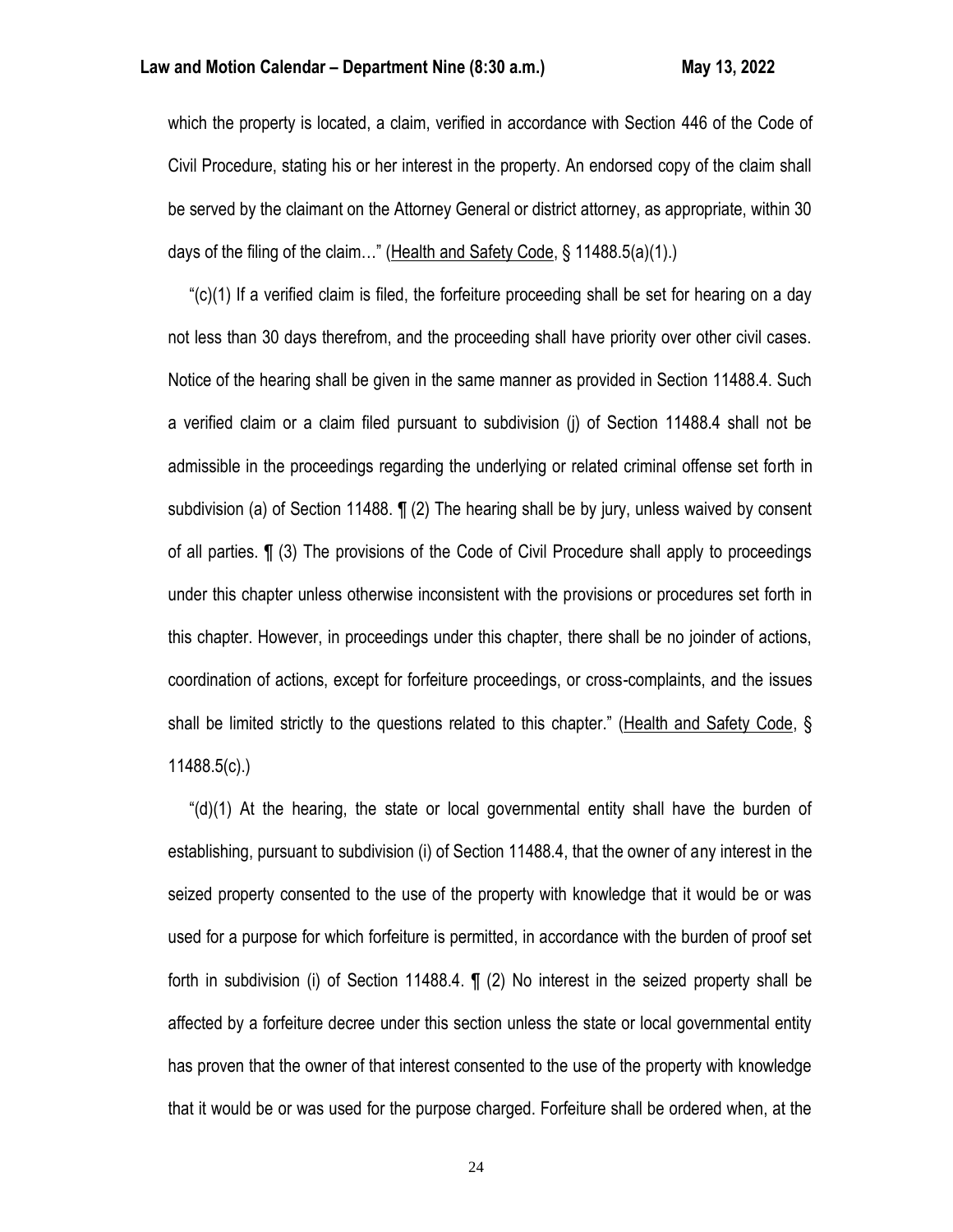hearing, the state or local governmental entity has shown that the assets in question are subject to forfeiture pursuant to Section 11470, in accordance with the burden of proof set forth in subdivision (i) of Section 11488.4." (Health and Safety Code, § 11488.5(d).)

 "(e) The forfeiture hearing shall be continued upon motion of the prosecution or the defendant until after a verdict of guilty on any criminal charges specified in this chapter and pending against the defendant have been decided. The forfeiture hearing shall be conducted in accordance with Sections 190 to 222.5, inclusive, Sections 224 to 234, inclusive, Section 237, and Sections 607 to 630 of the Code of Civil Procedure if trial by jury, and by Sections 631 to 636, inclusive, of the Code of Civil Procedure, if by the court. Unless the court or jury finds that the seized property was used for a purpose for which forfeiture is permitted, the court shall order the seized property released to the person it determines is entitled thereto. ¶ If the court or jury finds that the seized property was used for a purpose for which forfeiture is permitted, but does not find that a person claiming an interest therein, to which the court has determined he or she is entitled, had actual knowledge that the seized property would be or was used for a purpose for which forfeiture is permitted and consented to that use, the court shall order the seized property released to the claimant." (Health and Safety Code, § 11488.5(e).)

 "(2) In the case of property described in subdivision (f) of Section 11470, except cash, negotiable instruments, or other cash equivalents of a value of not less than twenty-five thousand dollars (\$25,000), for which forfeiture is sought and as to which forfeiture is contested, the state or local governmental entity shall have the burden of proving beyond a reasonable doubt that the property for which forfeiture is sought meets the criteria for forfeiture described in subdivision (f) of Section 11470." (Emphasis added.) (Health and Safety Code, § 11488.4(i)(2).)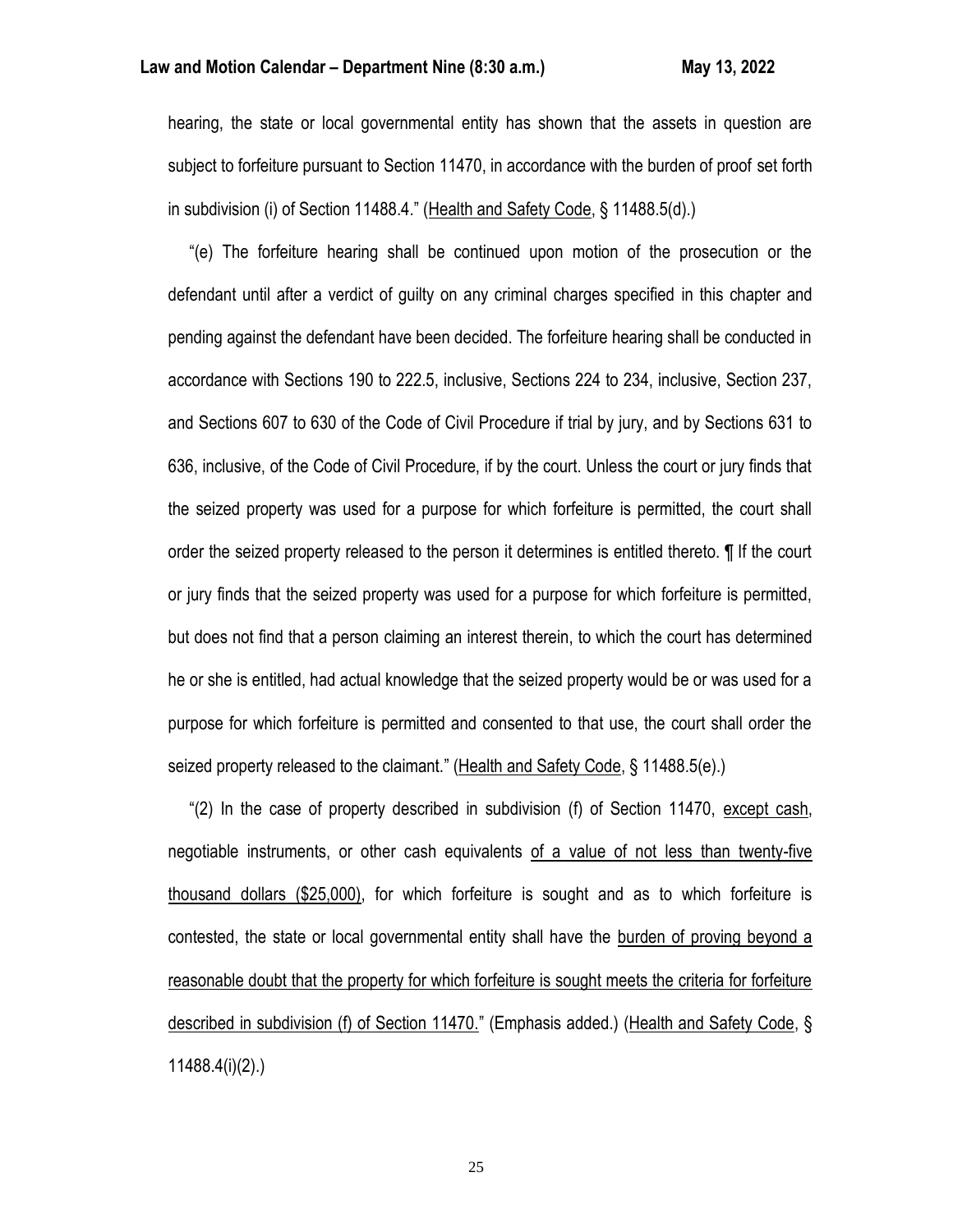"(3) In the case of property described in paragraphs (1) and (2), a judgment of forfeiture requires as a condition precedent thereto, that a defendant be convicted in an underlying or related criminal action of an offense specified in subdivision (f) or (g) of Section 11470 which offense occurred within five years of the seizure of the property subject to forfeiture or within five years of the notification of intention to seek forfeiture. If the defendant is found guilty of the underlying or related criminal offense, the issue of forfeiture shall be tried before the same jury, if the trial was by jury, or tried before the same court, if trial was by court, unless waived by all parties. The issue of forfeiture shall be bifurcated from the criminal trial and tried after conviction unless waived by all the parties." (Health and Safety Code, § 11488.4(i)(3).)

 "In the case of property described in subdivision (f) of Section 11470 that is cash or negotiable instruments of a value of not less than twenty-five thousand dollars (\$25,000), the state or local governmental entity shall have the burden of proving by clear and convincing evidence that the property for which forfeiture is sought is such as is described in subdivision (f) of Section 11470. There is no requirement for forfeiture thereof that a criminal conviction be obtained in an underlying or related criminal offense." (Emphasis added.) (Health and Safety Code, § 11488.4(i)(4).)

 "(5) If there is an underlying or related criminal action, and a criminal conviction is required before a judgment of forfeiture may be entered, the issue of forfeiture shall be tried in conjunction therewith. Trial shall be by jury unless waived by all parties. If there is no underlying or related criminal action, the presiding judge of the superior court shall assign the action brought pursuant to this chapter for trial." (Health and Safety Code, § 11488.4(i)(5).)

 At the hearing on April 9, 2021 the People advised the court that the preliminary hearing on the criminal charges was continued to June 11, 2021.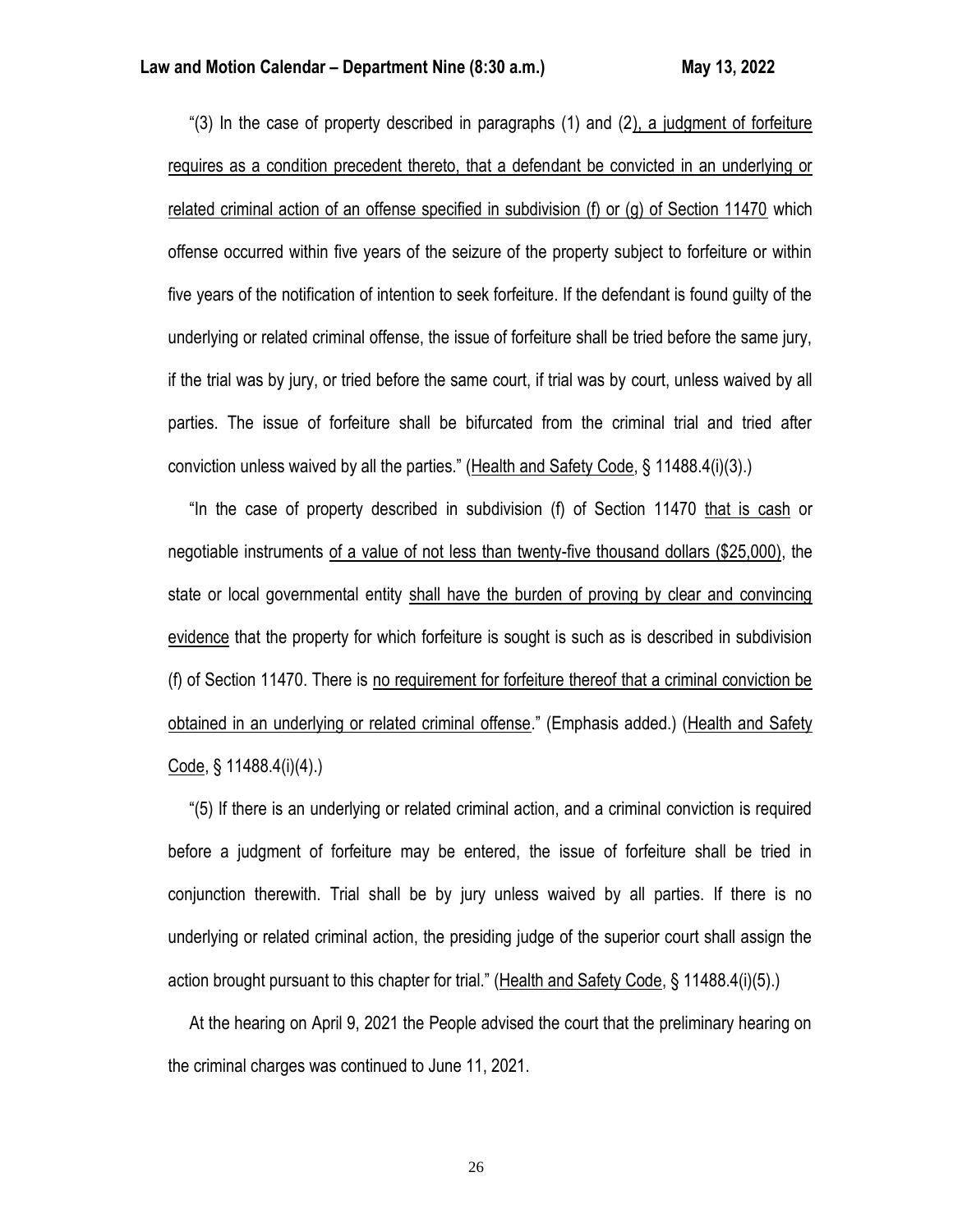"(c) The Attorney General or district attorney shall make service of process regarding this petition upon every individual designated in a receipt issued for the property seized. In addition, the Attorney General or district attorney shall cause a notice of the seizure, if any, and of the intended forfeiture proceeding, as well as a notice stating that any interested party may file a verified claim with the superior court of the county in which the property was seized or if the property was not seized, a notice of the initiation of forfeiture proceedings with respect to any interest in the property seized or subject to forfeiture, to be served by personal delivery or by registered mail upon any person who has an interest in the seized property or property subject to forfeiture other than persons designated in a receipt issued for the property seized. Whenever a notice is delivered pursuant to this section, it shall be accompanied by a claim form as described in Section 11488.5 and directions for the filing and service of a claim." (Emphasis added.) (Health and Safety Code, § 11488.4(c).)

 Proofs of service were filed on April 28, 2021, which declare that notice of the proceedings, a copy of the petition, and blank forms for making claims in opposition were served by certified mail on the two respondents on April 29, 2021.

There are no responses or claims in the court's file.

 The court was informed by the People at the hearing on August 27, 2021 that defendants'/claimants' next hearing was set in late September 2021 and the People requested a continuance of the hearing. The hearing was continued to December 3, 2021.

 The People appeared at the December 3, 2021 hearing, stated that a related matter is pending, and requested another continuance of this hearing.

 Respondents/Claimants did not appear at the December 3, 2021 and April 15, 2022 hearings.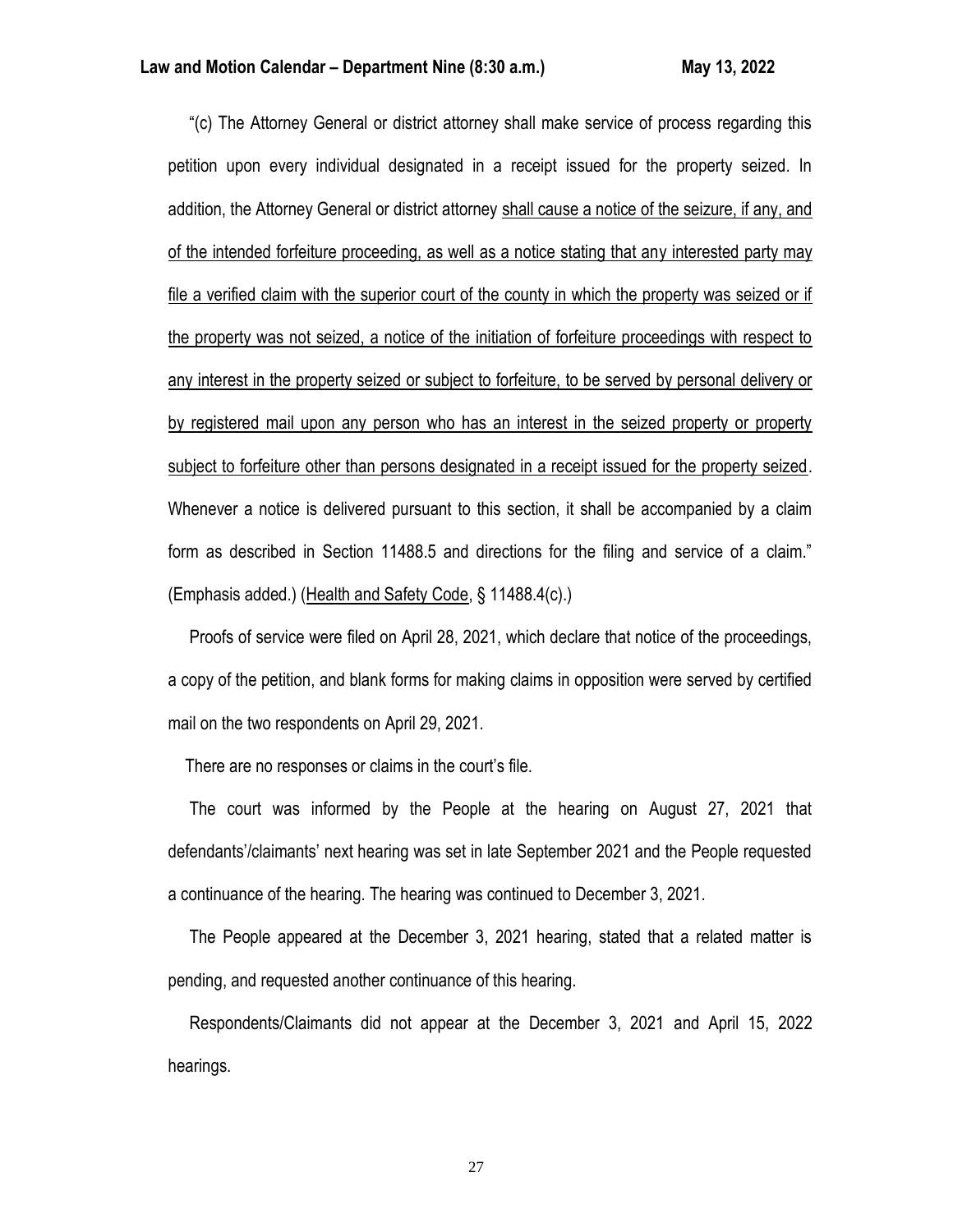At the April 15, 2022 hearing the People requested a continuance of the hearing as the criminal case may have been resolved. The court continued the hearing to May 13, 2022.

The respondents/claimants have not been defaulted.

 There is no proof of service of notice of the continuance of the hearing to May 13, 2022 in the court's file. Absent proof of service of notice of the continuance, the court can not consider the merits of the matter.

**TENTATIVE RULING # 7: APPEARANCES ARE REQUIRED AT 8:30 A.M. ON FRIDAY, MAY 13, 2022 IN DEPARTMENT NINE. IF A PARTY OR PARTIES WISH TO APPEAR TELEPHONICALLY THEY MUST APPEAR BY "VCOURT", WHICH MUST BE SCHEDULED AND PAID THROUGH THE COURT WEBSITE AT www.eldorado.courts.ca.gov/onlineservices/telephonic-appearances.**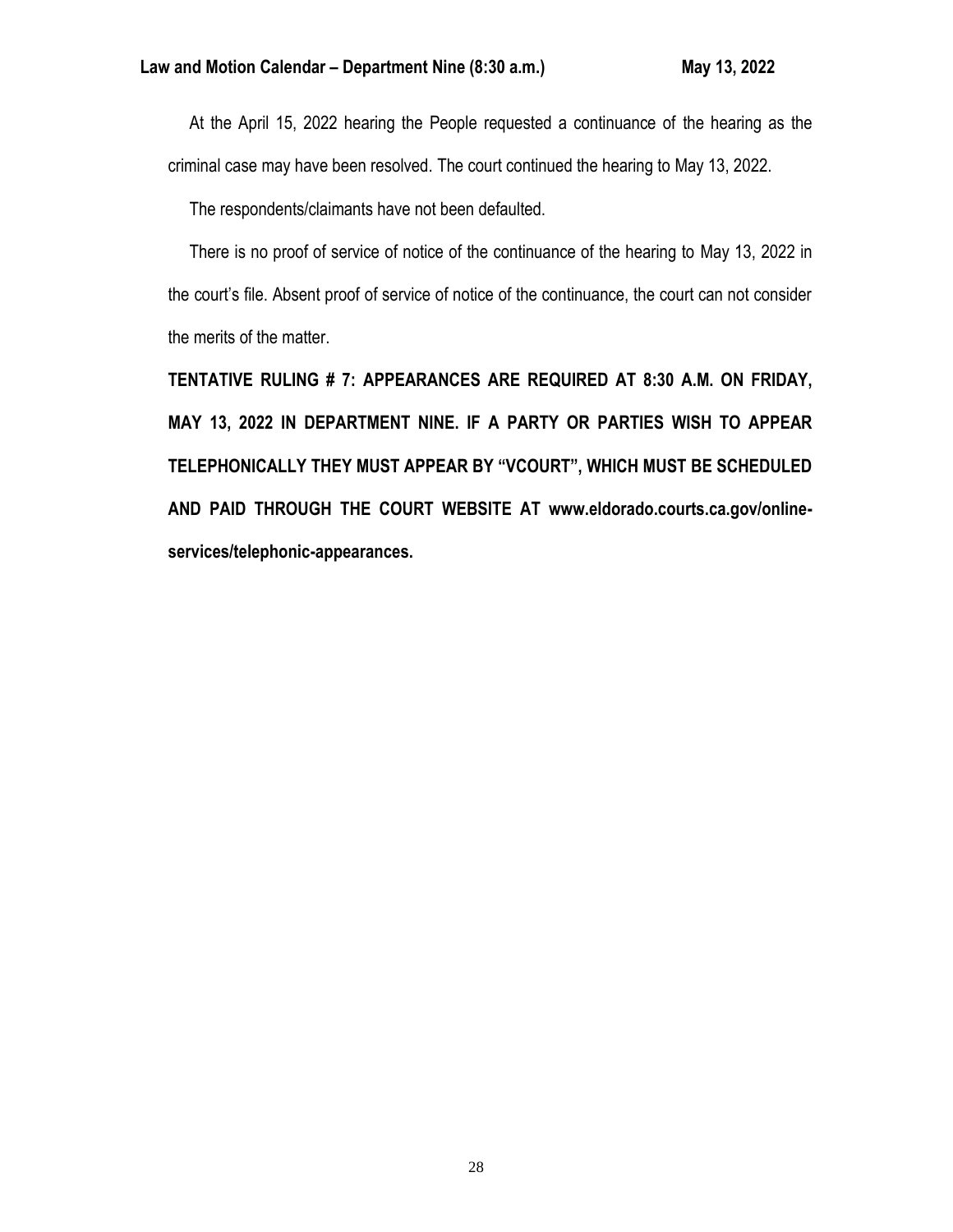# **8. PEOPLE v. KELLY PCL-20210332**

## **Claim Opposing Forfeiture.**

 Claimant Kelly filed a claim opposing forfeiture in response to a notice of administrative proceedings to determine that certain funds are forfeited. The People responded by filing a petition for forfeiture. The unverified petition contends: \$13,914 in U.S. Currency was seized by the El Dorado County Sheriff's Office; such funds are currently in the hands of the El Dorado County District Attorney's Office; and the property became subject to forfeiture pursuant to Health and Safety Code, § 11470(f), because that money was a thing of value furnished or intended to be furnished by a person in exchange for a controlled substance, the proceeds was traceable to such an exchange, and the money was used or intended to be used to facilitate a violation of Health and Safety Code, § 11358. The People pray for judgment declaring that the money is forfeited to the State of California.

"The following are subject to forfeiture:  $\P$  \* \* \* (f) All moneys, negotiable instruments, securities, or other things of value furnished or intended to be furnished by any person in exchange for a controlled substance, all proceeds traceable to such an exchange, and all moneys, negotiable instruments, or securities used or intended to be used to facilitate any violation of Section 11351, 11351.5, 11352, 11355, 11359, 11360, 11378, 11378.5, 11379, 11379.5, 11379.6, 11380, 11382, or 11383 of this code, or Section 182 of the Penal Code, or a felony violation of Section 11366.8 of this code, insofar as the offense involves manufacture, sale, possession for sale, offer for sale, or offer to manufacture, or conspiracy to commit at least one of those offenses, if the exchange, violation, or other conduct which is the basis for the forfeiture occurred within five years of the seizure of the property, or the filing of a petition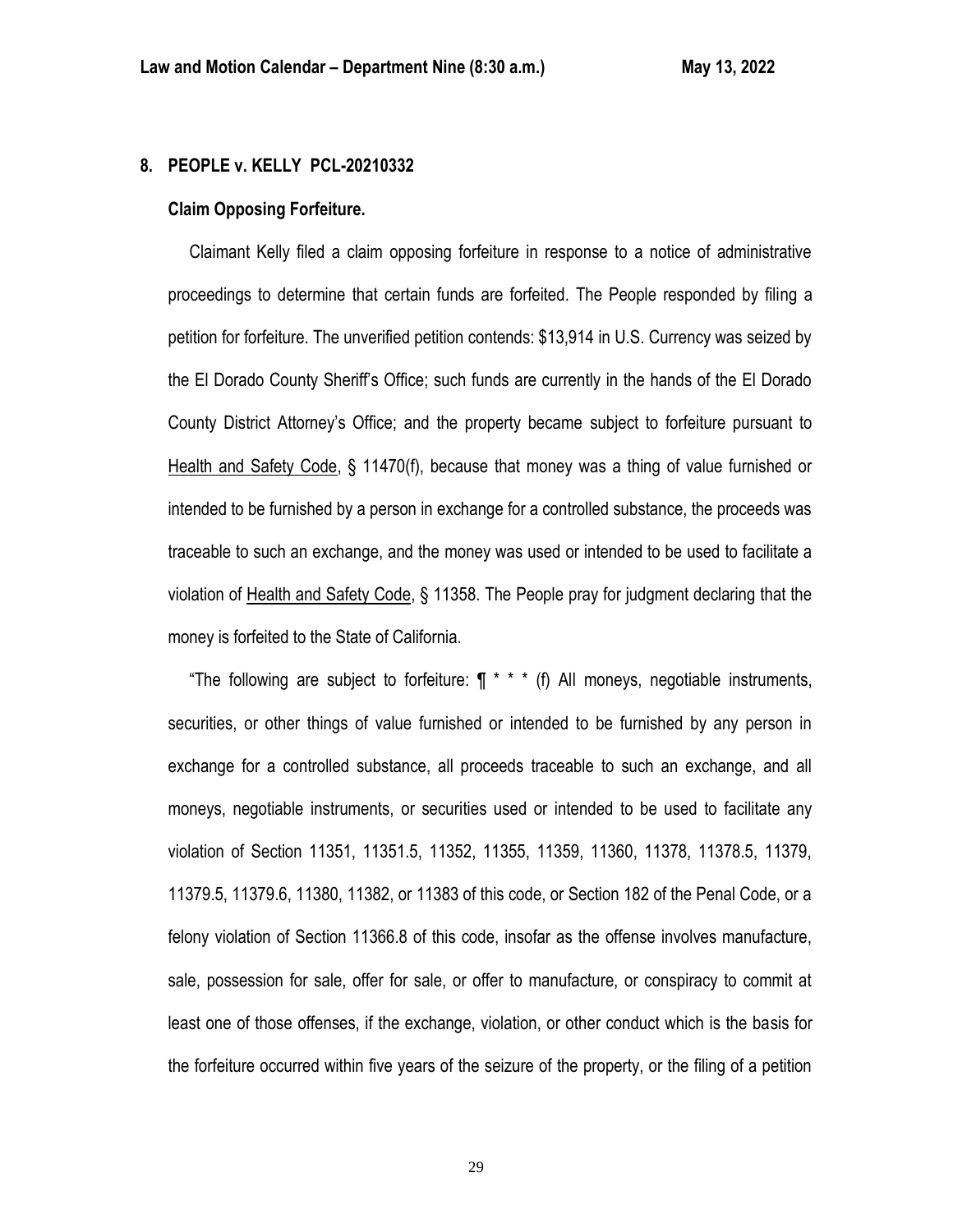under this chapter, or the issuance of an order of forfeiture of the property, whichever comes first." (Health and Safety Code, § 11470(f).)

 "(a) Except as provided in subdivision (j), if the Department of Justice or the local governmental entity determines that the factual circumstances do warrant that the moneys, negotiable instruments, securities, or other things of value seized or subject to forfeiture come within the provisions of subdivisions (a) to (g), inclusive, of Section 11470, and are not automatically made forfeitable or subject to court order of forfeiture or destruction by another provision of this chapter, the Attorney General or district attorney shall file a petition of forfeiture with the superior court of the county in which the defendant has been charged with the underlying criminal offense or in which the property subject to forfeiture has been seized or, if no seizure has occurred, in the county in which the property subject to forfeiture is located. If the petition alleges that real property is forfeitable, the prosecuting attorney shall cause a lis pendens to be recorded in the office of the county recorder of each county in which the real property is located. ¶ A petition of forfeiture under this subdivision shall be filed as soon as practicable, but in any case within one year of the seizure of the property which is subject to forfeiture, or as soon as practicable, but in any case within one year of the filing by the Attorney General or district attorney of a lis pendens or other process against the property, whichever is earlier." (Emphasis added.) (Health and Safety Code, § 11488.4(a).)

 "(a)(1) Any person claiming an interest in the property seized pursuant to Section 11488 may, unless for good cause shown the court extends the time for filing, at any time within 30 days from the date of the first publication of the notice of seizure, if that person was not personally served or served by mail, or within 30 days after receipt of actual notice, file with the superior court of the county in which the defendant has been charged with the underlying or related criminal offense or in which the property was seized or, if there was no seizure, in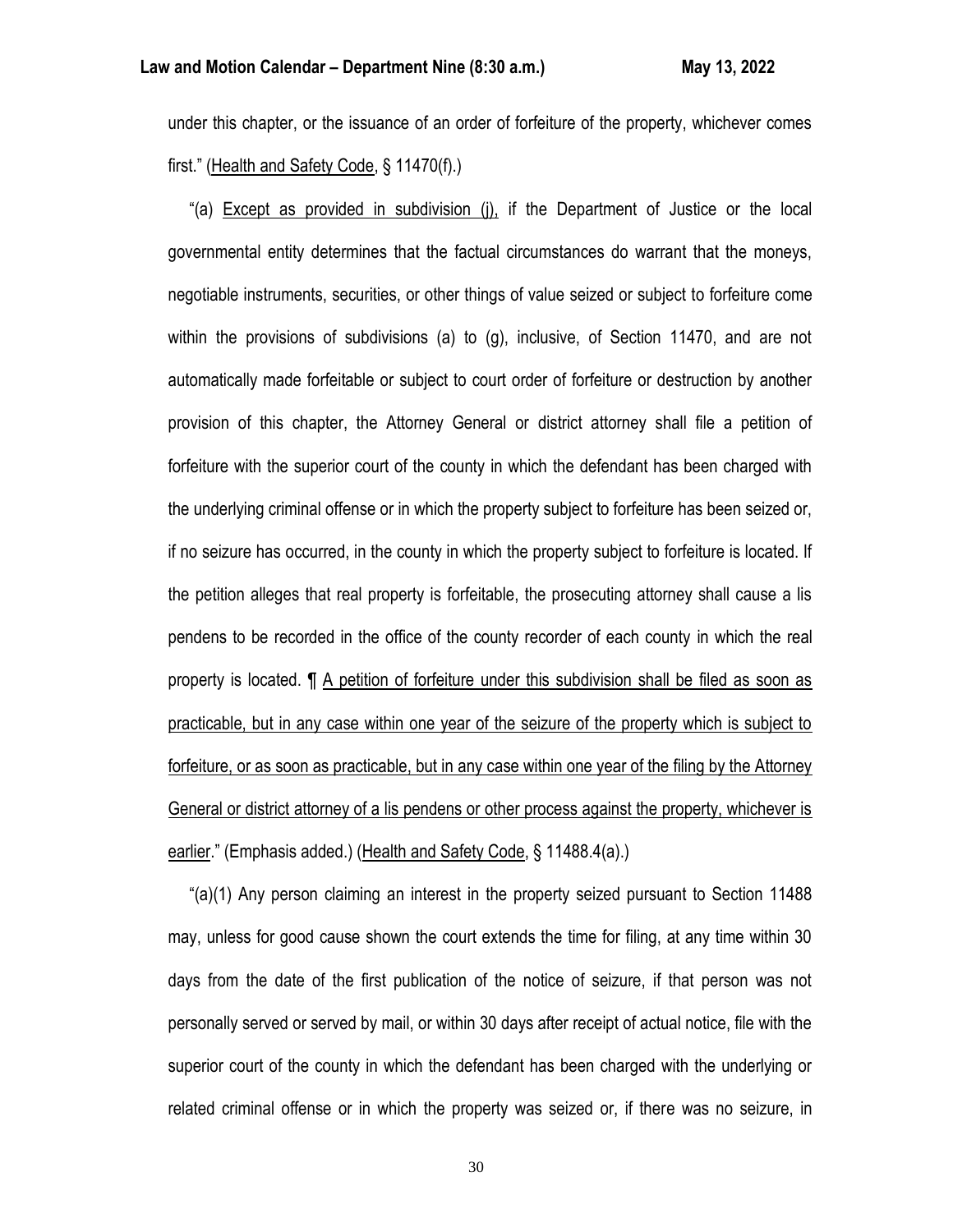which the property is located, a claim, verified in accordance with Section 446 of the Code of Civil Procedure, stating his or her interest in the property. An endorsed copy of the claim shall be served by the claimant on the Attorney General or district attorney, as appropriate, within 30 days of the filing of the claim…" (Health and Safety Code, § 11488.5(a)(1).)

 "(c)(1) If a verified claim is filed, the forfeiture proceeding shall be set for hearing on a day not less than 30 days therefrom, and the proceeding shall have priority over other civil cases. Notice of the hearing shall be given in the same manner as provided in Section 11488.4. Such a verified claim or a claim filed pursuant to subdivision (j) of Section 11488.4 shall not be admissible in the proceedings regarding the underlying or related criminal offense set forth in subdivision (a) of Section 11488. ¶ (2) The hearing shall be by jury, unless waived by consent of all parties. ¶ (3) The provisions of the Code of Civil Procedure shall apply to proceedings under this chapter unless otherwise inconsistent with the provisions or procedures set forth in this chapter. However, in proceedings under this chapter, there shall be no joinder of actions, coordination of actions, except for forfeiture proceedings, or cross-complaints, and the issues shall be limited strictly to the questions related to this chapter." (Health and Safety Code, § 11488.5(c).)

" $(d)(1)$  At the hearing, the state or local governmental entity shall have the burden of establishing, pursuant to subdivision (i) of Section 11488.4, that the owner of any interest in the seized property consented to the use of the property with knowledge that it would be or was used for a purpose for which forfeiture is permitted, in accordance with the burden of proof set forth in subdivision (i) of Section 11488.4. ¶ (2) No interest in the seized property shall be affected by a forfeiture decree under this section unless the state or local governmental entity has proven that the owner of that interest consented to the use of the property with knowledge that it would be or was used for the purpose charged. Forfeiture shall be ordered when, at the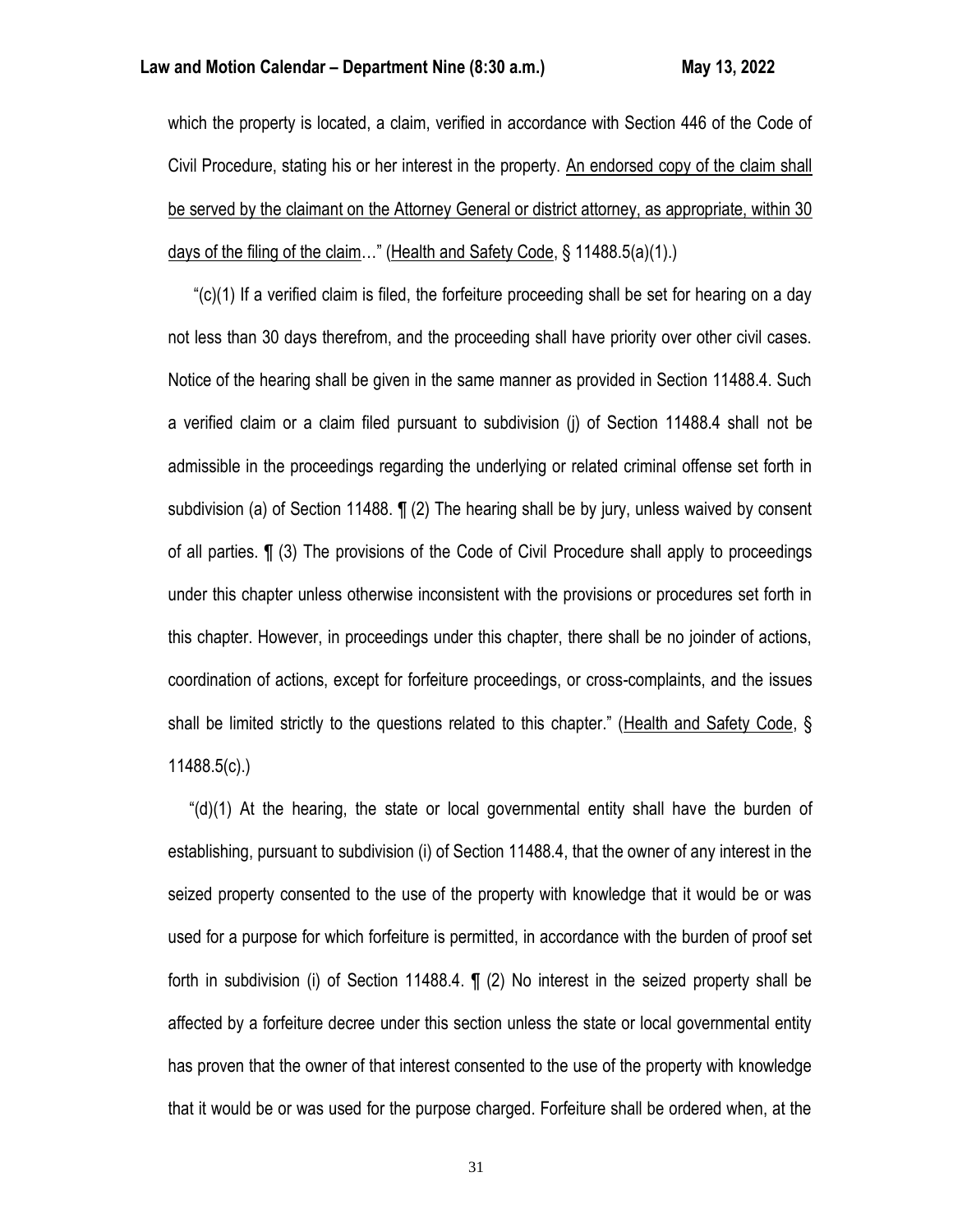hearing, the state or local governmental entity has shown that the assets in question are subject to forfeiture pursuant to Section 11470, in accordance with the burden of proof set forth in subdivision (i) of Section 11488.4." (Health and Safety Code, § 11488.5(d).)

 "(e) The forfeiture hearing shall be continued upon motion of the prosecution or the defendant until after a verdict of guilty on any criminal charges specified in this chapter and pending against the defendant have been decided. The forfeiture hearing shall be conducted in accordance with Sections 190 to 222.5, inclusive, Sections 224 to 234, inclusive, Section 237, and Sections 607 to 630 of the Code of Civil Procedure if trial by jury, and by Sections 631 to 636, inclusive, of the Code of Civil Procedure, if by the court. Unless the court or jury finds that the seized property was used for a purpose for which forfeiture is permitted, the court shall order the seized property released to the person it determines is entitled thereto. ¶ If the court or jury finds that the seized property was used for a purpose for which forfeiture is permitted, but does not find that a person claiming an interest therein, to which the court has determined he or she is entitled, had actual knowledge that the seized property would be or was used for a purpose for which forfeiture is permitted and consented to that use, the court shall order the seized property released to the claimant." (Health and Safety Code, § 11488.5(e).)

 "(3) In the case of property described in paragraphs (1) and (2), a judgment of forfeiture requires as a condition precedent thereto, that a defendant be convicted in an underlying or related criminal action of an offense specified in subdivision (f) or (g) of Section 11470 which offense occurred within five years of the seizure of the property subject to forfeiture or within five years of the notification of intention to seek forfeiture. If the defendant is found guilty of the underlying or related criminal offense, the issue of forfeiture shall be tried before the same jury, if the trial was by jury, or tried before the same court, if trial was by court, unless waived by all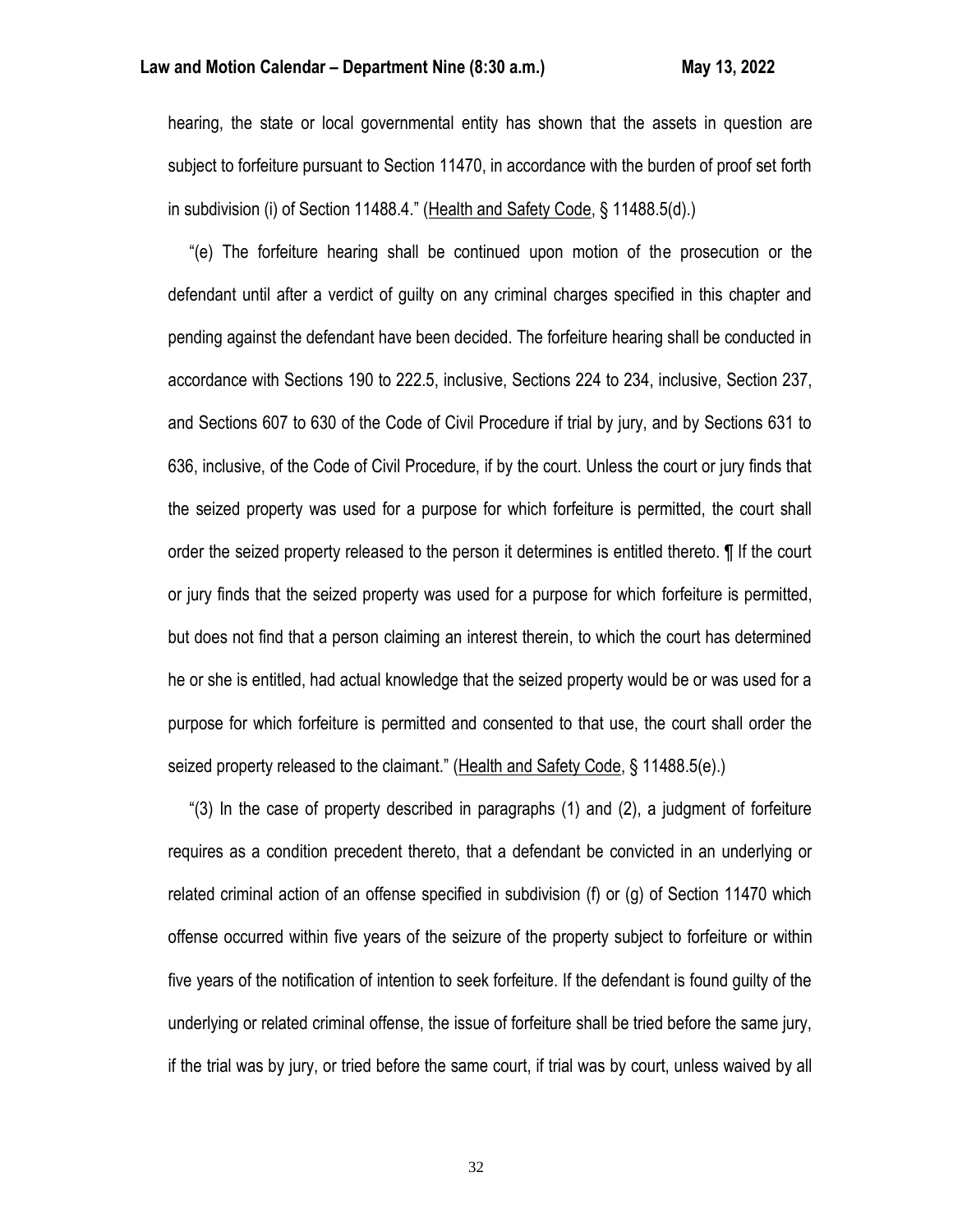parties. The issue of forfeiture shall be bifurcated from the criminal trial and tried after conviction unless waived by all the parties." (Health and Safety Code, § 11488.4(i)(3).)

 "(5) If there is an underlying or related criminal action, and a criminal conviction is required before a judgment of forfeiture may be entered, the issue of forfeiture shall be tried in conjunction therewith. Trial shall be by jury unless waived by all parties. If there is no underlying or related criminal action, the presiding judge of the superior court shall assign the action brought pursuant to this chapter for trial." (Health and Safety Code, § 11488.4(i)(5).)

 The People advised the court at the hearing on June 25, 2021 that a criminal case was pending.

 Upon the request of the People, the court continued the hearing from February 18, 2022 to May 13, 2022.

**TENTATIVE RULING # 8: APPEARANCES ARE REQUIRED AT 8:30 A.M. ON FRIDAY, MAY 13, 2022 IN DEPARTMENT NINE. IF A PARTY OR PARTIES WISH TO APPEAR TELEPHONICALLY THEY MUST APPEAR BY "VCOURT", WHICH MUST BE SCHEDULED AND PAID THROUGH THE COURT WEBSITE AT www.eldorado.courts.ca.gov/onlineservices/telephonic-appearances.**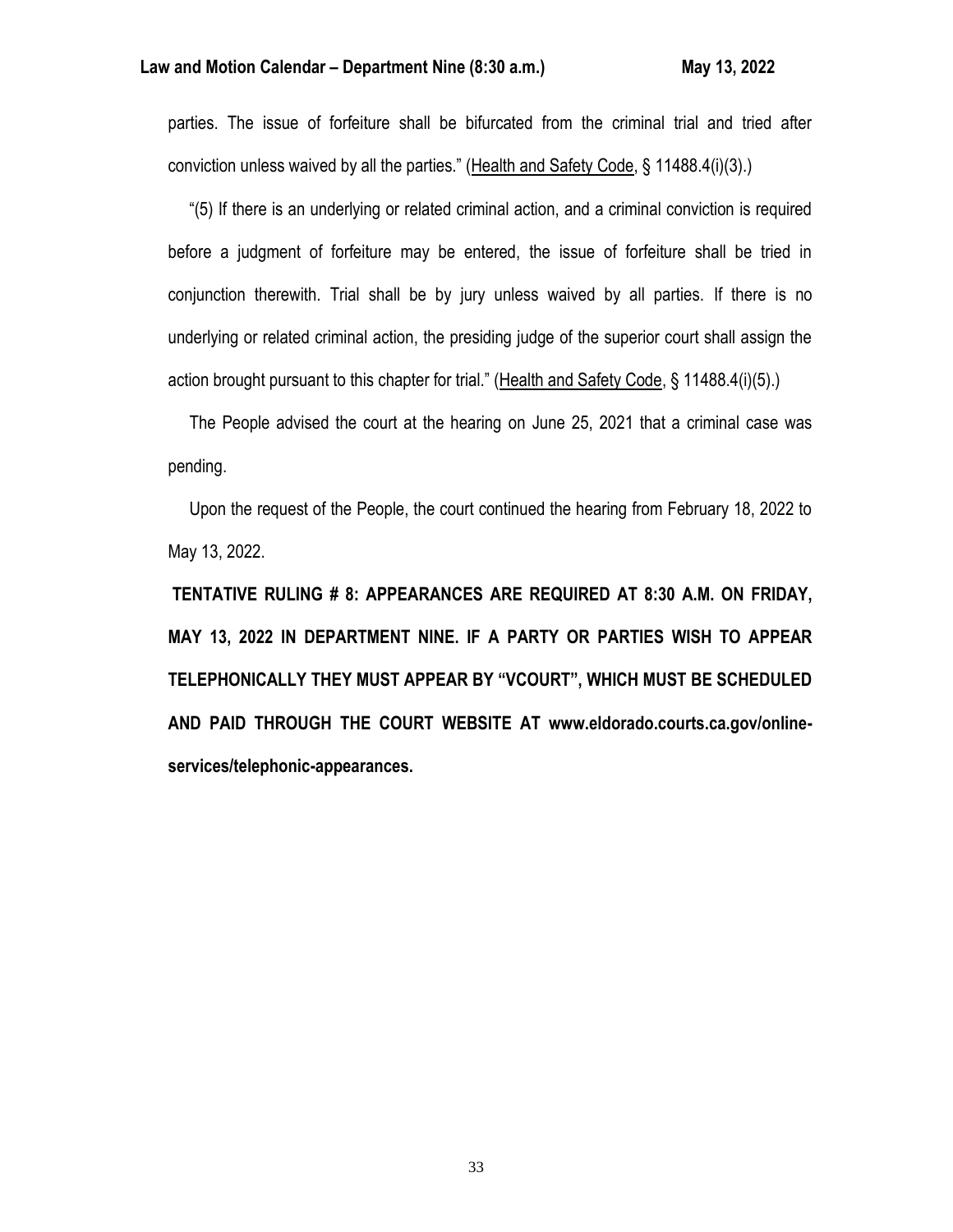#### **9. AMERICAN EXPRESS v. LANGFORD PCL-20190206**

#### **Plaintiff's Motion to Enter Judgment Pursuant to Code of Civil Procedure, § 664.6.**

 Plaintiff and defendant entered into a written settlement agreement and requested the court to retain jurisdiction to enforce the agreement. It appears that the individual parties executed the agreement. The Stipulation for Entry of Judgment Pending Performance was filed on November 6, 2019. Plaintiff moves to enter judgment pursuant to the terms of the settlement agreement on the grounds that defendant is in default of the obligation to make monthly payments in the amount of \$230 when due in June 2019 and every month thereafter; plaintiff provided defendant with notice of the default and time to cure the default as provided in the settlement agreement; defendant did not cure the default; and according to the terms of the agreement, plaintiff is entitled to entry of judgment in the amount of \$7,804.89, representing the principal balance due after applying a credit for \$355 in payments made by defendant, and adding costs of \$379.50.

 The proof of service declares that on March 4, 2022 notice of the hearing and the moving papers were served by mail on defendant. There was no opposition to the motion in the court's file at the time this ruling was prepared.

 The court may enter judgment pursuant to the terms of a settlement agreement and if requested by the parties, retain jurisdiction to enforce the settlement. (Code of Civil Procedure,  $§664.6.$ 

 Section 664.6 was enacted to provide a summary procedure for enforcing settlement agreements. In order to be enforceable under that statute, the settlement agreement must be either entered into orally before a court, or must be in writing and signed by the parties. (Weddington Productions, Inc. v. Flick  $(1998)$  60 Cal.App. $4<sup>th</sup>$  793, 810.) The written settlement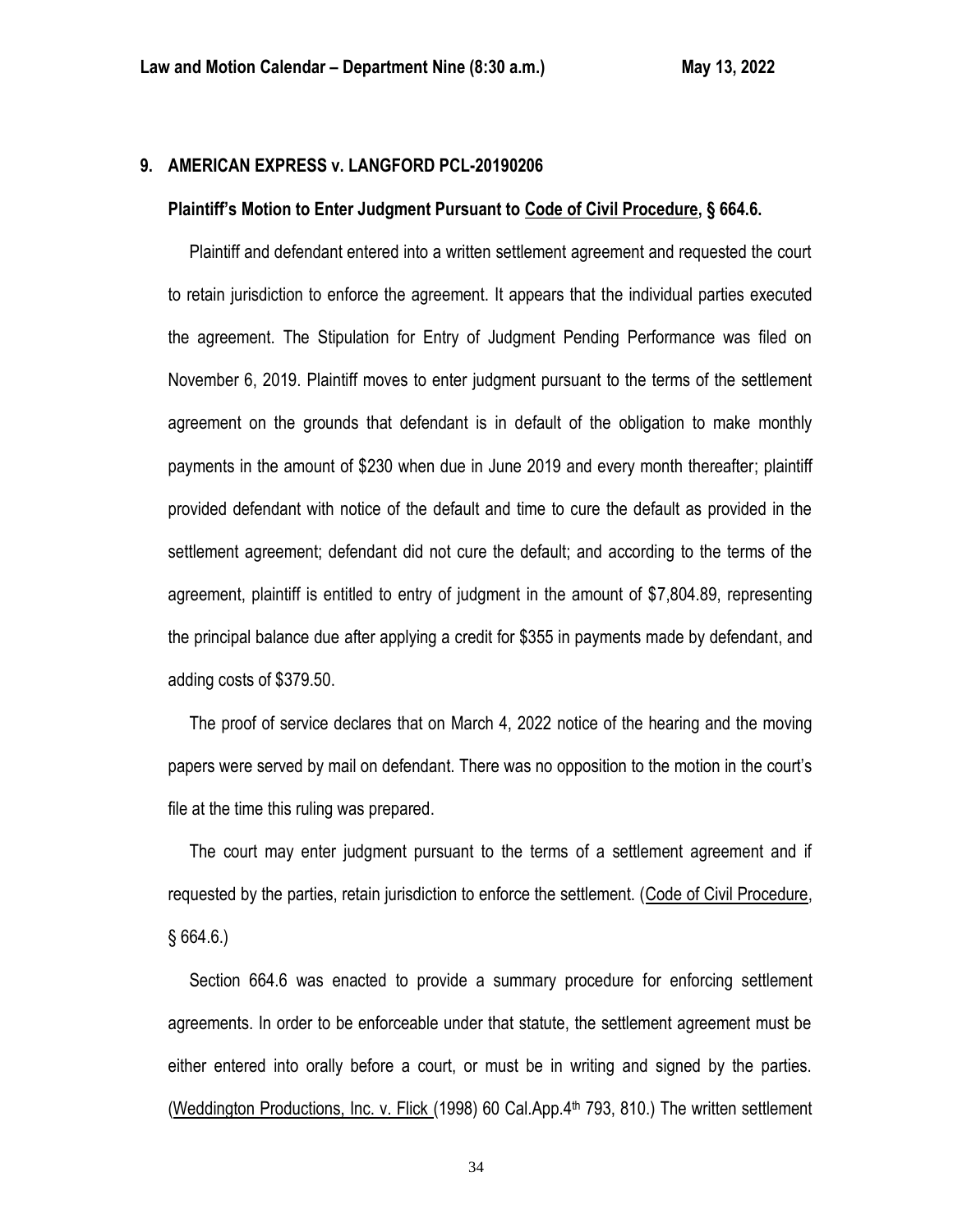## **Law and Motion Calendar – Department Nine (8:30 a.m.) May 13, 2022**

agreement must be signed by the parties themselves (Levy v. Superior Court (1995) 10 Cal. $4<sup>th</sup>$ 578, 585-586.) and must be signed by the individual parties seeking enforcement and the individual parties against whom enforcement is sought. (Harris v. Rudin, Richman & Appel (1999) 74 Cal.App.4th 299, 305.)

 "Section 664.6 states that if the parties to pending litigation enter into a settlement either in a writing signed by the parties or orally before the court, the court, upon a motion, may enter judgment pursuant to the terms of the settlement. [Footnote Omitted.] The court retains jurisdiction to enforce a settlement under the statute even after a dismissal, but only if the parties requested such a retention of jurisdiction before the dismissal. (*Ibid.*) Such a request must be made either in a writing signed by the parties or orally before the court. (*Wackeen v. Malis* (2002) 97 Cal.App.4th 429, 439–440, 118 Cal.Rptr.2d 502.)" (Hines v. Lukes (2008) 167 Cal.App.4th 1174, 1182.)

 Plaintiff's counsel declares: the parties entered into a stipulation for settlement of judgment, which is attached as Exhibit A; the agreement provided that defendant shall pay a total settlement amount of \$8,159.90 by March 19, 2022 by payment of \$125 on or before April 19, 2019 and monthly payments in the amount of \$230 paid on or before May 19, 2019 and every month thereafter through February 19, 2022, with the final payment of \$214.89 on or before March 19, 2022; it was further stipulated that in the event that payments were not made pursuant to that schedule, defendant would be in default; defendant defaulted by failure to make payments for the month of June 2019 and each month thereafter, with the last payment received on May 17, 2019; defendant acknowledges credit in the sum of \$355, which reduced the outstanding principal balance to \$7,804.89; pursuant to the terms of the settlement agreement, notice of the default was mailed to defendant on June 14, 2021, which is attached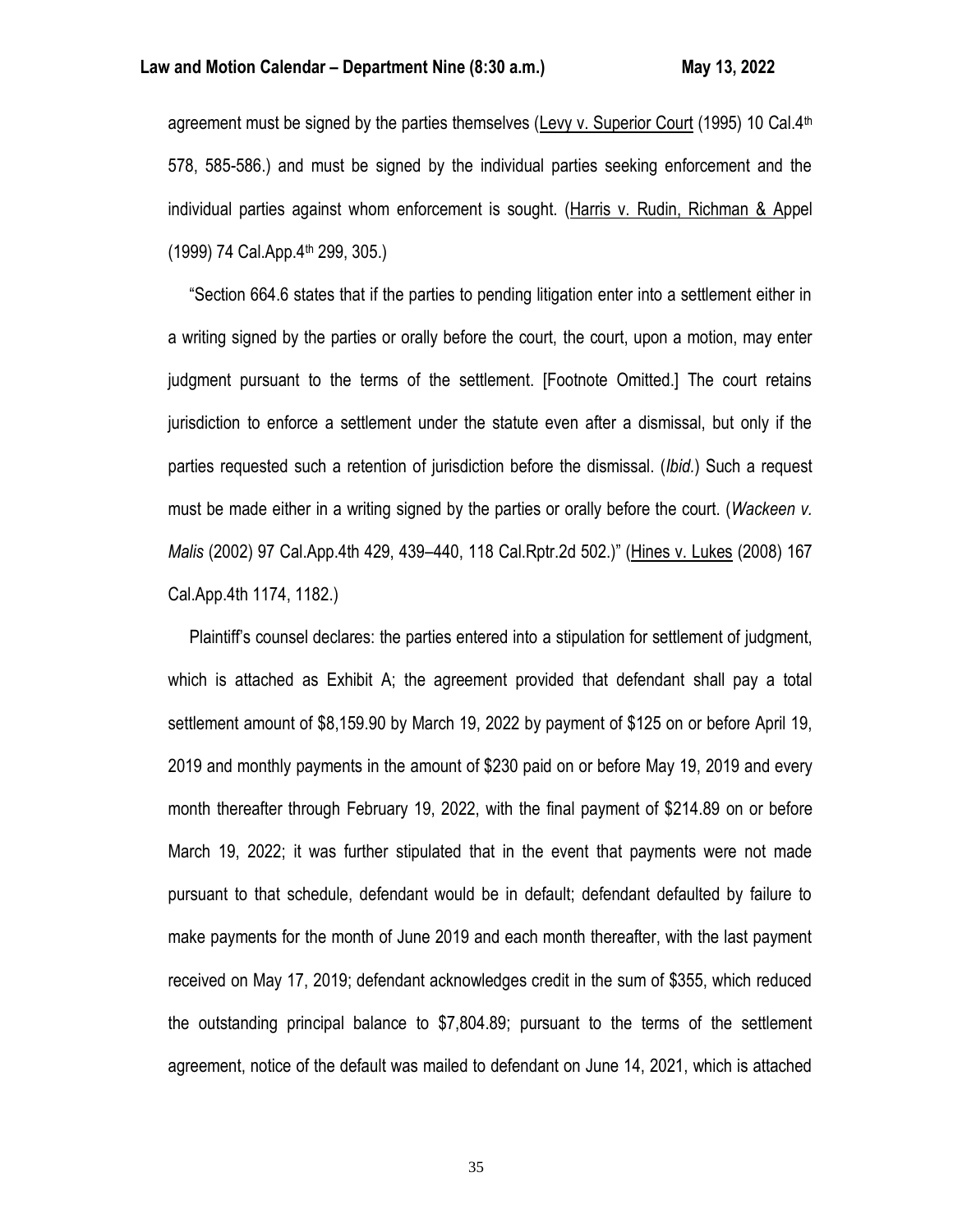as Exhibit B; and defendant did not cure the default within 15 days, or tender the outstanding monies as of the date of the declaration.

 It appears appropriate under the circumstances presented to grant the motion and enter judgment in favor of plaintiff and against defendant in the principal amount of \$7,804.89, plus costs in an amount to be determined by the memorandum of costs procedure.

**TENTATIVE RULING # 9: PLAINTIFF'S MOTION TO ENTER JUDGMENT PURSUANT TO CODE OF CIVIL PROCEDURE, § 664.6 IS GRANTED. JUDGMENT IS ORDERED ENTERED IN FAVOR OF PLAINTIFF AND AGAINST DEFENDANT IN THE AMOUNT OF \$7,804.89, REPRESENTING THE PRINCIPAL BALANCE DUE, PLUS COSTS IN AN AMOUNT DETERMINED BY THE MEMORANDUM OF COSTS PROCEDURE. NO HEARING ON THIS MATTER WILL BE HELD (LEWIS V. SUPERIOR COURT (1999) 19 CAL.4TH 1232, 1247.), UNLESS A NOTICE OF INTENT TO APPEAR AND REQUEST FOR ORAL ARGUMENT IS TRANSMITTED ELECTRONICALLY THROUGH THE COURT'S WEBSITE OR BY TELEPHONE TO THE COURT AT (530) 621-6551 BY 4:00 P.M. ON THE DAY THE TENTATIVE RULING IS ISSUED. NOTICE TO ALL PARTIES OF AN INTENT TO APPEAR MUST BE MADE BY TELEPHONE OR IN PERSON. PROOF OF SERVICE OF SAID NOTICE MUST BE FILED PRIOR TO OR AT THE HEARING. LONG CAUSE HEARINGS MUST BE REQUESTED BY 4:00 P.M. ON THE DAY THE TENTATIVE RULING IS ISSUED AND THE PARTIES ARE TO PROVIDE THE COURT WITH THREE MUTUALLY AGREEABLE DATES ON FRIDAY AFTERNOONS AT 2:30 P.M. LONG CAUSE ORAL ARGUMENT REQUESTS WILL BE SET FOR HEARING ON ONE OF THE THREE MUTUALLY AGREEABLE DATES ON FRIDAY AFTERNOONS AT 2:30 P.M. THE COURT WILL ADVISE THE PARTIES OF THE LONG CAUSE HEARING DATE AND TIME BY 5:00 P.M. ON THE DAY THE TENTATIVE RULING IS ISSUED. PARTIES MAY PERSONALLY**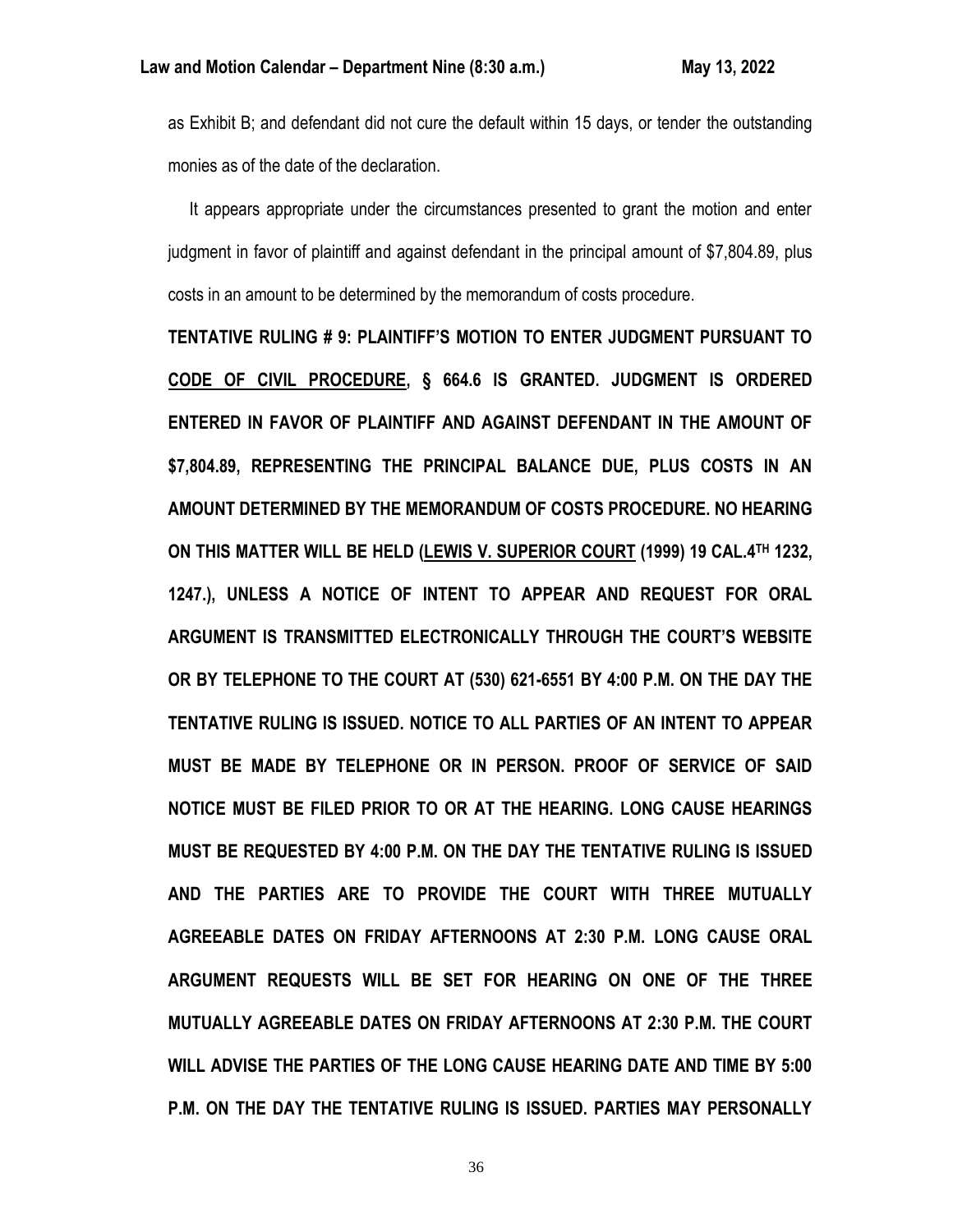**APPEAR AT THE HEARING. IF A PARTY OR PARTIES WISH TO APPEAR TELEPHONICALLY THEY MUST APPEAR BY "VCOURT", WHICH MUST BE SCHEDULED AND PAID THROUGH THE COURT WEBSITE AT www.eldorado.courts.ca.gov/onlineservices/telephonic-appearances. MATTERS IN WHICH THE PARTIES' TOTAL TIME ESTIMATE FOR ARGUMENT IS 15 MINUTES OR LESS WILL BE HEARD ON THE LAW AND MOTION CALENDAR AT 8:30 A.M. ON FRIDAY, MAY 13, 2022 EITHER IN PERSON OR BY VCOURT TELEPHONIC APPEARANCE UNLESS OTHERWISE NOTIFIED BY THE COURT.**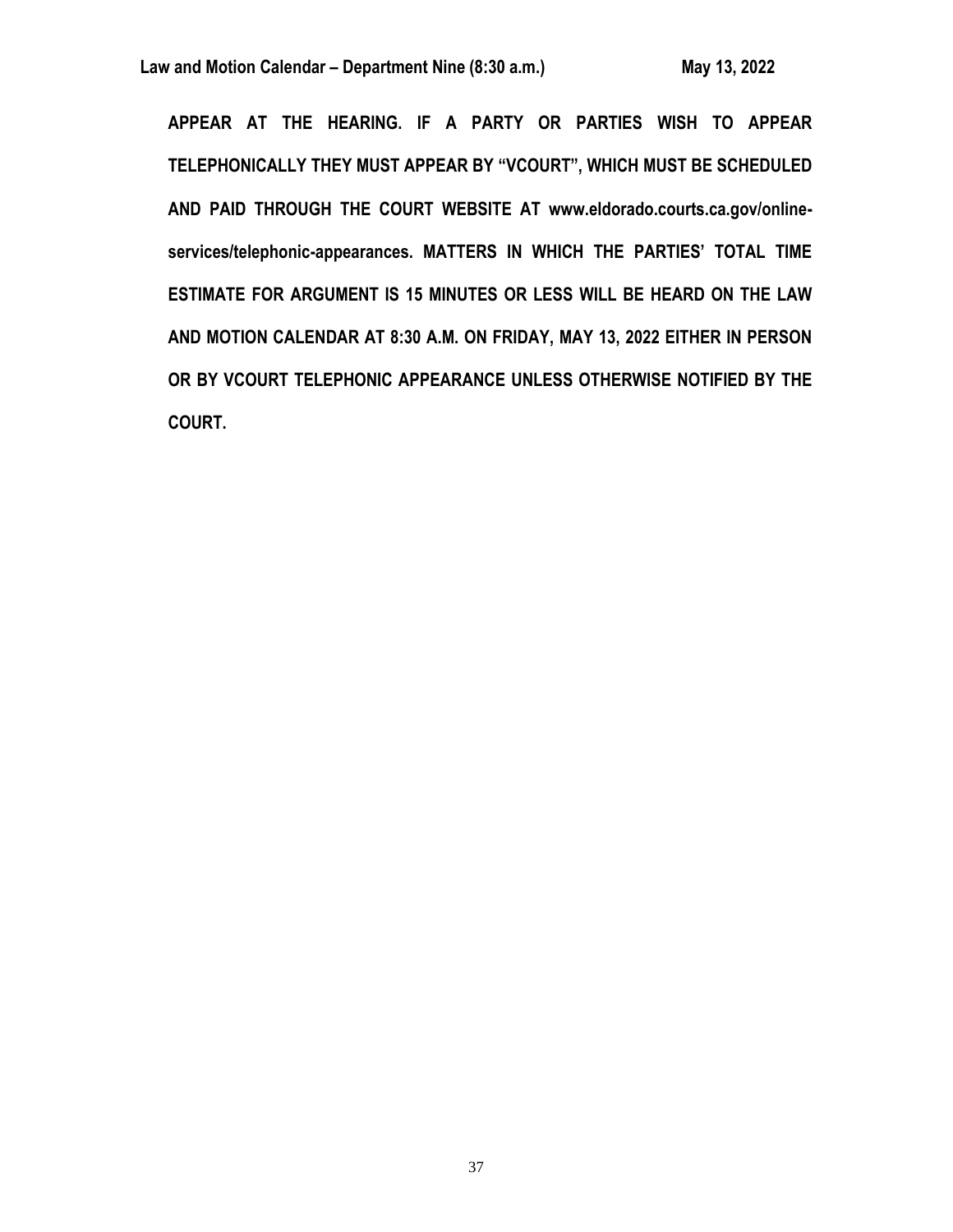**10. GARBERO v. JEAN PC-20200370**

**Motion to be Relieved as Counsel of Record for Defendant Jean.**

**TENTATIVE RULING # 10: THE MOTION IS GRANTED. WITHDRAWAL WILL BE EFFECTIVE AS OF THE DATE OF FILING PROOF OF SERVICE OF THE FORMAL, SIGNED ORDER UPON THE CLIENT. NO HEARING ON THIS MATTER WILL BE HELD (LEWIS V. SUPERIOR COURT (1999) 19 CAL.4TH 1232, 1247.), UNLESS A NOTICE OF INTENT TO APPEAR AND REQUEST FOR ORAL ARGUMENT IS TRANSMITTED ELECTRONICALLY THROUGH THE COURT'S WEBSITE OR BY TELEPHONE TO THE COURT AT (530) 621-6551 BY 4:00 P.M. ON THE DAY THE TENTATIVE RULING IS ISSUED. NOTICE TO ALL PARTIES OF AN INTENT TO APPEAR MUST BE MADE BY TELEPHONE OR IN PERSON. PROOF OF SERVICE OF SAID NOTICE MUST BE FILED PRIOR TO OR AT THE HEARING. LONG CAUSE HEARINGS MUST BE REQUESTED BY 4:00 P.M. ON THE DAY THE TENTATIVE RULING IS ISSUED AND THE PARTIES ARE PROVIDE THE COURT WITH THREE MUTUALLY AGREEABLE DATES ON FRIDAY AFTERNOONS AT 2:30 P.M. LONG CAUSE ORAL ARGUMENT REQUESTS WILL BE SET FOR HEARING ON ONE OF THE THREE MUTUALLY AGREEABLE DATES ON FRIDAY AFTERNOONS AT 2:30 P.M. THE COURT WILL ADVISE THE PARTIES OF THE LONG CAUSE HEARING DATE AND TIME BY 5:00 P.M. ON THE DAY THE TENTATIVE RULING IS ISSUED. PARTIES MAY PERSONALLY APPEAR AT THE HEARING. IF A PARTY OR PARTIES WISH TO APPEAR TELEPHONICALLY THEY MUST APPEAR BY "VCOURT", WHICH MUST BE SCHEDULED AND PAID THROUGH THE COURT WEBSITE AT www.eldoradocourt.org/onlineservices/vcourt.html. MATTERS IN WHICH THE PARTIES' TOTAL TIME ESTIMATE FOR ARGUMENT IS 15 MINUTES OR LESS WILL BE HEARD ON**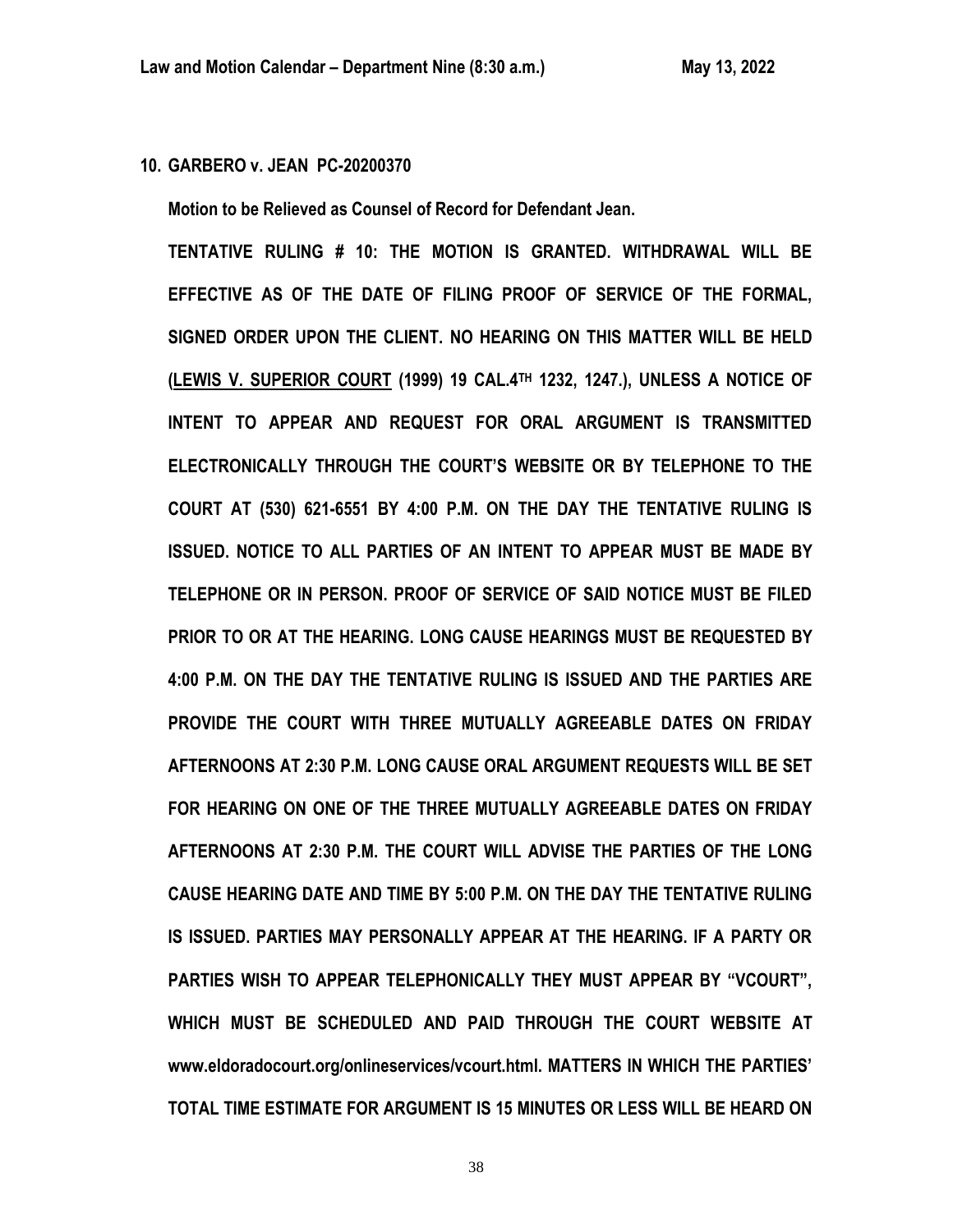**THE LAW AND MOTION CALENDAR AT 8:30 A.M. ON FRIDAY, MAY 13, 2022 EITHER IN PERSON OR BY VCOURT TELEPHONIC APPEARANCE UNLESS OTHERWISE NOTIFIED BY THE COURT.**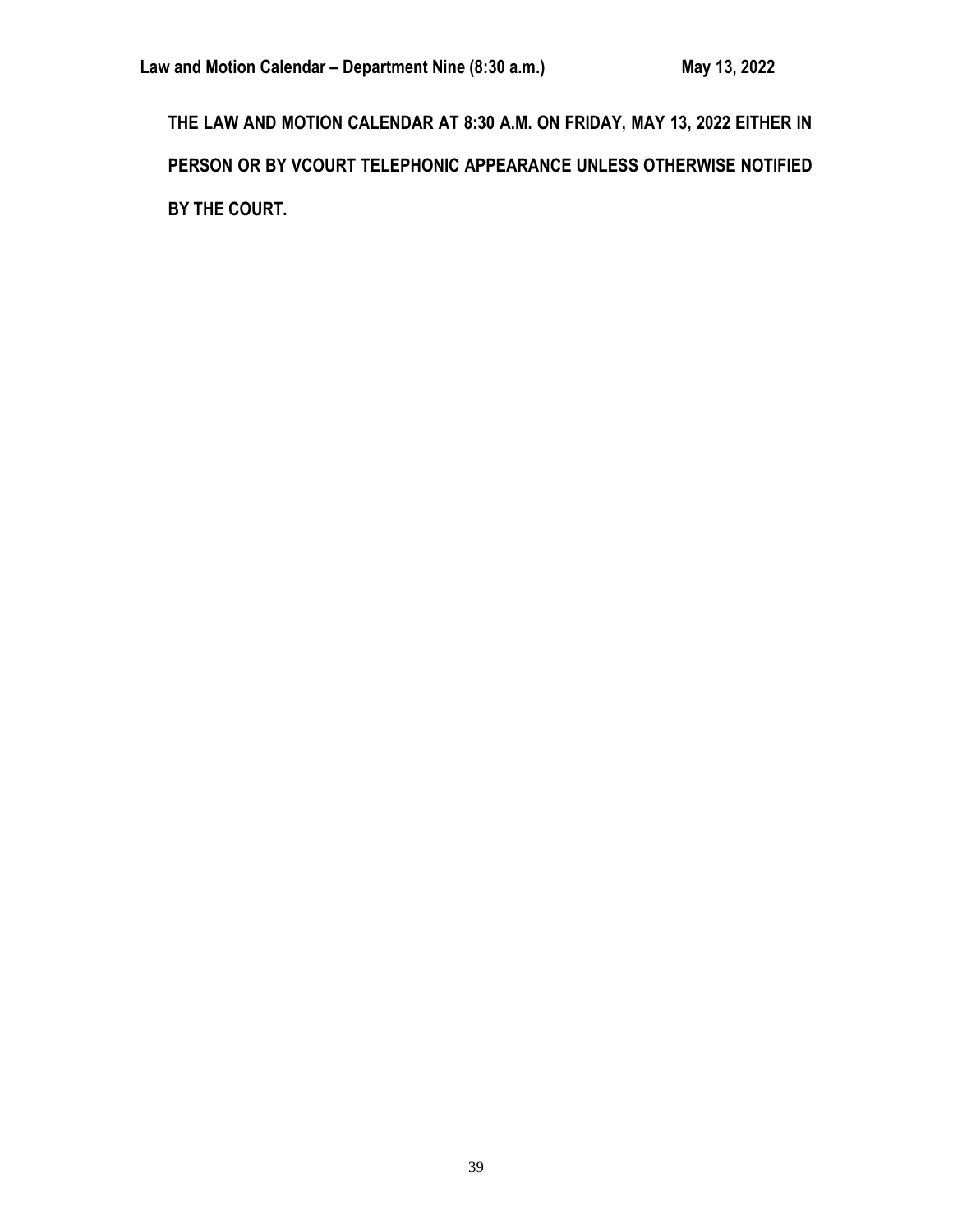# **11. MUIR v. GENERAL MOTORS PC-20210130**

#### **Plaintiff's Motion to Compel Deposition of Person Most Qualified.**

 On March 18, 2021 plaintiffs filed an action against defendant asserting causes of action for Violation of the Song-Beverly Act – Breach of Express Warranty; Violation of the Song-Beverly Act – Breach of Implied Warranty; and Violation of the Song-Beverly Act – Section 1793.2.

 Plaintiff moves to compel the deposition of defendant General Motors, LLC's most knowledgeable person and production of the documents requested in the notice of deposition.

 Plaintiff argues: the court should not allow defendant to obstruct plaintiffs' right to depose defendant's most qualified person; the scope of discovery is broad; plaintiffs seek testimony and documents directly related to their claims under the Song-Beverly Consumer Warranty Act; and prevailing legal authority supports plaintiffs' discovery efforts.

 Defendant General Motors, LLC opposes the motion on the following grounds: the motion should be denied, because plaintiffs did not satisfactorily meet and confer as plaintiffs did not address defendant's objections or the contested categories informally before filing the motion to compel; the motion should be denied as plaintiffs seek to compel irrelevant testimony and information; plaintiffs' request seeks production of trade secret material; and the motion should be denied, because plaintiffs failed to file a Rule 3.1345 separate statement with the motion.

At the time this ruling was prepared, there was no reply in the court's file.

 "The service of a deposition notice under Section 2025.240 is effective to require any deponent who is a party to the action or an officer, director, managing agent, or employee of a party to attend and to testify, as well as to produce any document or tangible thing for inspection and copying." (Code of Civil Procedure, § 2025.280(a))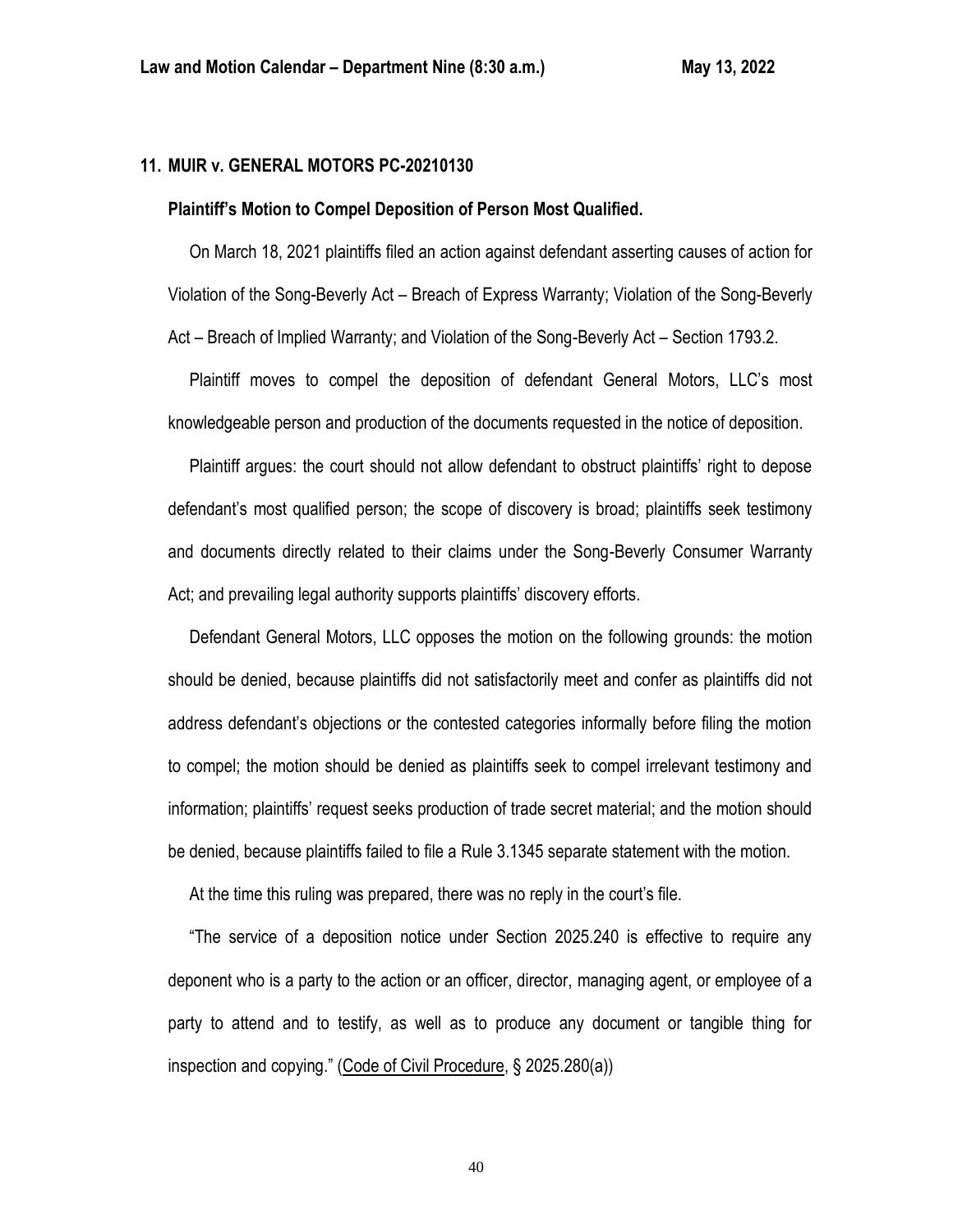If a party deponent fails to appear at a properly noticed deposition or fails to produce for inspection any document or tangible thing described in the deposition notice, then the party giving notice may move for an order compelling the deponent's attendance and testimony. (Code of Civil Procedure, § 2025.450(a).) "A motion under subdivision (a) shall comply with both of the following: ¶ (1) The motion shall set forth specific facts showing good cause justifying the production for inspection of any document or tangible thing described in the deposition notice. ¶ (2) The motion shall be accompanied by a meet and confer declaration under Section 2016.040, or, when the deponent fails to attend the deposition and produce the documents or things described in the deposition notice, by a declaration stating that the petitioner has contacted the deponent to inquire about the nonappearance." (Code of Civil Procedure, § 2025.450(b).)

#### Meet and Confer Requirement

 Meet and confer declarations are required for motions to compel deponent's attendance and testimony and to produce the documents or things described in the deposition notice. (See Code of Civil Procedure, §§ 2025.450(a), 2025.450(b),)

 "'The Discovery Act requires that, prior to the initiation of a motion to compel, the moving party declare that he or she has made a serious attempt to obtain "an informal resolution of each issue." (§ 2025, subd. (o)....) This rule is designed "to encourage the parties to work out their differences informally so as to avoid the necessity for a formal order...." (*McElhaney v. Cessna Aircraft Co.* (1982) 134 Cal.App.3d 285, 289, 184 Cal.Rptr. 547.) This, in turn, will lessen the burden on the court and reduce the unnecessary expenditure of resources by litigants through promotion of informal, extrajudicial resolution of discovery disputes. [Citations.]' (*Townsend v. Superior Court* (1998) 61 Cal.App.4th 1431, 1435, 72 Cal.Rptr.2d 333.)" (Stewart v. Colonial Western Agency, Inc. (2001) 87 Cal.App.4th 1006, 1016.) "A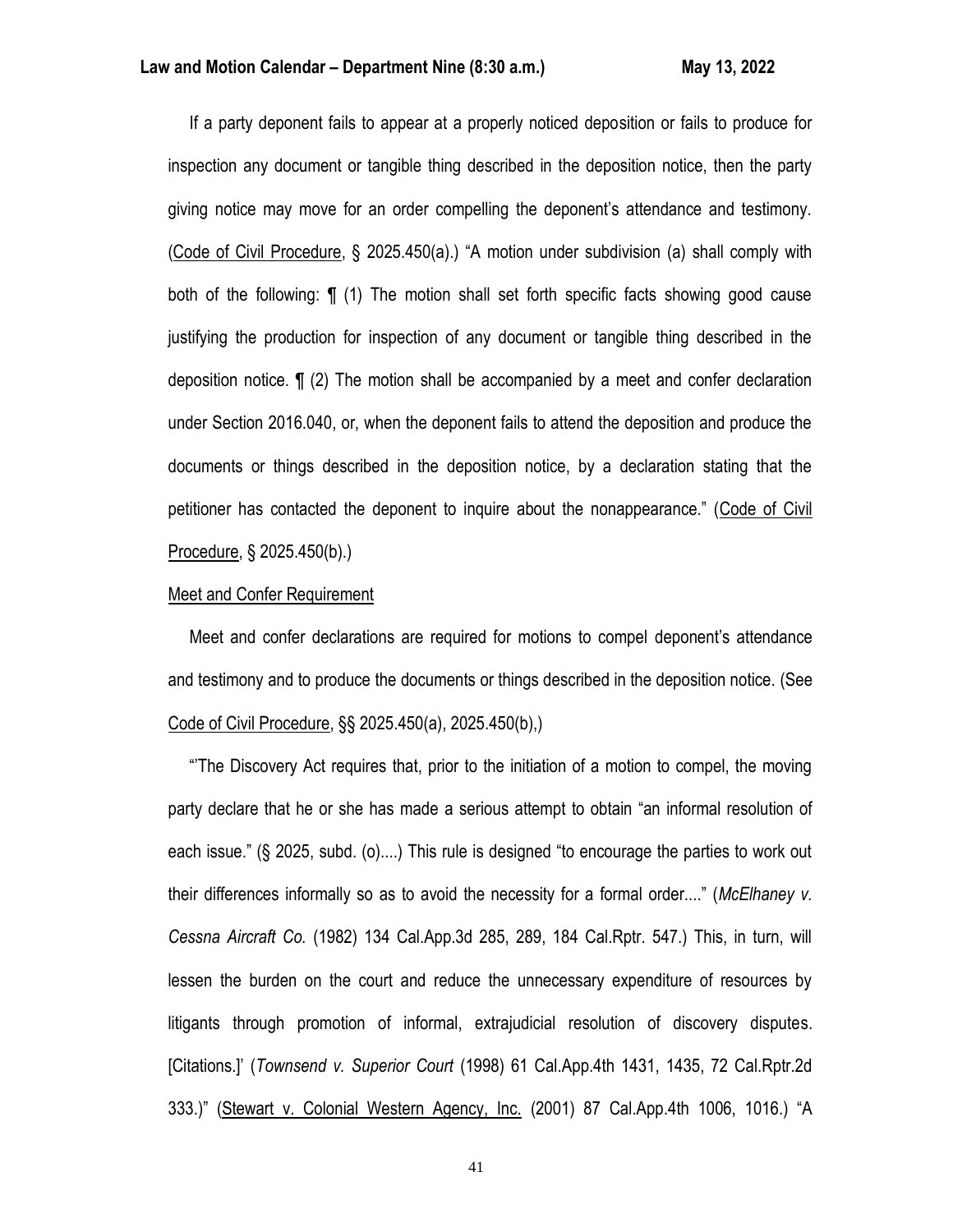determination of whether an attempt at informal resolution is adequate also involves the exercise of discretion. The level of effort at informal resolution which satisfies the 'reasonable and good faith attempt' standard depends upon the circumstances. In a larger, more complex discovery context, a greater effort at informal resolution may be warranted. In a simpler, or more narrowly focused case, a more modest effort may suffice. The history of the litigation, the nature of the interaction between counsel, the nature of the issues, the type and scope of discovery requested, the prospects for success and other similar factors can be relevant. Judges have broad powers and responsibilities to determine what measures and procedures are appropriate in varying circumstances. (See, e.g., Gov.Code, § 68607 [judge has responsibility to manage litigation]; Code Civ. Proc., § 128, subd. (a)(5) [judge has power to control conduct of judicial proceeding in furtherance of justice].) Judges also have broad discretion in controlling the course of discovery and in making the various decisions necessitated by discovery proceedings. (Citations omitted.)" (Obregon v. Superior Court (1998) 67 Cal.App.4th 424, 431.) "Although some effort is required in all instances (see, e.g., *Townsend*, supra, 61 Cal.App.4th at p. 1438, 72 Cal.Rptr.2d 333 [no exception based on speculation that prospects for informal resolution may be bleak] ), the level of effort that is reasonable is different in different circumstances, and may vary with the prospects for success. These are considerations entrusted to the trial court's discretion and judgment, with due regard for all relevant circumstances." (Obregon, supra at pages 432-433.)

 "A single letter, followed by a response which refuses concessions, might in some instances be an adequate attempt at informal resolution, especially when a legitimate discovery objective is demonstrated. The time available before the motion filing deadline, and the extent to which the responding party was complicit in the lapse of available time, can also be relevant. An evaluation of whether, from the perspective of a reasonable person in the position of the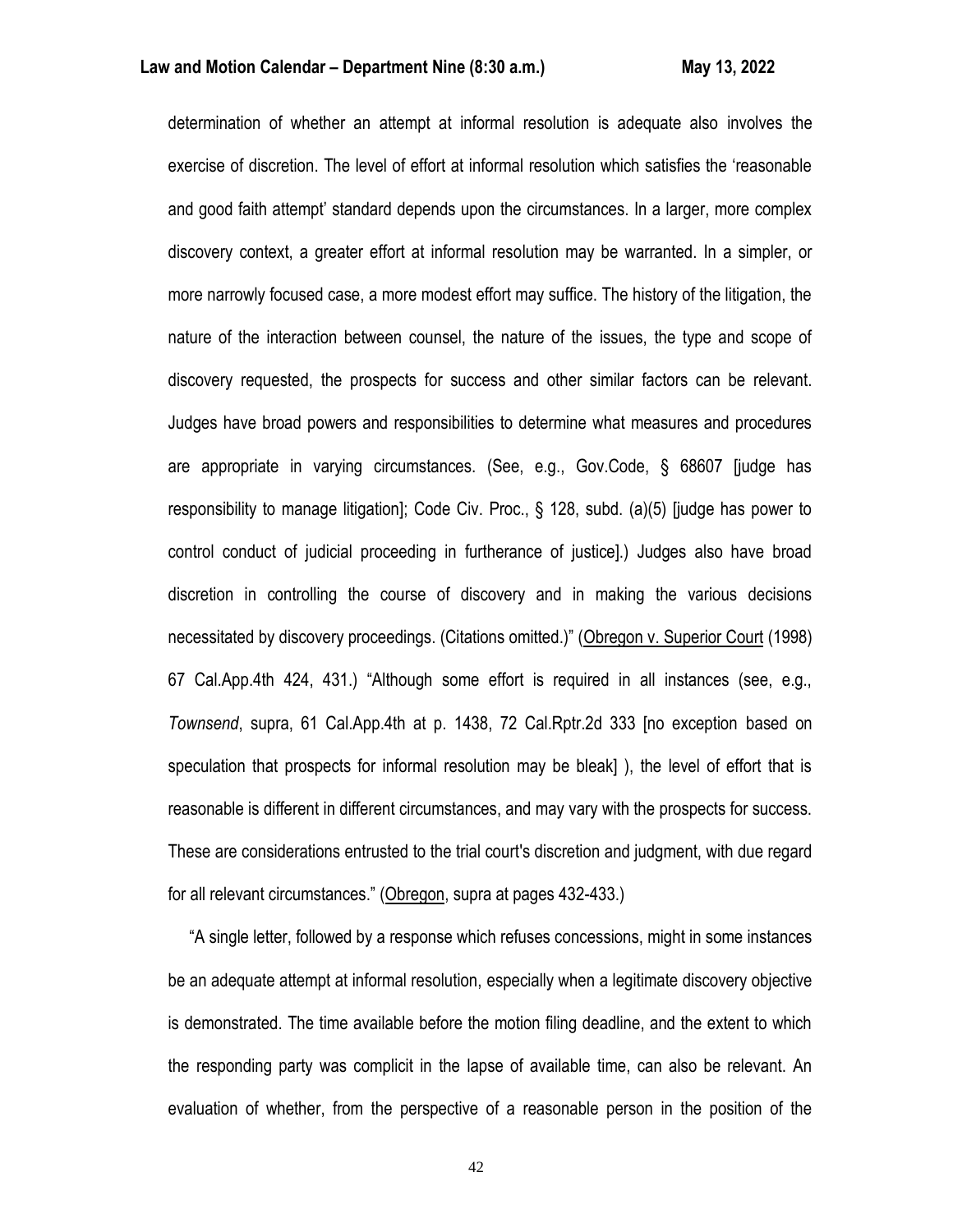discovering party, additional effort appeared likely to bear fruit, should also be considered. Although some effort is required in all instances (see, e.g., *Townsend, supra,* 61 Cal.App.4th at p. 1438, 72 Cal.Rptr.2d 333 [no exception based on speculation that prospects for informal resolution may be bleak] ), the level of effort that is reasonable is different in different circumstances, and may vary with the prospects for success. These are considerations entrusted to the trial court's discretion and judgment, with due regard for all relevant circumstances. In the instant case, whether reviewed according to the substantial evidence or the abuse of discretion standard, or an amalgam of the two, the trial judge's decision that a greater effort at informal resolution should have been made is amply supported by this record. The petition for a writ of mandate is therefore denied to this extent." (Obregon v. Superior Court (1998) 67 Cal.App.4th 424, 432–433.)

 Having read and considered the declarations submitted in support of and opposition to the motion and the plaintiffs' February 22, 2022 meet and confer letter attached as Exhibit 11 to plaintiff's counsel's declaration in support of the motion, the court finds that the attempt at informal resolution was adequate under the circumstances presented.

## Separate Statement Requirement

 Defendant's objections to the subject deposition served by email to plaintiffs' counsel on February 4, 2022 objected on numerous grounds to requests for production numbers 1-18, which are all categories of production requested in the notice of deposition. (See Declaration of Gregory Sogoyan in Support of Motion to Compel Deposition of Person Most Qualified, Exhibit 8 – Plaintiffs' Notice of Deposition of Person Most Knowledgeable, Exhibit A – Requests for Production, page 8, line 1 to page 10, line 15; and Exhibit 9 – Defendant's Objection to Plaintiffs' Notice of Deposition of Person Most Knowledgeable, page 21, line 16 to page 31, line 18.)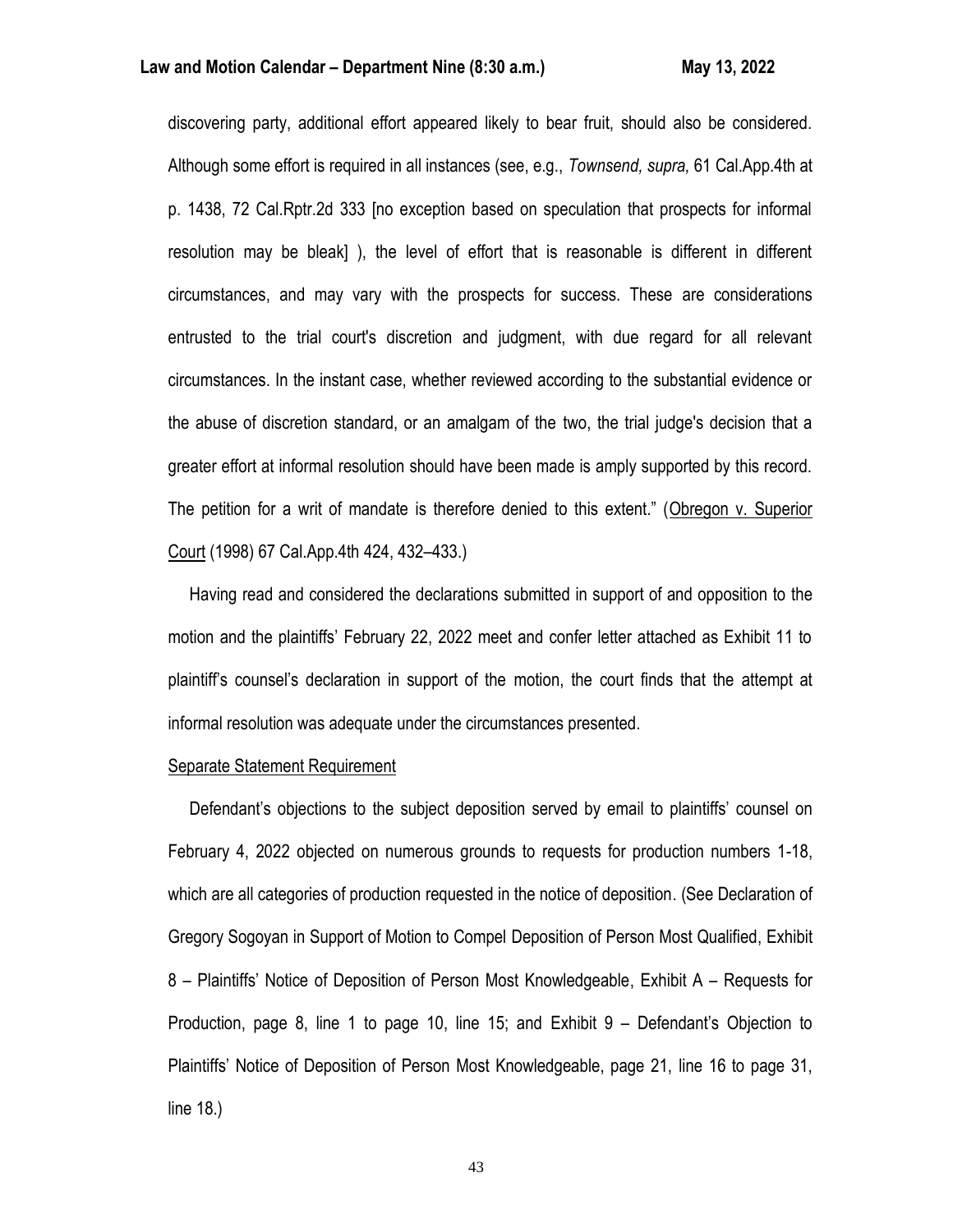"Any motion involving the content of a discovery request or the responses to such a request shall be accompanied by a separate statement. The motions that require a separate statement include:  $\P$  \* \*  $*$  (5) a motion to compel or to quash the production of documents or tangible things at a deposition…" (Rules of Court, Rule 3.1345(a).)

 "A separate statement is a separate document filed and served with the discovery motion that sets forth all the information necessary to understand each discovery request and all the responses to it that are at issue. The separate statement shall be full and complete so that no person is required to review any other document in order to determine the full request and the full response. Material shall not be incorporated into the separate statement by reference. The separate statement shall include--for each discovery request (e.g., each interrogatory, request for admission, deposition question, or inspection demand) to which a further response, answer, or production is requested--the following: ¶ (1) the text of the request, interrogatory, question, or inspection demand; ¶ (2) the text of each response, answer, or objection, and any further responses or answers; ¶ (3) a statement of the factual and legal reasons for compelling further responses, answers, or production as to each matter in dispute; ¶ (4) if necessary, the text of all definitions, instructions, and other matters required to understand each discovery request and the responses to it; ¶ (5) if the response to a particular discovery request is dependent on the response given to another discovery request, or if the reasons a further response to a particular discovery request is deemed necessary are based on the response to some other discovery request, the other request and the response to it must be set forth; and ¶ (6) if the pleadings, other documents in the file, or other items of discovery are relevant to the motion, the party relying on them shall summarize each relevant document." (Rules of Court, Rule 3.1345 (c).)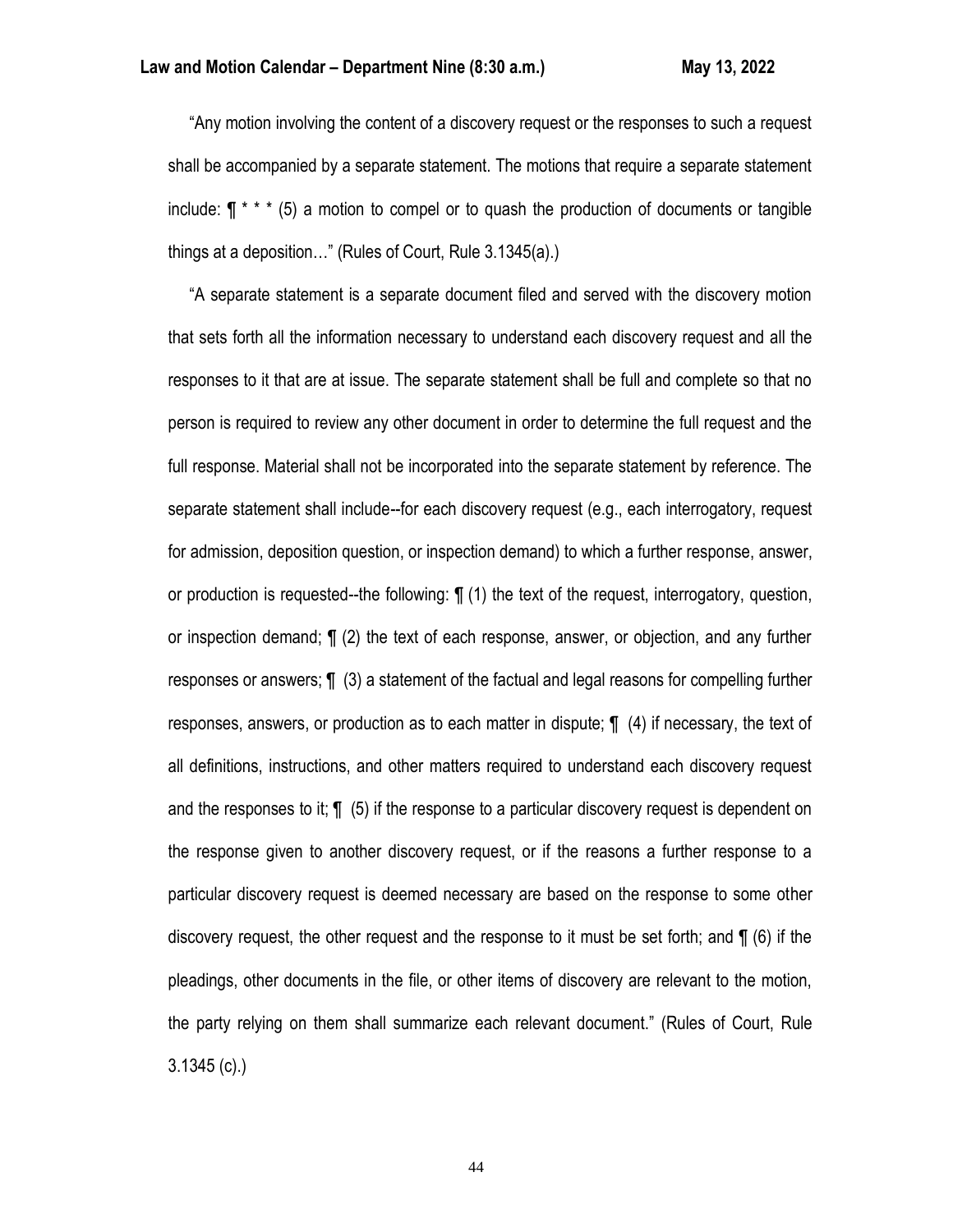The motion is defective in that plaintiff has failed to file and serve a separate document which sets forth each request for production in the notice of deposition to which production is requested, the response given, and the factual and legal reasons for compelling it. (California Rules of Court, Rule 3.1345(c).) Such a statement is critical to the court's analysis of each request for production and the sufficiency of each response, particularly where there are numerous requests for production to which production are sought. Although Rule 3.1345 does not explicitly provide a remedy for failure to comply with it, at least one appellate court has cited with approval the trial court's dropping of a motion to compel discovery where the moving part failed to comply with Rule 335, which was renumbered as Rule 3.1345. (See BP Alaska Exploration, Inc. v. Superior Court (1988) 199 Cal.App.3d 1240, 1270 and Neary v. Regents of University of California (1986) 185 Cal.App.3d 1136, 1145.) A trial court is acting well within its discretion to deny a motion to compel discovery on the basis that the mandated separate statement was not provided or the statement provided does not comply with the requirements of the Court Rule. (Mills v. U.S. Bank (2008) 166 Cal.App.4th 871, 893.)

 Rather than deny the motion outright, the court will allow plaintiffs the opportunity to comply with Rule 3.1345. This matter is continued to 8:30 a.m. on Friday, June 24, 2022 in Department Nine. Plaintiffs are to file and serve the separate statement by May 25, 2022. Defendant's response to the separate statement and a memorandum of points and authorities limited to addressing the legal points raised in the plaintiffs' separate statement shall be filed and served by June 13, 2022. The reply is to be filed and served by June 17, 2022.

**TENTATIVE RULING # 11: THIS MATTER IS CONTINUED TO 8:30 A.M. ON FRIDAY, JUNE 24, 2022 IN DEPARTMENT NINE. PLAINTIFFS ARE TO FILE AND SERVE THE SEPARATE STATEMENT BY MAY 25, 2022. DEFENDANT'S RESPONSE TO THE SEPARATE STATEMENT AND A MEMORANDUM OF POINTS AND AUTHORITIES LIMITED TO**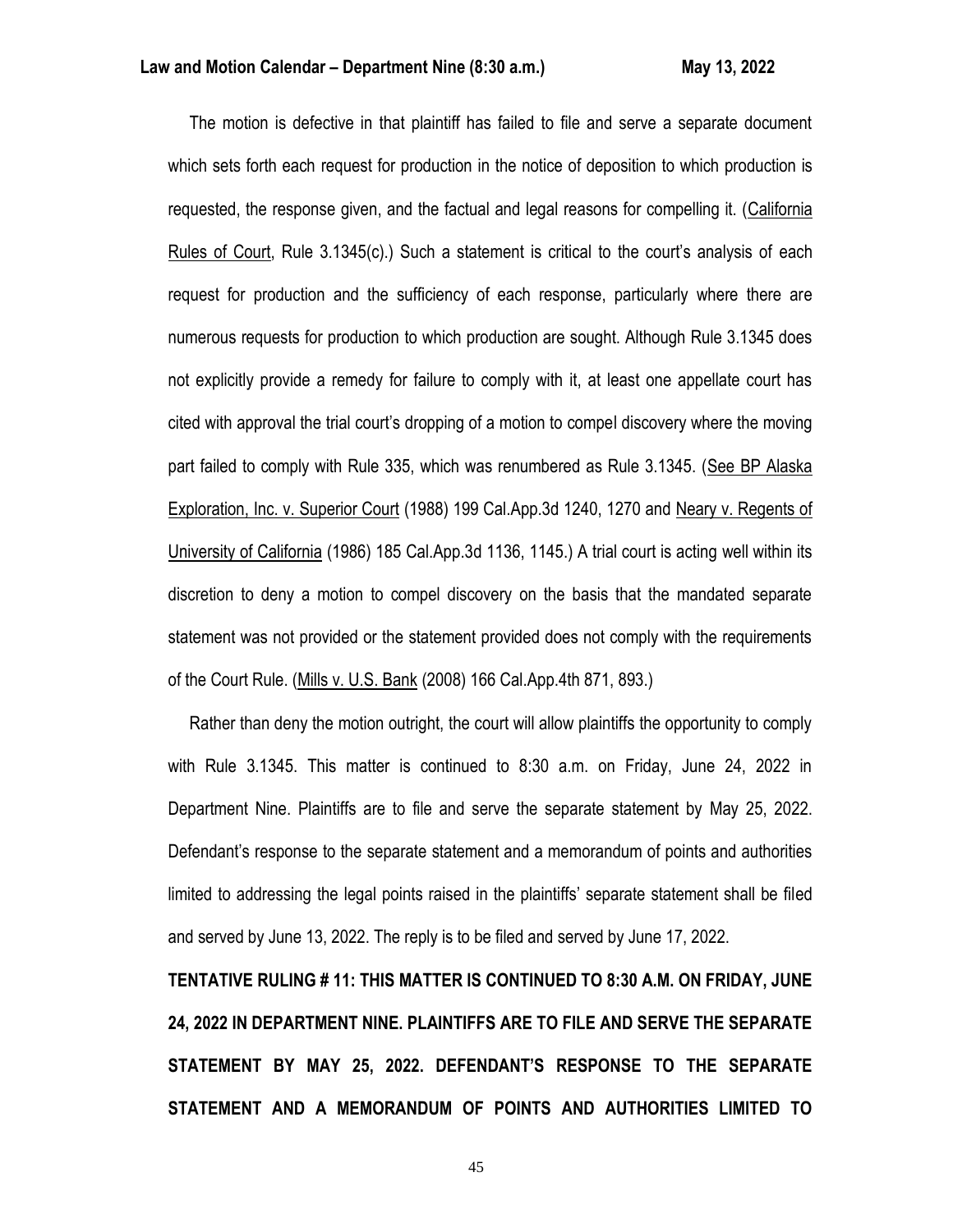**ADDRESSING THE LEGAL POINTS RAISED IN THE PLAINTIFFS' SEPARATE STATEMENT SHALL BE FILED AND SERVED BY JUNE 13, 2022. THE REPLY IS TO BE FILED AND SERVED BY JUNE 17, 2022.**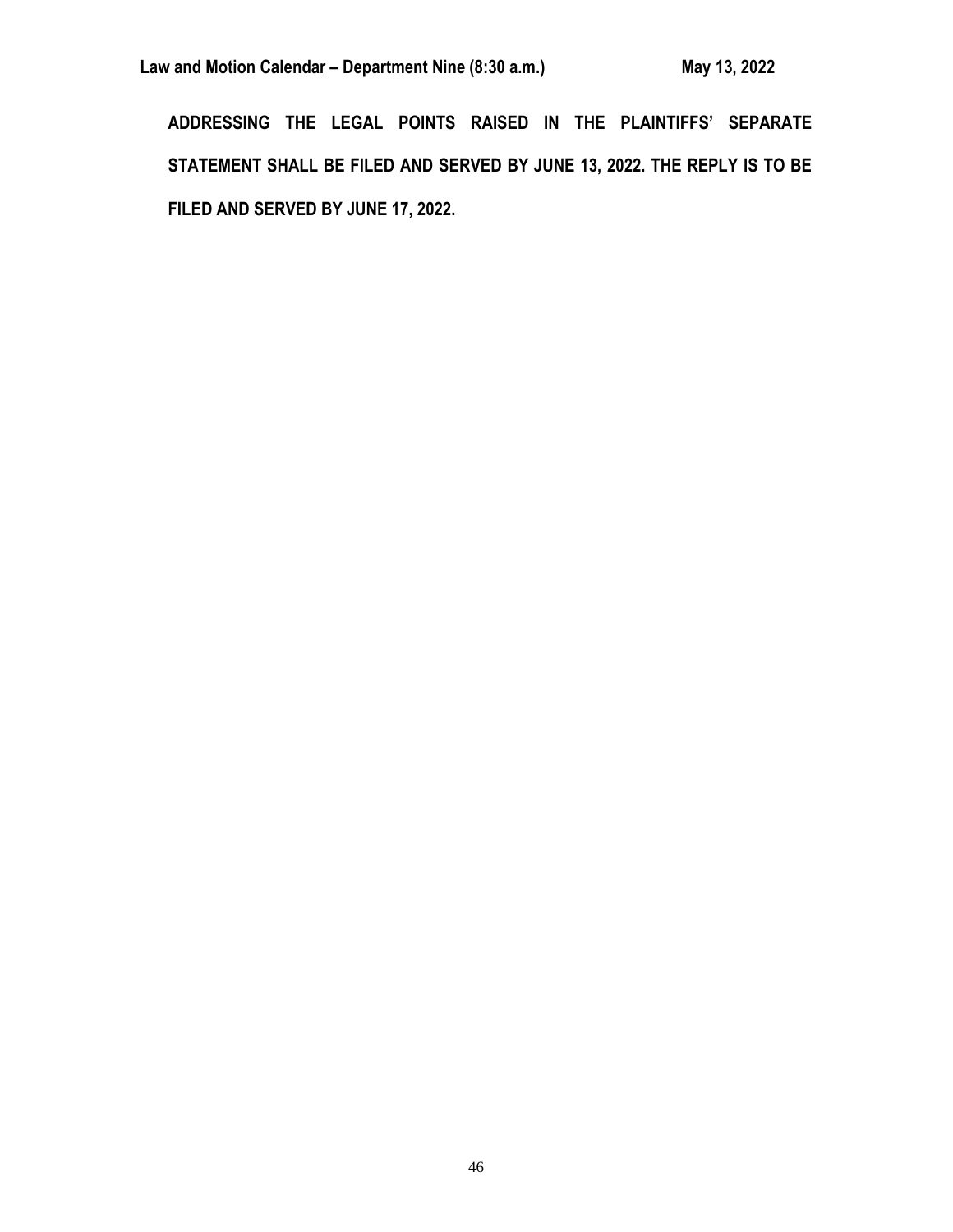# **12. ESTATE OF BRACCO PP-20190004**

- **(1) 1 st and Final Petition on Waiver of Account.**
- **(2) Review Hearing Re: Administration of Estate.**

**TENTATIVE RULING # 12: THE PETITION IS GRANTED. FEES ARE FIXED AND PAYMENT ALLOWED AS REQUESTED. FINAL DISTRIBUTION IS ORDERED AS REQUESTED. INASMUCH AS THE SOLE BENEFICIARY ENTITLED TO FINAL DISTRIBUTION IS ALSO THE PERSONAL REPRESENTATIVE AND THERE IS NO REAL PROPERTY BEING DISTRIBUTED, THE COURT DROPS THE REVIEW HEARING RE: STATUS OF ADMINISTRATION FROM THE CALENDAR.**